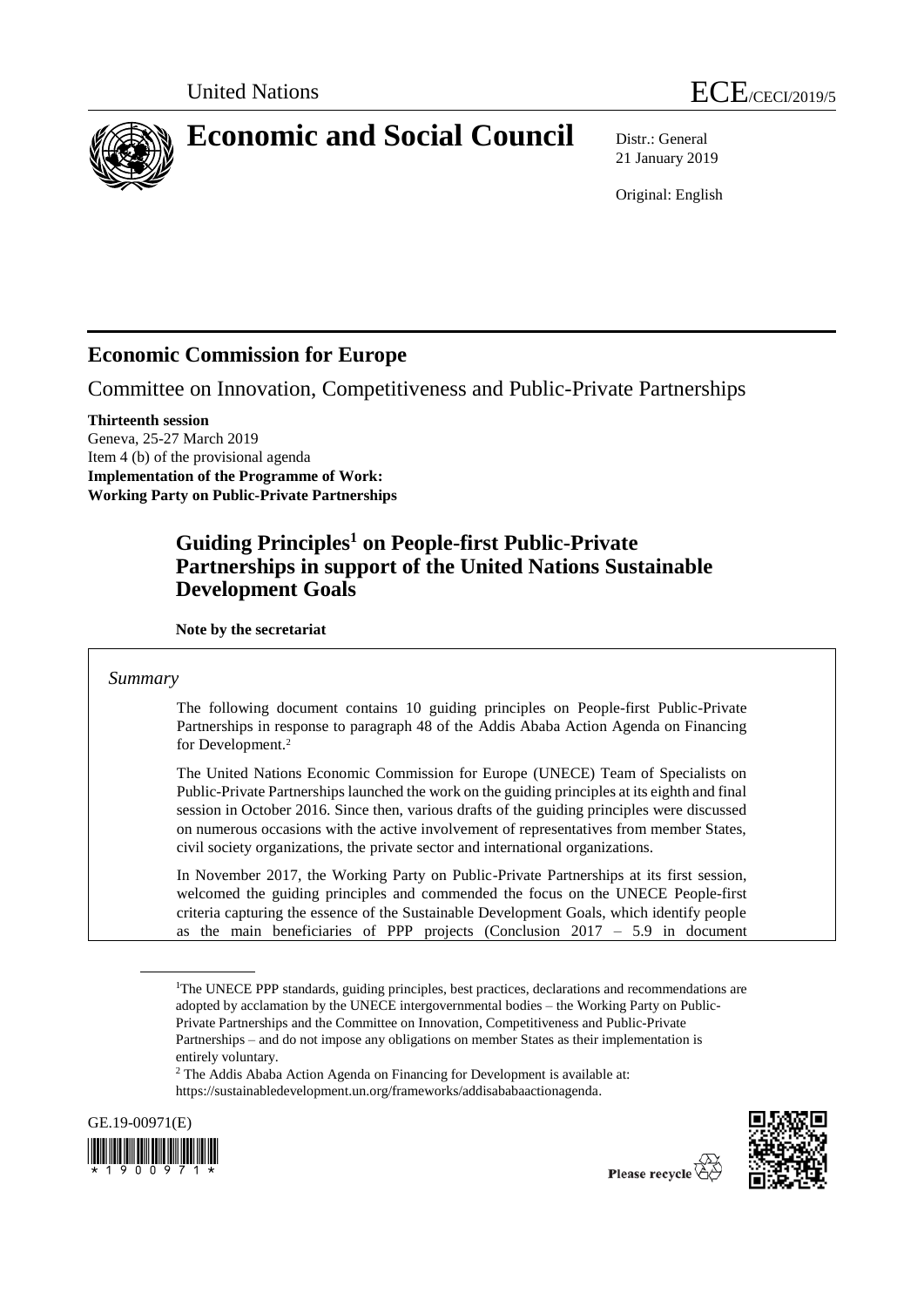ECE/CECI/WP/PPP/2017/2 dated 11 December 2017). The Committee on Innovation, Competitiveness and Public-Private Partnerships at its twelfth session in March 2018 invited the secretariat to finalize the guiding principles and submit them to the Working Party and thereafter to the Committee for final consideration and adoption (Decision 2018 – 4b.5 in document ECE/CECI/2018/2 dated 6 April 2018).

In August 2018, the Bureau of the Working Party on Public-Private Partnerships reviewed the guiding principles and endorsed the topics covered in them.

The Working Party on Public-Private Partnerships at its second session in November 2018 endorsed the document and requested the secretariat to submit it to the Committee for approval.

The secretariat is grateful for the valuable comments of the following experts in the preparation of this document (in alphabetical order): Frédéric Bobay, Bruno de Cazalet, Anand Chiplunkar, Felix Dodds, David Dombkins, Christopher Finck, Marc Frilet, Beatrice Florah Ikilai, Kaimeng Li, Dietrich Lingenthal, Raymond Saner, Prashant Sharma, Steven Van Garsse, Scott Walchak and Sedef Yavuz Noyan.

*Page*

# Table of Contents

| I. | 1 uge                                                                                                                                                                                                            |
|----|------------------------------------------------------------------------------------------------------------------------------------------------------------------------------------------------------------------|
| П. | The Guiding Principles for People-first Public-Private Partnerships for the United Nations                                                                                                                       |
|    | Principle 1: Build into infrastructure strategies the People-first transformative agenda, making sure that                                                                                                       |
|    | Principle 2: Deliver more, better, simpler People-first projects by joining up government and allowing                                                                                                           |
|    | Principle 3: Increase officials' skills in delivering People-first projects, particularly ensuring that<br>governments know how to better empower women in projects as well as encouraging the private sector to |
|    | Principle 4: Make more inclusive policy and legal frameworks that allow for active engagement of                                                                                                                 |
|    | Principle 5: Disclose more information about projects to society especially on the commitments made to                                                                                                           |
|    |                                                                                                                                                                                                                  |
|    | Principle 7: Set out clearly the projects' selection criteria to promote "Value for People" so that the best                                                                                                     |
|    | Principle 8: Make environmental sustainability a key component of evaluating, awarding and                                                                                                                       |
|    | Principle 9: Ensure that blended financing catalyses private partners to invest in People-first projects35                                                                                                       |
|    | Principle 10: Avoid dept traps by ensuring the fiscal sustainability of People-first projects and the                                                                                                            |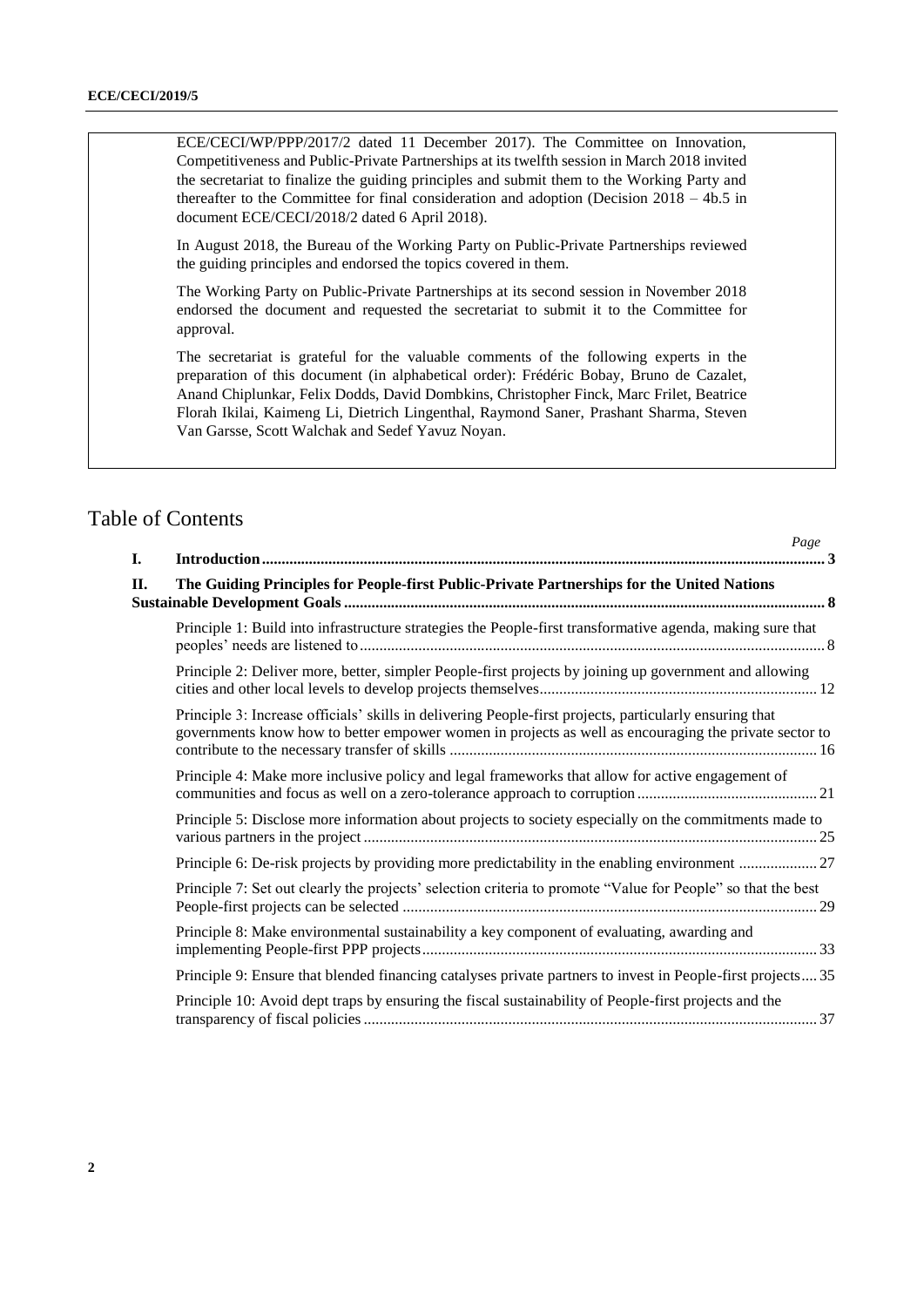# <span id="page-2-0"></span>**I. Introduction**

The Sustainable Development Goals are an opportunity to transform our world, mainstreaming economic development that is multifaceted and:

- **Transformational**, in an international, global, game-changing sense;
- **Inclusive**, "leaving no one behind";
- **Fosters resilience**, to adapt to and mitigate the multiple challenges presented by climate change;
- **Socially and environmentally-oriented**, as opposed to only economically-oriented; and
- **Circular**, moving from a linear to a circular economy to foster more responsible and sustainable production and consumption patterns that will save energy and natural resources based on the "Reduce, Reuse, and Recycle" rule.

Achieving such broad economic development objectives will require huge increases in infrastructure spending. The public sector alone will not be able to meet the required *quantum*; hence the need for partnerships especially with the private sector. As the Sustainable Development Goal 17 states, "effective public, public-private and civil society partnerships" will be required to strengthen the means of implementing the Sustainable Development Goals.

# *A new People-first model*

*"People-first PPPs" <sup>3</sup>* can be perceived as a type of Public-Private Partnerships (PPPs) designed to implement the Sustainable Development Goals and thereby to be "fit for purpose". It is defined as an enhanced approach for PPPs that overcomes some of the weaknesses in the way the traditional PPP model has been implemented.<sup>4</sup> PPPs are contract delivery tools for public infrastructure provision involving initial private financing. They include two types: "*government-pay PPPs"* which are primarily funded by taxpayers and "*concessions"* which are primarily funded by the users of the infrastructure. 5

The People-first PPP model proposed is consistent with the Sustainable Development Goals so that PPPs would be made "fit for purpose" and oriented towards meeting the needs of "People-first". The concept is critically important to focus PPPs on delivering desirable and necessary outcomes from infrastructure investment that focus PPPs on delivering "value for people".

Moreover, while roads, rail, bridges, power plants are important for the achievement of many of the Sustainable Development Goals, it is even more important to set the impact of these infrastructure assets in the context of a wider sustainable development agenda and a set of specific project outcomes. While PPP project preparation may sometimes ignore

<sup>3</sup> The term "People-first PPPs" was coined by UNECE in 2015.

<sup>4</sup> A number of countries already take into account the People-first criteria in both their regulatory framework and in implementing PPPs.

<sup>5</sup> A detailed framework on the scope and boundaries of PPPs and concessions for statistical and economic purposes is provided by the European System of Accounts (ESA) based on the United Nations System of National Accounts (SNA). This framework is independent of any national institutional and legal framework for PPPs. ESA 2010 (see in particular Chapter 15) is available at: [https://ec.europa.eu/eurostat/documents/3859598/5925693/KS-02-13-269-EN.PDF/44cd9d01-bc64-](https://ec.europa.eu/eurostat/documents/3859598/5925693/KS-02-13-269-EN.PDF/44cd9d01-bc64-40e5-bd40-d17df0c69334) [40e5-bd40-d17df0c69334.](https://ec.europa.eu/eurostat/documents/3859598/5925693/KS-02-13-269-EN.PDF/44cd9d01-bc64-40e5-bd40-d17df0c69334)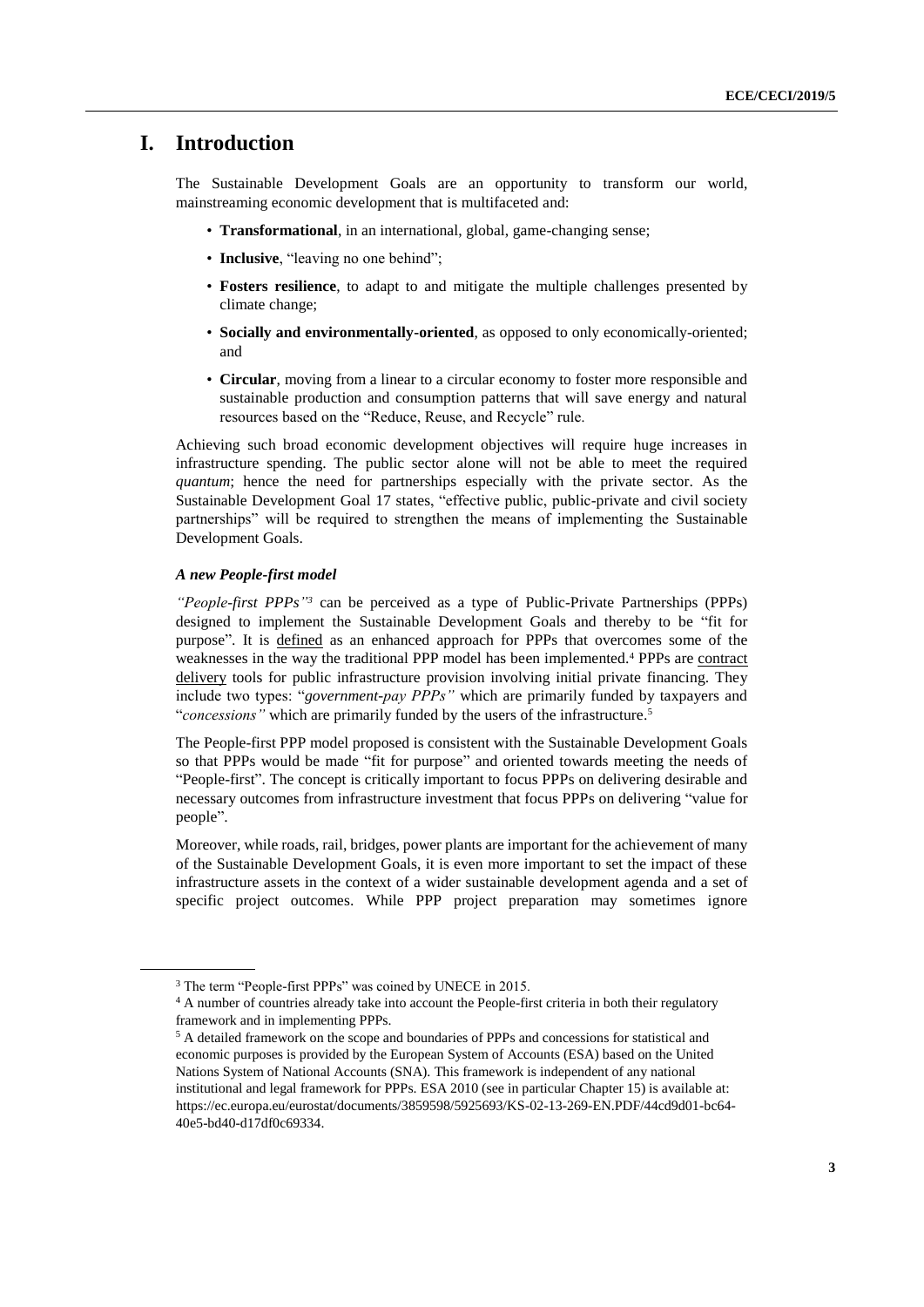externalities, the People-first approach shall focus on core criteria which could be categorized according to the following five broad desirable outcomes (further elaborated in Box 1):

- (i). Access and equality
- (ii). Environmental sustainability
- (iii). Economic effectiveness including fiscal sustainability
- (iv). Replicability, and
- (v). Stakeholder engagement.

# **The five People-first outcomes**

People-first PPPs are PPPs designed to:

# (i). **Increase access to essential services and lessen social inequality and injustice**

This implies increasing access to water and sanitation, energy, etc. focusing on projects that consider the needs of the socially and economically vulnerable and contribute to eliminating inequalities.

# (ii). **Enhance resilience and responsibility towards environmental sustainability**

This implies developing resilient infrastructure and improving environmental sustainability by cutting greenhouse gas emissions and developing "circular" rather than linear projects.

# (iii). **Improve economic effectiveness and sustainability**

This implies successfully delivering projects that achieve value for money and fiscal sustainability and are transformative meaning that they have a sustainable measurable impact.

## (iv). **Promote replicability and the development of further projects**

This implies that projects be replicable and scalable so that they can be repeated and/or scaled up to have the transformational impact required by the 2030 Agenda for Sustainable Development. This criterion also needs to consider whether the local staff and the governments have the capacity or receive the necessary training and knowledge to do similar projects.

# (v). **Fully involve all stakeholders in the projects**

Engaging all stakeholders that are either directly involved in the PPP project or directly or indirectly affected in the short and/or long run and creating new means for integrating special groups who have played a limited role to date.

## *People at the core of the PPP model*

It is not easy – but very important – that this new model of PPP should directly support and benefit the people and specifically the following groups of people:

- The socially and economically vulnerable;
- Marginalized groups or communities (the unemployed, people with disabilities, the elderly, minorities, etc.);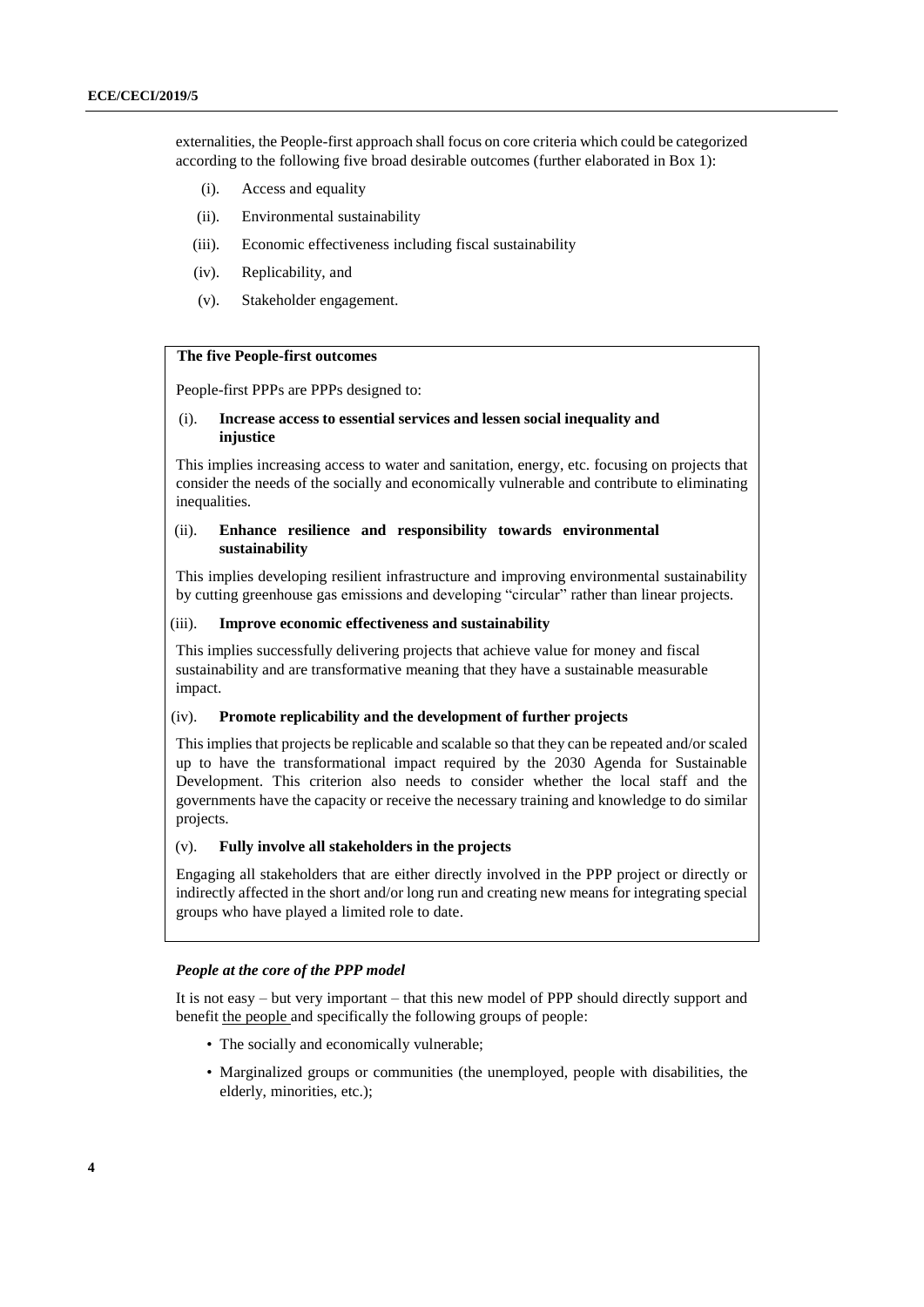- Citizens whose lives depend on public infrastructure, which needs to be resilient and safe; and
- Women and girls.

People-first PPPs should have both short and long-term benefits for such groups. In the short term, by:

- Enhancing their access to critical services (water, energy, transport, health, education, etc.) and resilient infrastructure;
- Providing affordable services;
- Reducing discrimination, increasing access to services for the most vulnerable, and taking their needs into consideration in the design phase of the projects; and
- Empowering these groups to become the real decision takers within projects, thereby making projects more inclusive.

In the long term, by:

- Contributing to achieving the level of development required to initiate a "virtuous cycle", creating jobs, reducing the proportion of people living in poverty, boosting economic growth, reducing inequalities, and ultimately improving the lives of millions of people; and
- Helping people take ownership of PPP processes and strengthening their capacities through training and mentoring and becoming themselves key players in implementing successful and more readily replicable People-first projects.

#### *Feasibility of the People-first PPP Model*

Of course, PPPs are already complex and by adding what have been termed by critics as "bells and whistles", this new model is encumbering policy makers with further layers of complexity, which might seem to make People-first PPPs unfeasible. Indeed, some argue the People-first approach could have the unwelcome effect of increasing costs for the private sector thereby deterring private investment, especially in low-income countries where the needs for better infrastructure are already huge and the challenges pronounced.

However, the People-first model appears to be feasible. First, the private sector is increasingly seeking opportunities to contribute to the Sustainable Development Goals in concrete and effective ways. Moreover, many existing PPPs are already complying with some of the five People-first outcomes. Finally, it is perfectly feasible to add to the procurement specifications for a project or utilize the five outcomes mentioned above with suitable key performance indicators. The long-term benefits for the economy and for the people are expected to compensate for the short-term possible higher cost, making the People-first model feasible.

# *Landscape of PPP guidance*

There is already good guidance on how PPPs can deliver through the value for money approach when selecting projects. For example:

- The International Monetary Fund issued some early guidance on PPPs with its 2006 publication entitled "Public-Private Partnerships, Government Guarantees and Fiscal Risk";
- The World Bank issued their "Public-Private Partnerships Reference Guide" (with rolling revisions reflected in the latest 2017 Version 3.0), "Report on Recommended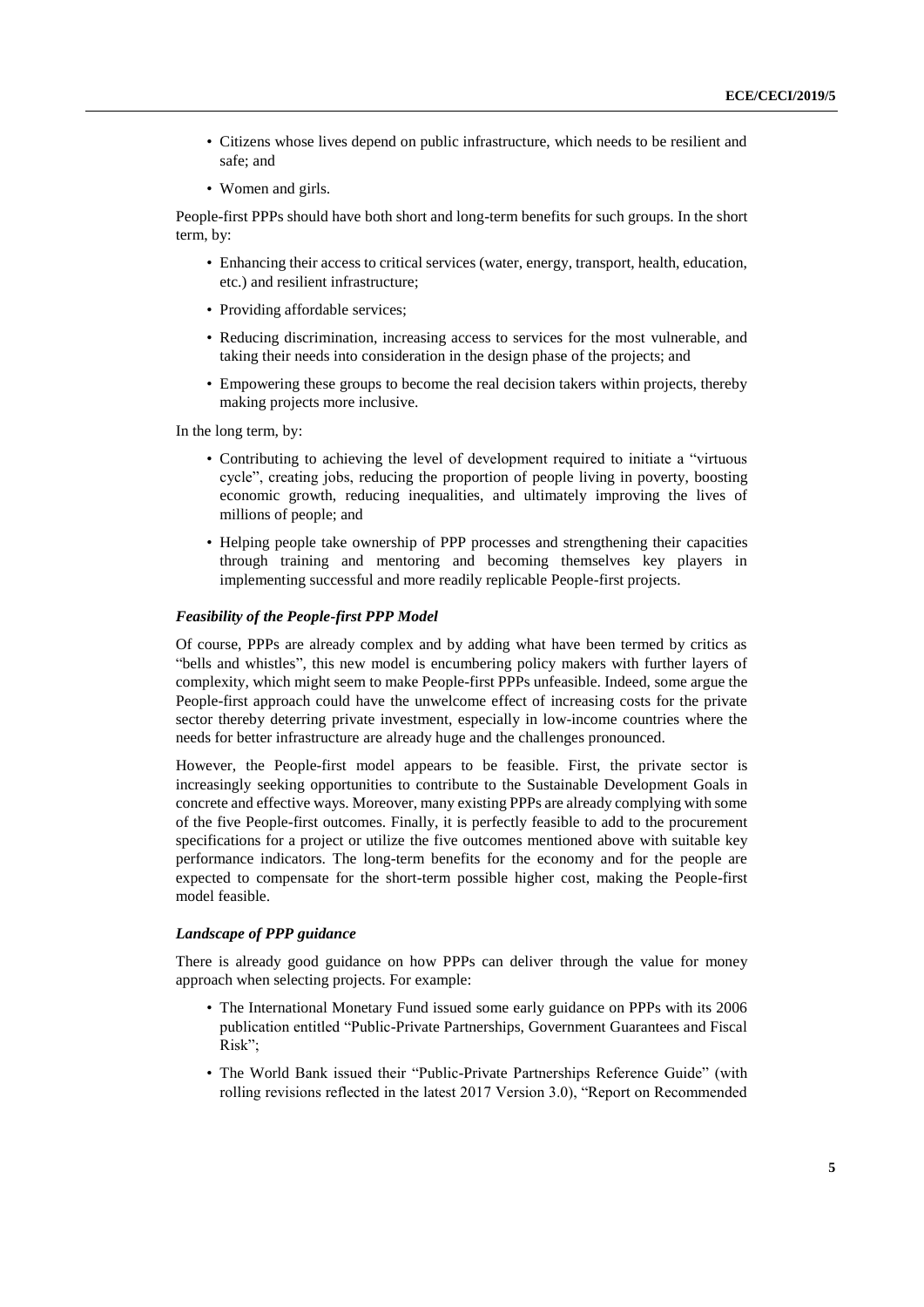PPP Contractual Provisions" (2015), and "A Framework for Disclosure in Public-Private Partnership Projects" (2016);

- The European Investment Bank through its European PPP Expertise Centre (EPEC) issued "The Guide to Guidance, How to Prepare, Procure, and Deliver PPP Projects" (2011);
- The Asian Development Bank (ADB) issued its "Public-Private Partnership Handbook" (2014);
- The "European Commission's Guidelines for Successful PPPs" (2003), United Nations Economic and Social Commission for Asia and the Pacific's (ESCAP) "A Guidebook on Public-Private Partnership in Infrastructure" (2011);
- The Organisation for Economic Co-operation and Development's (OECD) "Public-Private Partnerships: In Pursuit of Risk Sharing and Value for Money" (2008) and "Principles for Public Governance of Public-Private Partnerships" (2012); and
- The multilateral development banks also jointly created the "SOURCE" platform for project preparation to make available to governments and project teams guidelines, standards, and good practices developed by the multilateral institutions to assist governments in infrastructure project preparation and management. 6

This landscape of current guidance was surveyed in 2017 with a "Scoping Study on Public-Private Partnerships" (2017) for the Inter-Agency Task Force on Financing for Development under the United Nations Department of Economic and Social Affairs.<sup>7</sup> It reached some interesting conclusions, finding that while extensive guidance has been produced, existing PPP materials tend to be largely:

- Informative rather than normative;
- Divergent rather than convergent, noting for example that multiple definitions of PPPs are used across the various resources;
- Lacking the sustainable development dimension, instead focusing heavily on commercial viability of PPPs with sporadic insight into how PPPs can generate public benefit and public good;
- Too focused on ex ante success factors and inconclusive about whether they have resulted in real outcomes and impact on the ground; and
- Not aligned with the 2030 Agenda for Sustainable Development.

# *How to bring forward the People-first agenda?*

Moreover, based on an analysis of the existing PPP model, Paragraph 48 of the Addis Ababa Action Agenda echoes the need to move towards a new approach and calls for the promulgation of guidelines for the appropriate structure and use of PPPs, which should:

- Share risks and rewards fairly;
- Meet social and environmental standards;
- Align with sustainable development, to ensure "sustainable, accessible, affordable and resilient quality infrastructure";
- Ensure clear accountability mechanisms;

<sup>6</sup> The SOURCE platform is found at [https://public.sif-source.org.](https://public.sif-source.org/)

<sup>7</sup> Scoping Study on Public-Private Partnerships (February 2017), Aizawa, Motoko, Inter-Agency Task Force on Financing for Development, Working Paper Series.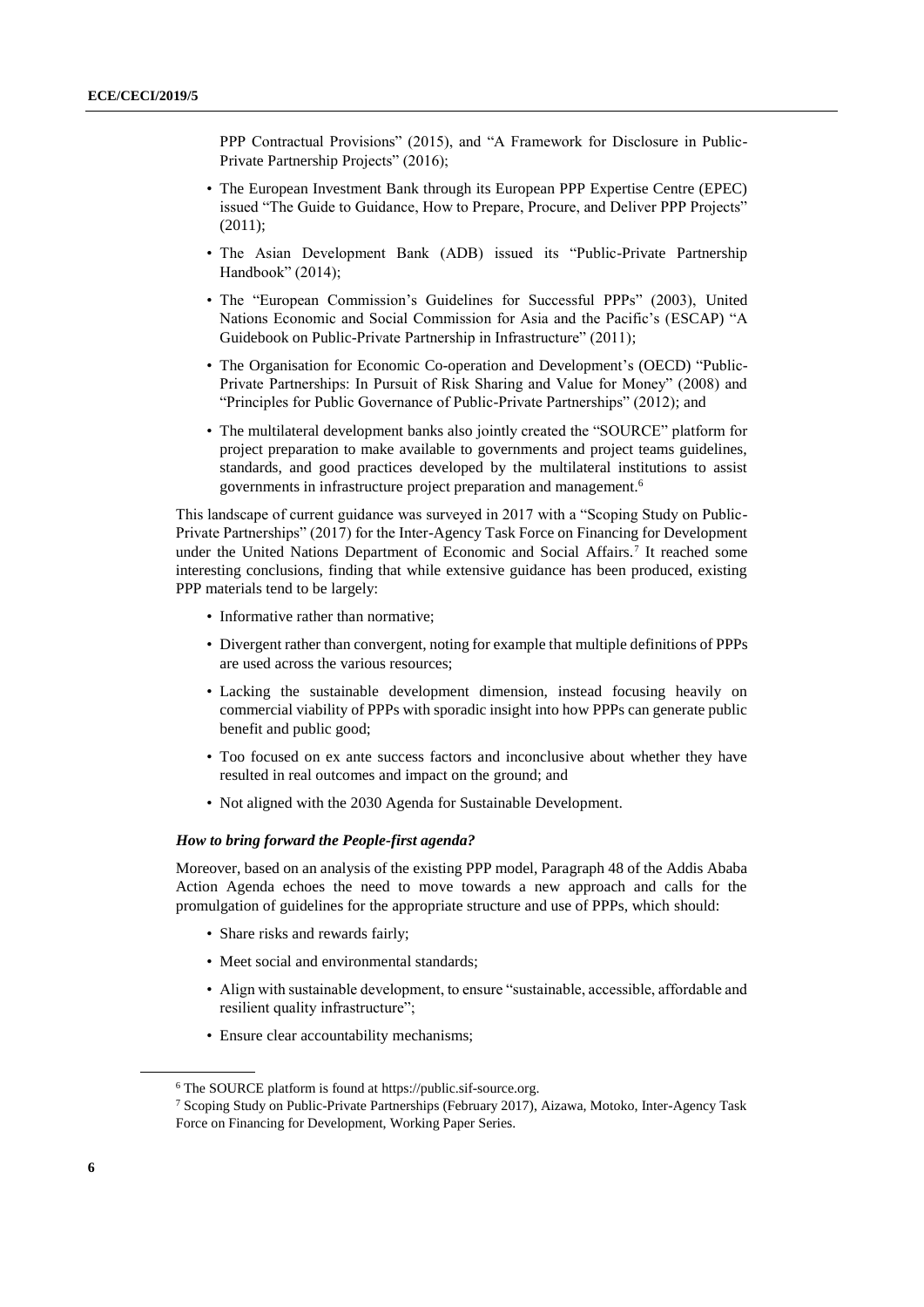- Ensure transparency, including in public procurement frameworks and contracts;
- Ensure participation, particularly of local communities in decisions affecting their lives;
- Ensure effective management, accounting, and budgeting for contingent liabilities, and debt sustainability;
- Align with national priorities and relevant principles of effective development cooperation; and
- Use blended finance instruments.

In view of the existing guidance material mentioned above, the challenge is to move away from the existing PPP models to enlarge the scope to partnership models and develop a new set of guiding principles that will deliver enhanced People-first projects. This will involve designing new People-first approaches to PPPs with more 2030 Agenda-oriented approaches than those that have been presented to date. New standards or guidance material issued by this or the various other competent bodies should not of course contradict nor neglect existing standard approaches and the work of other bodies and international organizations as has been referred to above. Therefore, these Guiding Principles on People-first PPPs should be viewed as building upon the achievements of existing works on PPPs.

What then is the nature of the path that should be followed if a serious effort is to be made to make PPPs work for the Sustainable Development Goals? What guidance is needed to prompt the implementation of a vast number of transformative projects that will make countries, especially low-income ones, more prosperous and set out a new agenda to include the sustainability of infrastructure and the commitment of all stakeholders to the public good and social welfare?

The answer lies essentially in reforming the principles that underpin PPPs and rewriting the "tool box" that PPPs rely upon addressing the Sustainable Development Goals' challenges head-on. A list of comprehensive principles for action needs to be defined to help governments and other stakeholders navigate the transition:

# **10 Principles of People-first PPPs**

- **Principle 1: Build into infrastructure strategies the People-first transformative agenda, making sure that peoples' needs are listened to**
- **Principle 2: Deliver more, better, simpler People-first projects by joining up government and allowing cities and other local levels to develop projects themselves.**
- **Principle 3: Increase officials' skills in delivering People-first projects, particularly ensuring that governments know how to better empower women in projects as well as encouraging the private sector to contribute to the necessary transfer of skills**.
- **Principle 4: Make more inclusive policy and legal frameworks that allow for active engagement of communities and focus as well on a zero-tolerance approach to corruption**.
- **Principle 5: Disclose more information<sup>8</sup> about projects to society especially on the commitments made to various partners in the project.**

<sup>8</sup> Excluding proprietary information.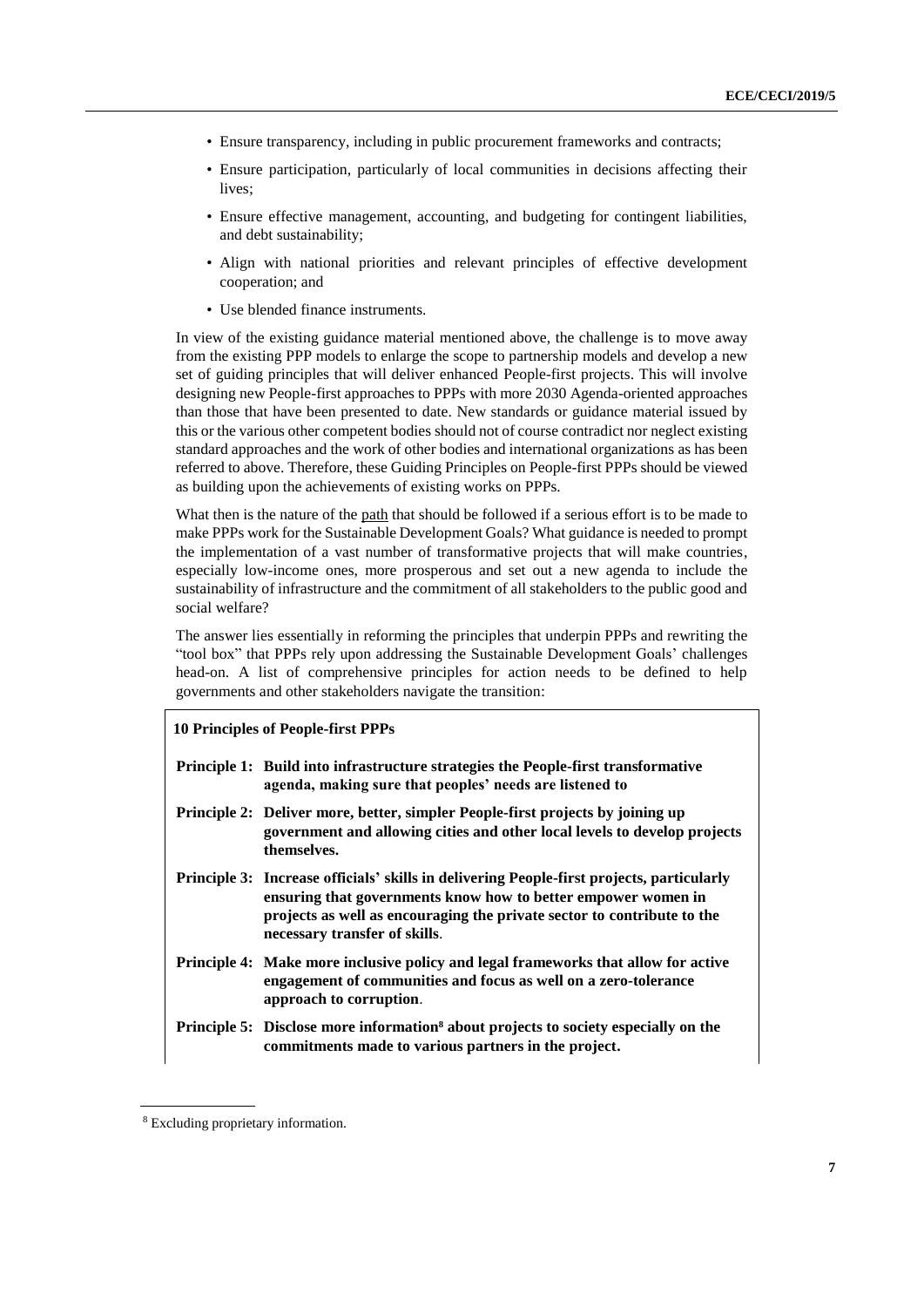| Principle 6: De-risk projects by providing more predictability in the enabling<br>environment.                                                         |
|--------------------------------------------------------------------------------------------------------------------------------------------------------|
| Principle 7: Set out clearly the projects' selection criteria to promote "Value for<br>People" so that the best People-first projects can be selected. |
| Principle 8: Make environmental sustainability a key component of evaluating,<br>awarding and implementing People-first PPP projects.                  |
| <b>Principle 9:</b> Ensure that blended financing catalyses private partners to invest in<br>People-first projects.                                    |
| Principle 10: Avoid dept traps by ensuring the fiscal sustainability of People-first<br>projects and the transparency of fiscal policies.              |

Each of these principles constitutes a response to a key challenge to PPPs for sustainable development and should be implemented by undertaking a series of actions. The next sections present each of the principles, the challenges they address and describe key actions that could be undertaken to implement them.

This is not the final word. There is a need to "maintain" the guiding principles and take on board key learnings, ongoing developments and policy experience, as well as discussions by the international community in multiple fora to exchange views and suggestions.

# <span id="page-7-0"></span>**II. The Guiding Principles for People-first Public-Private Partnerships for the United Nations Sustainable Development Goals**

# <span id="page-7-1"></span>**Principle 1: Build into infrastructure strategies the People-first transformative agenda, making sure that peoples' needs are listened to**

*Myth: Since PPPs are very complex financial and contractual arrangements, it is much too difficult for ordinary people to understand so no point in consulting them.* 

*However, people should be at the core of People-first PPPs and therefore governments must consult them and make the necessary effort to explain how they may benefit from these projects.*

# **Challenge 1.1 – Increasing demand for services**

**Greater demand for services from people driven by an ever-increasing population**. There is growing global population and migration putting a huge strain on cities to provide services. In addition, the internal displacement of people following structural economic transformations (i.e. from rural to urban) or, in some countries, conflict, has added to the pressure on city authorities. In many cities the need for clean and safe water, sanitation, waste management, health services, electricity, housing, transport, and other public services are pressing.<sup>9</sup>

<sup>9</sup> Underpinning the need for increased spending is an expected rise in the global population by 2 billion people by 2040 and 46 percent increase in the urban population, driven by Asia, which needs \$52 trillion in investment by 2040 to meet that demand (GIH, 2017).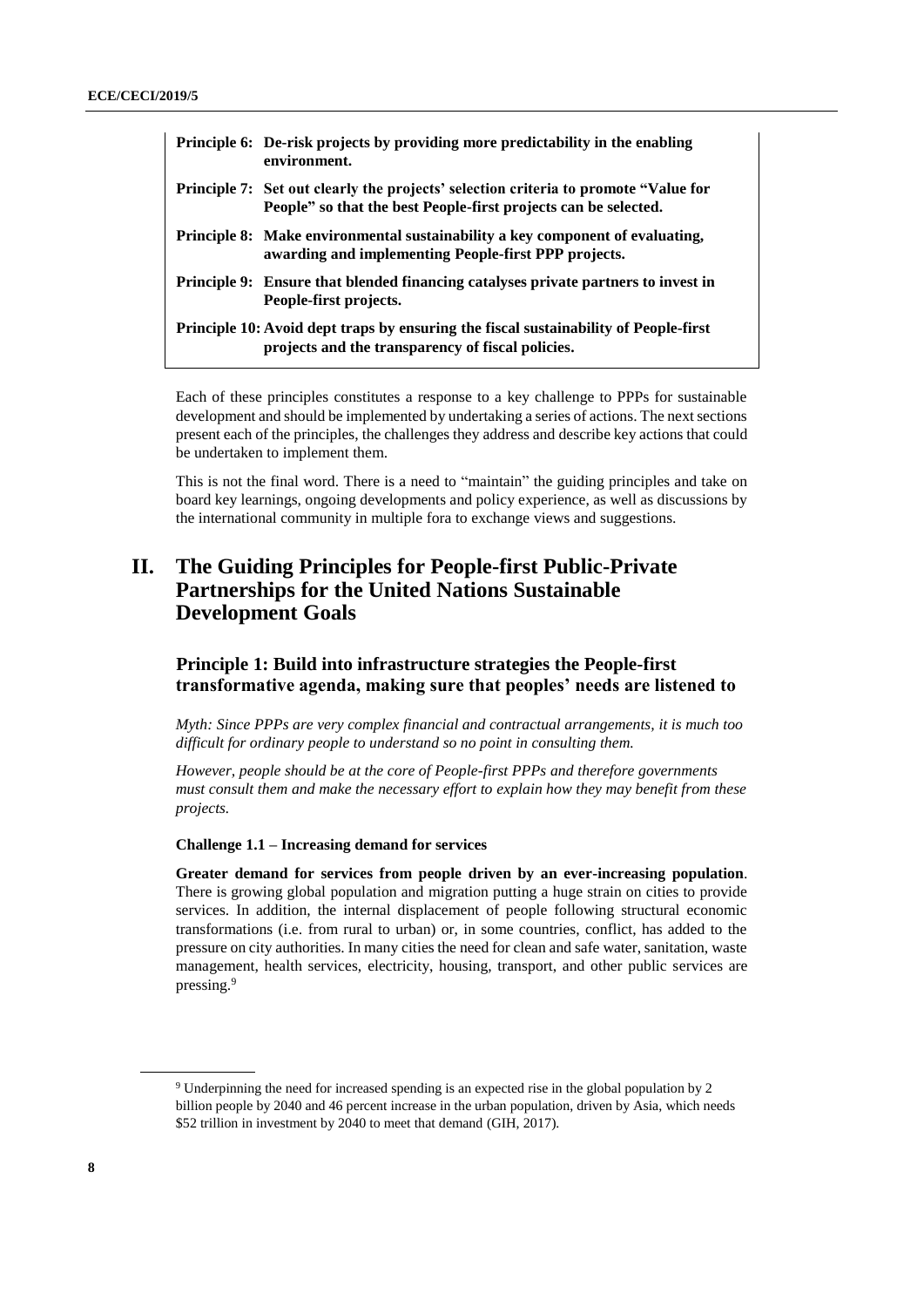## *Recommendation*

The development of domestic infrastructure for Sustainable Development Goals calls for investments of such magnitude that it is impossible for Governments to undertake them alone. For instance, the move to the green economy often necessitates introducing expensive technologies and services. Because PPPs can be a key driver of economic growth and often contribute to the build-up of productive capacity, PPPs need to be an integrated part of national development strategies. This will involve undertaking not only a clear assessment of what can be achieved and at what cost, but also a comprehensive understanding of the complex technicalities involved in infrastructure investments and their long-term implications in terms of cost, quality, availability and affordability of services. <sup>10</sup> Ultimately, the provision of critical services should be delivered in compliance with international human rights standards.

## **Challenge 1.2 – Sustainable development**

**Sustainable development is not sufficiently identified as the goal of PPPs.** The Sustainable Development Goals require a new type and higher quality of PPPs and infrastructure investments: it is not just about building tangible assets, it is also about ensuring that these assets contribute to sustainable development. It is not, for example, only about building a bridge or a road or a railway line; rather it is positioning them in ways that will benefit local communities, vulnerable groups, and those living in regions that are located far from markets or the main conurbations.

### *Recommendation*

PPPs need to be framed in broader development strategies and investment policies geared towards the realization of the Sustainable Development Goals. Conversely, the achievement of sustainable development outcomes should be a core objective of individual PPP projects.

In such a strategy, the goal of PPPs should be the achievement of sustainable development outcomes. However, PPP models have often not been used to meaningfully target poverty eradication, green growth, inclusive communities, urban regeneration, and other targets of the Sustainable Development Goals. By incorporating these issues into the "output specifications" of long-term PPP contracts, adjustments can be made so that a People-first dimension for PPPs can be introduced. These adjustments are needed even if demands on the private partner in the output specifications of contracts may raise projects costs.

#### **Challenge 1.3 – Meeting "real needs"**

**Too many projects proposals for infrastructure are not "really needed" from a development perspective**: the reasons and motivations are often of a political character rather than based on "real needs". For example, it may be "popular" to propose the building or re-development of a large, expensive football or sports stadium, but such assets may not be sufficiently utilized after the event is over.

#### *Recommendation*

Consult with all key stakeholders on the merits and demerits of specific projects. Use the internet and social media to listen better to people's needs and preferences for infrastructure and public services: communities need to be involved in PPP projects. This could take place through public consultations at appropriate stages of the process, the results of which should

<sup>10</sup> UNCTAD (2015), Investment policy framework for sustainable Development, p. 43.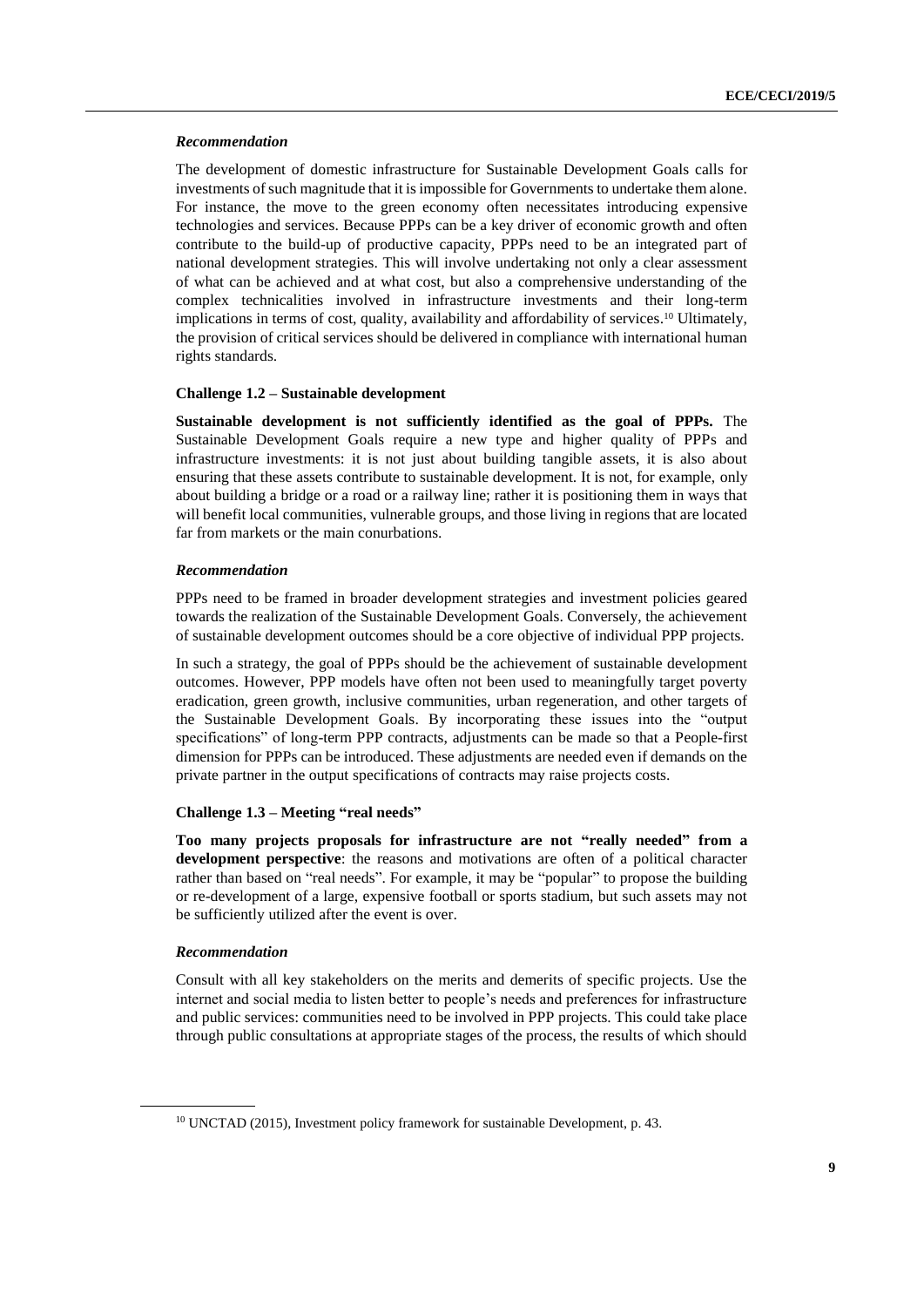be made available to the larger public. Policy makers must consult the impacted communities and people on the following:

- Discussions on project selection and prioritization;
- Ensuring a balance between social versus economic value of infrastructure, so that policies are aimed at developing projects that are truly sustainable;
- At the project level assessing inclusiveness, equality, gender sensitivity, environment and other socially impactful aspect; and
- Feasibility studies and impact assessment must incorporate the above concerns and be made public in a timely manner.

All these opportunities for citizens to be a given a "voice" in the project(s) needs to be mainstreamed. This would ensure the right prioritization of infrastructure projects to ensure a balance between social and economic infrastructure; to focus projects that consider the needs of women and contribute to eliminating gender inequalities; and to help in de-risking projects from a social perspective.

# **Challenge 1.4 – Demonstrating impact**

**Governments must show to their peoples that the projects that are constructing have major development impacts, and new sets of indicators are needed to capture the sustainable outcomes for People-first PPPs.** New assessment systems and evaluation methodologies will enable governments and the private sector to assess the extent to which their projects are consistent with the Sustainable Developing Goals. This will enable the evaluation of proposed projects to determine impact on the achievement of the Sustainable Developing Goals and facilitate project prioritization: there is a need to move beyond financially-focused justifications, find new indicators that evaluate the five outcomes of People-first PPPs and communicate clearly on these outcomes to the people.

#### *Recommendation*

A "Project Impact Investment Tool" could be developed to assess the extent to which projects are aligned with the People-first outcomes and the Sustainable Development Goals.

Individual projects should be benchmarked according to three sets of factors:

- (i). **Intent**: Projects that can be termed "People-first" should have as one of the characteristics that the parties to the project clearly and explicitly state that the project's aim is to have social and environmental impacts to achieve the SDGs. This intent can be found (e.g. in the annual report of the company, or the policy of the government, or be articulated in marketing and communication materials surrounding the project).
- (ii). **Impact**: (measuring the five criteria identified for "People-first" Public-Private Partnerships):
- *Increase access to essential services and improve social equity*

Showing increased access to essential services especially for the socially and economically vulnerable can be done through *e.g. the total number of citizens now with access to clean water, which were previously underserved, etc*.

• *Environmental sustainability and resilience*

Demonstrating that an infrastructure project meets environmental sustainability and resilience might be done, for example by using indicators such as *the magnitude of CO<sup>2</sup> emissions cut / reduction of loss or waste / decrease in use of water and energy, etc.*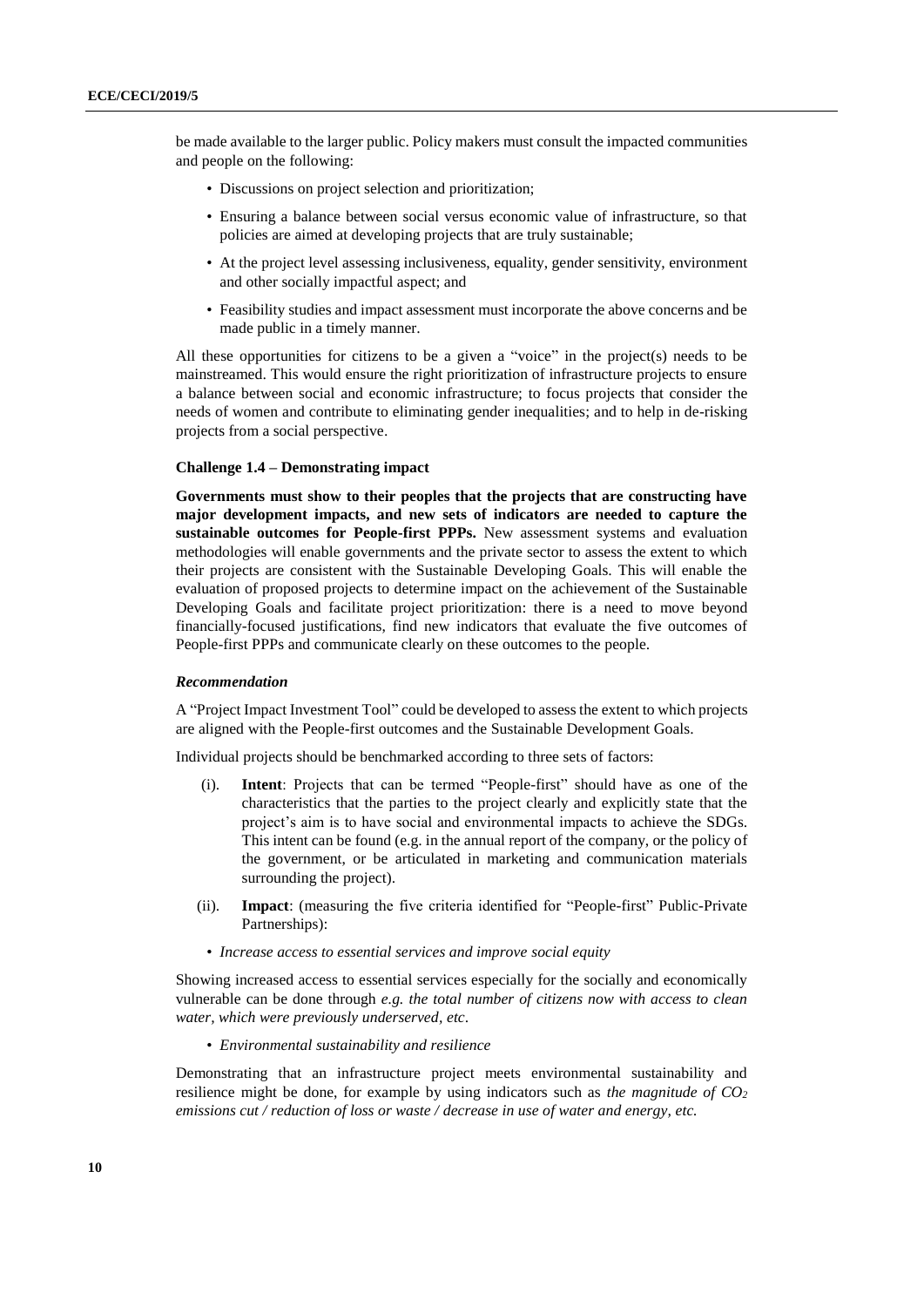• *Economic effectiveness including fiscal sustainability*

Showing economic effectiveness and fiscal sustainability of projects can be done through indicators that capture value for money and fiscal transparency and demonstrate that projects are transformative meaning that they have a sustainable measurable impact *(e.g. decent/green jobs created, annual growth of local income, increase of women economic empowerment, etc).*

• *Replicability*

Demonstrating replicable and scalable projects to have the transformational impact required by the 2030 Agenda for Sustainable Development can be done for example by showing how many officials etc were trained by the project at the local/regional/country level).

• *Stakeholder* engagement

Showing stakeholder engagement might be achieved through various indicators such as the number of consultations held with communities impacted on projects etc.

- (iii). **Verification:** Showing verifiable proof that impacts have been achieved is very important, and here are needed indicators such as independently audited positive outcomes, feedback from the beneficiaries confirming that they did in fact receive the enhanced service etc.
	- *Measurement*

The Project Impact Investment Tool will set out to score or rate the extent to which a project has People-first and Sustainable Development Goals impact thereby acting as a compass.<sup>11</sup> Each of the People-first outcomes could be scored on a scale, say, of between 0 to 3. The higher the score, the better the project is aligned with the People-first criteria and the Sustainable Development Goals. Such an alignment could also be presented diagrammatically as a spider's web with a project graded according to the following:

- High alignment where the projects are close to three on the six factors;
- Average alignment where the project is scored between 1 and 2 on the factors and;
- Low alignment where the project scores either 1 or 0 on the factors.

#### **Commentary**

# **1. Trade-offs between the indicators**

The above-mentioned outcomes and associated indicators, it is argued that not all can be achieved simultaneously. Specifically, it is argued that there is a potential non-alignment between projects which aspire to economic effectiveness and outcomes related to sustainability and resilience. In other words, it is argued that governments will have to face choices along a spectrum of different options, with them must face a precarious balance between economic growth and prosperity on the one hand and environmental sustainability on the other.

But this is arguably a false dichotomy. For example, data on greenhouse gas emissions in cities suggest that trade-offs are not as apparent as might be supposed and work on the green and circular economy has shown that benefits far outweigh the costs. For example, job growth can be achieved while fighting climate change. Strong mass transit connects people to jobs

<sup>&</sup>lt;sup>11</sup> Source UNECE. Compass is built under a similar structure developed by UBS on Impact Investment Banking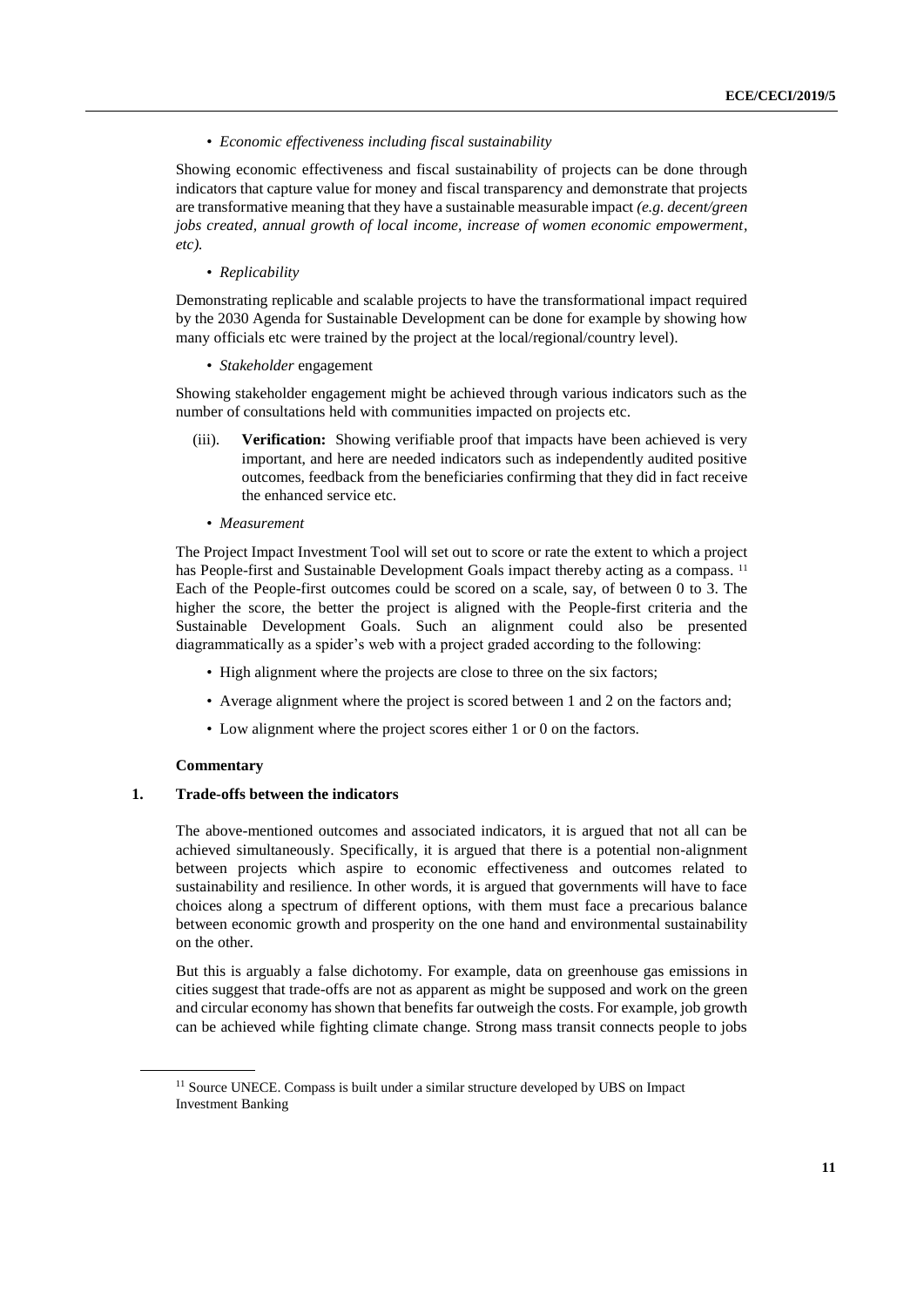and business opportunities and, at the same time, can reduce traffic and air pollution. Energy efficiency measures save consumers' money and clean the air while also shrinking the city's carbon footprint. Most of the traits that make cities better, cleaner, healthier and more economically productive can also reduce carbon emissions.<sup>12</sup>

Thus, changes induced by sustainable development strategies will have positive effects on economic growth and prosperity and, consequently, on the performance of businesses, which will ultimately be encouraged to mainstream sustainable development outcomes into corporate policies. This trend can already be observed in an increasing number of economic sectors where companies, seeking to raise their market shares, seek out business opportunities related to sustainable development, thereby turning Corporate Social and Environmental Responsibility into a comparative advantage.<sup>13</sup>

# **2. New indicators and methodologies need validation by real stakeholders including civil society**

Coming up with the new indicators is only half the battle. There also needs to be an extensive validation exercise involving society, academia, the business community and the project lenders, i.e. international banks, the multilateral development banks etc. For example, at the end of the day, it will be the lenders of projects who will determine whether the project outcomes can be achievable. They will have to be consulted on whether the outcomes and indicators can be integrated into their lending strategies.

Fortunately, experience with the Equator Principles has shown that banks' readiness to adjust their lending so that it has no adverse environmental impacts.<sup>14</sup>

# <span id="page-11-0"></span>**Principle 2: Deliver more, better, simpler People-first projects by joining up government and allowing cities and other local levels to develop projects themselves**

## *Myth: Projects are not being undertaken because of lack of financial resources.*

*However, often the problem is not the lack of money but rather the lack of good projects.*

# **Challenge 2.1 – Project delivery**

**Not enough projects are being delivered**: actions are urgently needed to develop pipelines of priority projects. At current levels of investment in Sustainable Development Goals' relevant sectors, developing countries alone face an annual gap of \$2.5 trillion. <sup>15</sup> Investment in social infrastructure (health, education, electricity, water, waste management and sanitation) needs a step change, in line with country national priorities.

# *Recommendation*

When undertaking PPPs, governments need to move from a project-oriented, *ad hoc* approach to integrating People-first projects under a consistent plan that yield a project pipeline along with an investment programme where delivery options are considered and analysed. Thus, if governments use the PPP model, they should prioritize bold infrastructure plans that forefronts People-first projects and link these to the implementation of the Sustainable Development Goals given the cardinal role of infrastructure in achieving many

<sup>&</sup>lt;sup>12</sup> Climate of Hope P 28 Michael Bloomberg, Carl Pope, St. Martin's Press 2017.

<sup>&</sup>lt;sup>13</sup> For example, [Iberdrola Sustainability Report 2017.](https://www.iberdrola.com/wcorp/gc/prod/en_US/corporativos/docs/IB_Sustainability_Report.pdf)

<sup>14</sup> See[: http://equator-principles.com/](http://equator-principles.com/)

<sup>15</sup> UNCTAD World Investment Report 2017.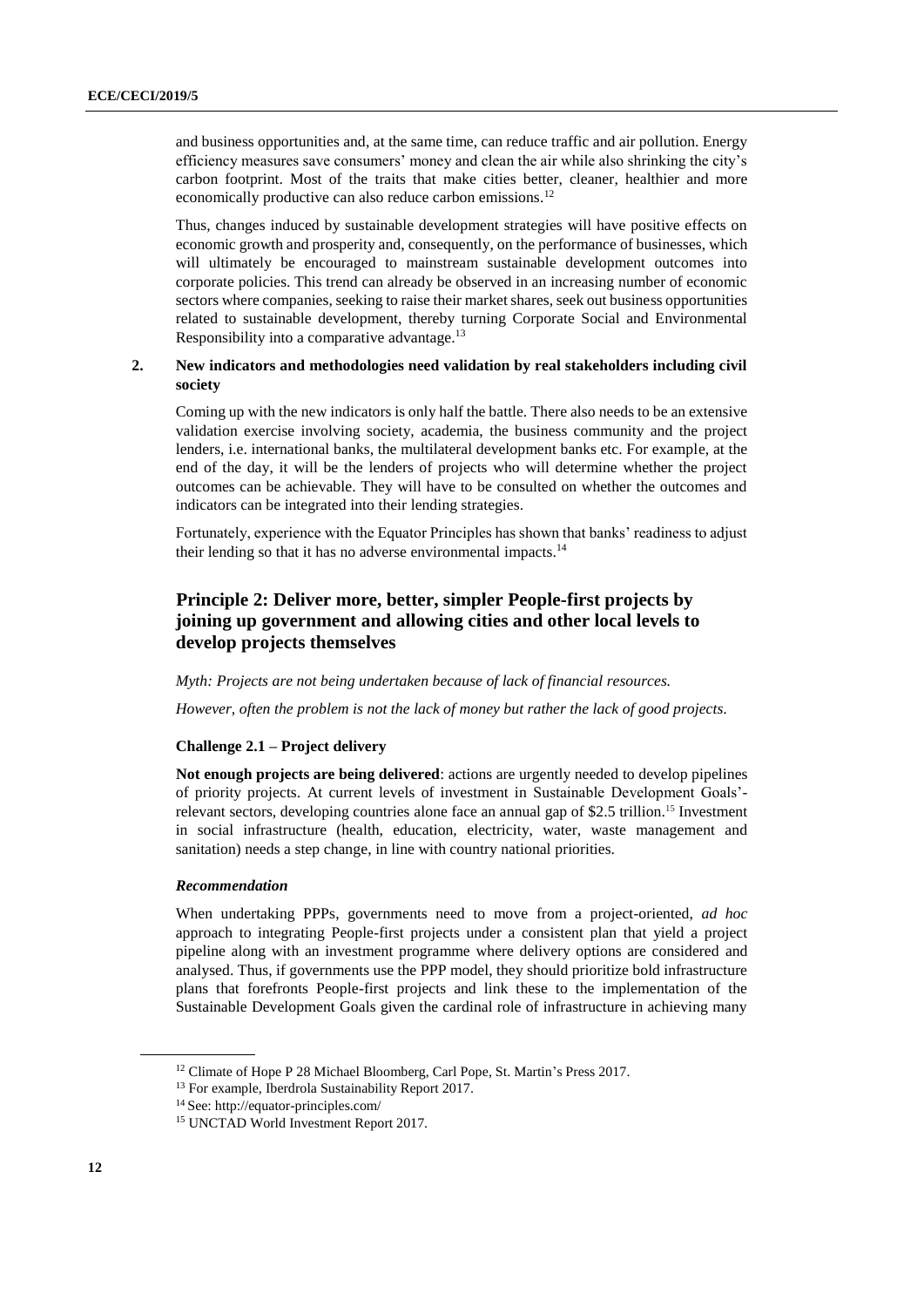of the Goals. Sectoral policies that can develop and advance such projects to maximum effect will also be needed.

There is a need to mobilize new actors to increase the supply of People-first PPPs. Governments should seek to encourage involving other stakeholders in the design of Peoplefirst projects, notably at the municipal level. Cities can play an important role in meeting the challenge of social and economic transformation by innovating and developing partnerships that provide essential services. Thus, cities need to be given greater powers by central governments to be able to wage such campaigns effectively. For instance, they could be granted greater authority in the delivery of transport and energy services.

In the face of climate change many cities have already taken strong action to mobilize bottomup actions to address the threat. Municipalities themselves have become major actors in adaptation and mitigation initiatives. Action in cities at the municipal level can be meaningful. Because of their population density, city-level initiatives can instigate carbon emission reductions of a large swathe of people.

In addition, cities are at the frontline of where climate change problems are emerging – they account for about 80 per cent of greenhouse gas emissions and their inhabitants tend to suffer most from emissions.<sup>16</sup> As a result, they are prone to facilitate the adoption of solutions, such as new climate resilient housing, parks, schools and health clinics.

The needs of rural and urban economies should also be balanced (the Sustainable Development Goals call for equitable development that overcomes income disparities within countries) and the strategic focus of projects weighed. Investment in rural areas should be stimulated to enable the development of rural communities. This could entail the provision of agriculture-related infrastructure facilities, such as irrigation, and roads to link farms to markets. At the same time such infrastructure could enable rural communities themselves to increase production, create new jobs and enhance incomes. E-Commerce and other technologies can also enhance the productive capacity of rural entrepreneurs and small businesses.<sup>17</sup>

## **Challenge 2.2 – Improving the investment climate**

**Accelerating the delivery of projects will inevitably face the challenge of poor, unsatisfactory enabling conditions in the business environment**.

## *Recommendation*

Developing adequate policies to improve the business environment is a pre-requisite for the successful delivery of projects. Investment policies, including on PPPs, are influenced by a series of other policy areas that affect the general business climate of countries. Whereas investment-related policies could encompass many areas in which government legislates (e.g. access to land, competition, environmental policy, taxation, trade entrepreneurship, intellectual property) some areas may be of more significance, depending on the national context, level of development, and the type of PPPs that are being developed. However, in many low and middle-income countries, legal and institutional capacities still need to be developed to ensure coherence between the legal and institutional frameworks of PPPs and related policies needed to attract and benefit from People-first PPPs.

<sup>16</sup> UNECE, 2011, *Climate Neutral Cities: How to make cities less energy and carbon intensive and more resilient to climatic challenges,* p.12.

<sup>17</sup> UNCTAD 2009, *World Investment Report: Transnational Corporations, Agricultural Production and Development*.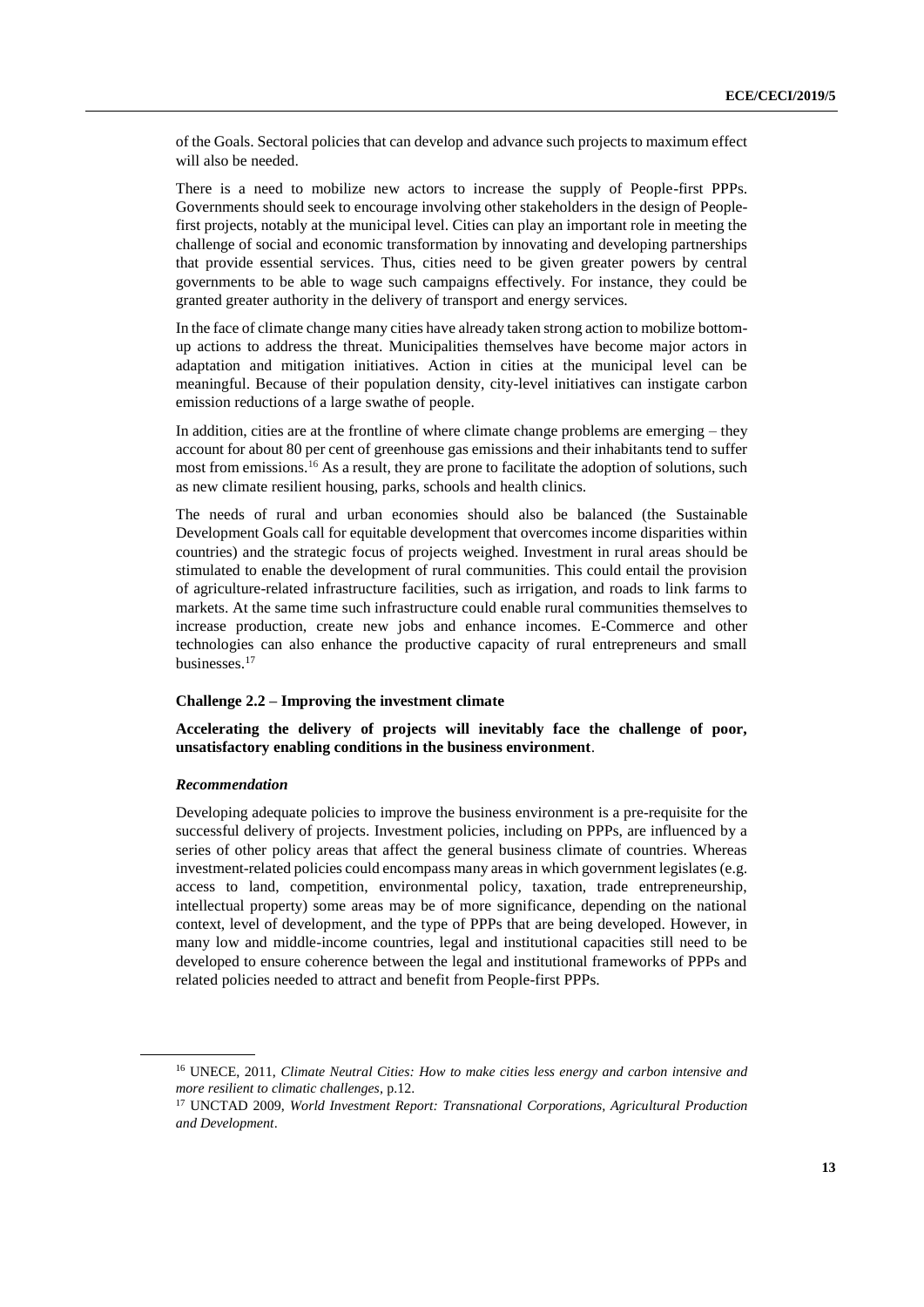### **Challenge 2.3 – Coordination within governments**

# **One of the critical challenges in delivering People-first PPPs is the need to bring together different ministries so that projects have integrated and sustainable impacts**.

#### *Recommendation*

Successful implementation of PPPs relies on the coherence and effectiveness of coordination mechanisms. This requires cooperation between different ministries and the involvement of national PPP Units. In addition, addressing the Sustainable Development Goals effectively requires the sustainability outcomes sought to be determined across different sectors, hence the need for governments to develop their capacity to collaborate effectively across departments. The appointment of a People-first PPP coordinator possibly inside the PPP Unit, to promote coordination and People-first projects could advance such outcomes.

# **Challenge 2.4 – Bottom-up - Top-down**

**There is a pressing need to break with the previous top-down approach to project development that is inimical to sustainable development and a People-first approach.** Generally, the authorities do not have sufficient knowledge and understanding of local conditions and needs based on which projects should be designed and operated for sustainable development.

# *Recommendation*

The converse of a top-down approach is a bottom-up one but by itself a bottom-up approach will also not work. Municipalities do have a better knowledge of the specific needs of the local communities and the challenges they face. However, they also often lack resources and capacity to develop sizeable projects. This is especially the case with transportation, digital technology, and other sectors that can facilitate urban-rural connections, increase access to markets, and facilitate employment creation, education and health.

Local projects should therefore be developed within a wider and coordinated infrastructure planning strategy emanating from regional and/or national government. A mixed bottomup/top-down approach could therefore advance sustainable development projects as cities advance projects initiated by local communities under broader frameworks. This will allow for greater participation of citizens and ensure a greater commitment and support for the project in the long term.

Taking the theme of better coordination between different government departments forward, infrastructure challenges and their solutions are often interconnected. For example:

- (i). Poor water quality increases the incidence of disease and puts a strain on health services;
- (ii). Inadequate transport systems are an added cost burden on commuting workers or goods brought to market, lowering overall economic productivity; and
- (iii). Low exposure of children to education prevents their full participation in economic, political and social life, thereby stifling both their potential and their interaction with innovation and their contribution in the society of the future.

PPP Units within government administrations need to play a new role encouraging more bottom-up solutions from local people, while at the same time better coordinating the crosssectoral solutions and collaboration between various departments that implement projects. Cross-sectoral collaboration needs to also create an innovation and partnership culture in government and local communities. Ad-hoc teams of the various affected stakeholder groups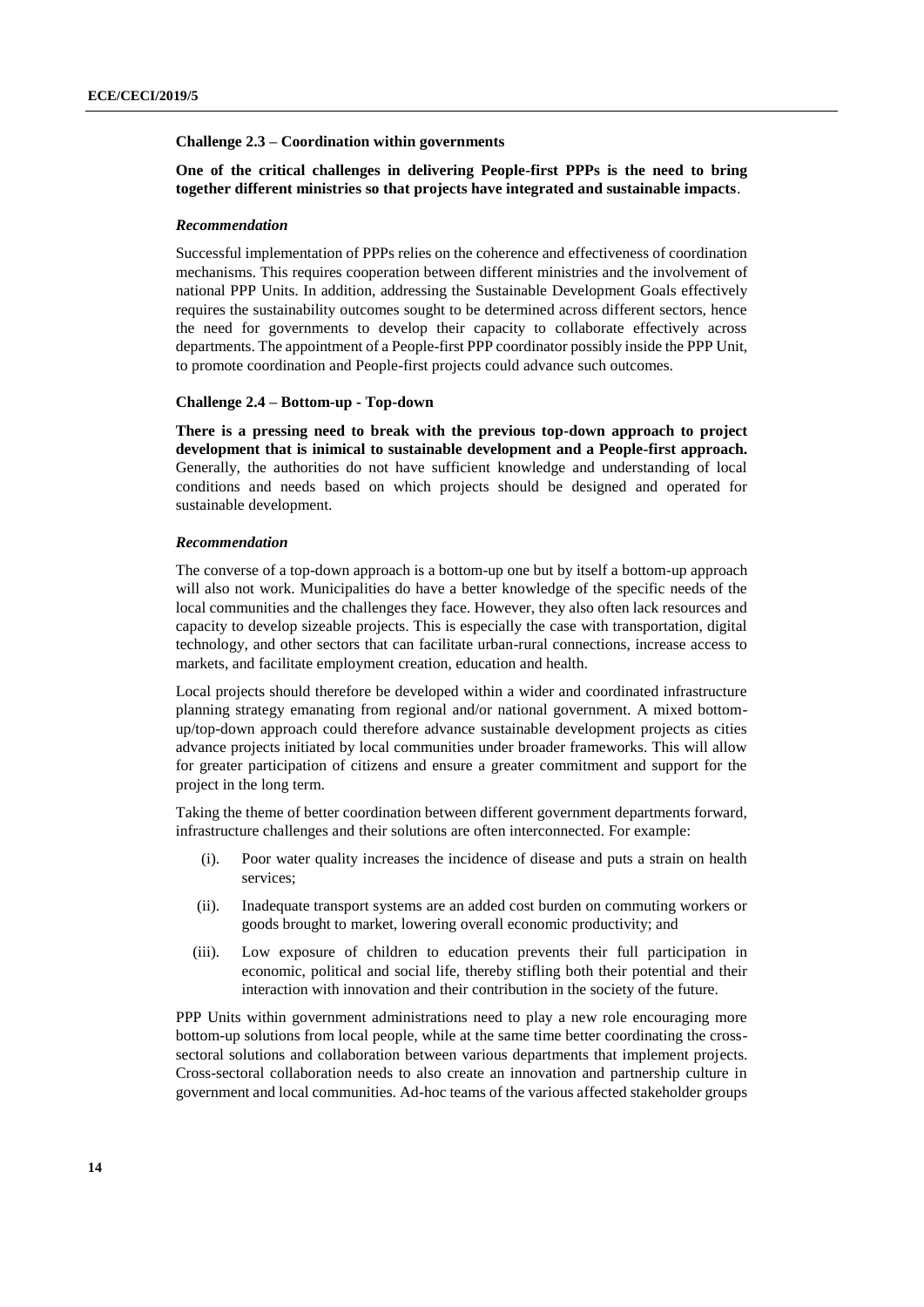should be at the table to find solutions to the myriad problems facing local communities – jobs, transport, safety and security, pollution, amongst others.

### **Challenge 2.5 – Importance of social infrastructure**

# **The critical path to achieve the Sustainable Development Goals is one that emphasizes social infrastructure**.

Investment in social infrastructure, such as education and health, is a prerequisite for effective sustainable development, and therefore key to advance the Sustainable Development Goals. Annual investment in education in developing countries was estimated at about \$80 billion at the time of the launch of the 2030Agenda for Sustainable Development. To achieve the Sustainable Development Goals in this sector, annual investment requirements are estimated at \$330 billion. Health investment needs are of a similar scope – current investment in health is about \$70 billion, while the total need is estimated at \$210 billion per year.<sup>18</sup> PPPs have the potential to narrow the investment gap in both sectors.

However, health and education are generally considered sensitive sectors that require engagement with stakeholders and buy-in from local communities. Investment in these sectors may not always be commercially viable in developing countries.<sup>19</sup> Whereas the private sector investment contribution to healthcare in developing countries can be significant, the private corporate contribution in both developed and developing countries in education is still small to negligible.<sup>20</sup>

#### *Recommendation*

Emphasizing the social should imply also focusing policy on smaller scale projects. Projects should be prioritized in line with sustainable development objectives, aiming for a diverse mix of project scales, and not solely prioritizing large-scale, complex infrastructure projects. Megaprojects are often plagued by budget and schedule overrun while the advantages of megaprojects sometimes underperform pre-project projections. By contrast, smaller, more people-focused models with lower risk profiles, greater efficiency gains, where commercial gains are easier to realize for investors, and where the socio-economic gains are clearly measurable, will help reduce public-sector risk and exposure. Above all, these will allow for scalable and replicable solutions. This type of projects can be clustered together to lower the costs of individual development.

## **Challenge 2.6 – Prioritizing projects for impact**

**There is a need to focus on infrastructure projects that can unlock productive capacities and boost manufacturing and services – again ensuring maximum development impact**.

#### *Recommendation*

Projects pipelines should prioritize basic infrastructure areas that can unlock productive capacities such as utilities, transport and other sectors. They should support the development of green infrastructure such as sustainable transport infrastructure, renewable energy, and climate-resilient and resource-efficient infrastructure. Project pipeline planners should be cognisant of the interlinkages between the Sustainable Development Goals to ensure that a solution in one area does not cause a problem in another. They should explicitly define

<sup>18</sup> UNCTAD 2014, World Investment Report: Investing in the SDGs: An Action Plan for promoting private sector contributions, p. 143.

<sup>19</sup> Ibid., p. 176.

<sup>20</sup> See Achieving a Sustainable Future, Government of Canada 2016-2019.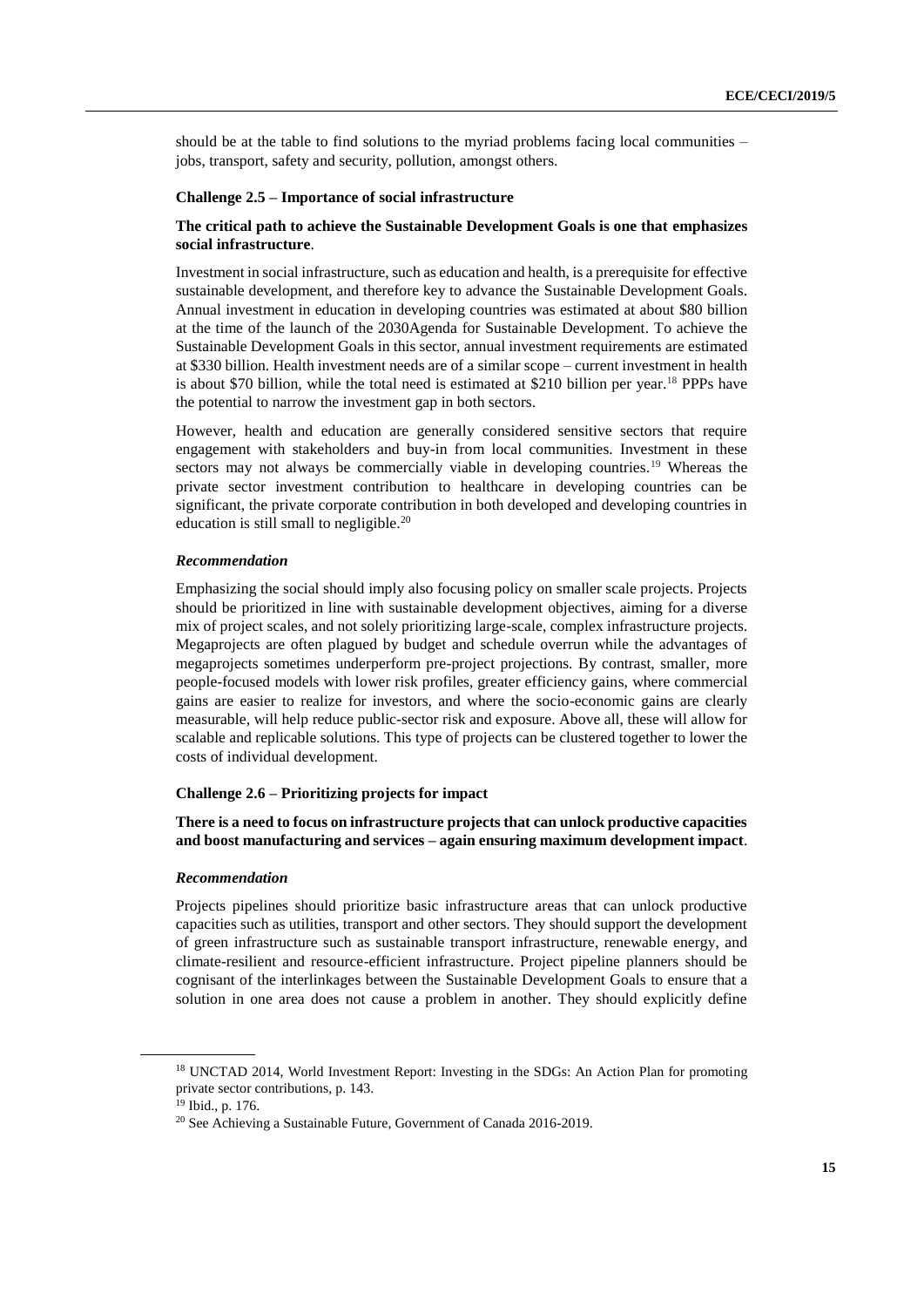available resources and potential PPP arrangements, including templates, methodologies of delivery, timelines, etc.

Because of limited local and national capability, a ranking of projects might be needed. Following a needs assessment, governments should design technical and contracting frameworks which rank and prioritize investments according to need, based on the five People-first criteria, effective return on investment, and affordability. This approach will help them to select the projects within infrastructure sectors, and to assess benefits with costs and budget accordingly.

# **Commentary**

# *Private financing*

The Sustainable Development Goals will have vast resource implications worldwide. Total investment needs in developing countries alone could average \$3.9 trillion per year. Current investment levels leave a gap of some \$2.5 trillion. At the global level, total investment needs are in the order of \$5 trillion to \$7 trillion per year.<sup>21</sup> Governments will need to explore innovative financing schemes to meet these needs including the mobilization of financing from the private sector.

The potential for increasing private sector participation is greater in some sectors than in others. Infrastructure sectors, such as power and renewable energy, transport and water and sanitation, are natural candidates for greater private sector participation, but other Sustainable Development Goals sectors are less likely to generate significantly higher amounts of private sector interest, either because it is difficult to design risk-return models attractive to investors, or because they are in the realm of public sector responsibility and consequently highly sensitive to private sector involvement (e.g. education and healthcare). $^{22}$ 

Looking for new financing schemes one should bear in mind that private financing for certain types of PPPs necessarily means public debt as private financing will always have to be repaid. Thus, even benefiting from private financing and expanded capacity, governments may still face the challenge of the "funding gap". Establishing and clarifying the funding sources that will satisfy the required repayments to the private partner financing a PPP is a critical step to ensuring viable Public-Private Partnerships. It is also a critical factor in the sustainability of public finance and requires from governments special attention in order to prevent creating unintended and hidden public debt and obligations (e.g. off-balance sheet treatment).

# <span id="page-15-0"></span>**Principle 3: Increase officials' skills in delivering People-first projects, particularly ensuring that governments know how to better empower women in projects as well as encouraging the private sector to contribute to the necessary transfer of skills**

*Myth: PPPs need skills found in the private sector and governments can acquire the necessary skills by hiring from the private sector to fill government jobs.* 

<sup>21</sup> UNCTAD (2014), *World Investment Report. Investing in the SDGs. An Action Plan for promoting private sector contributions*, p. 145.  $22$  Ibid.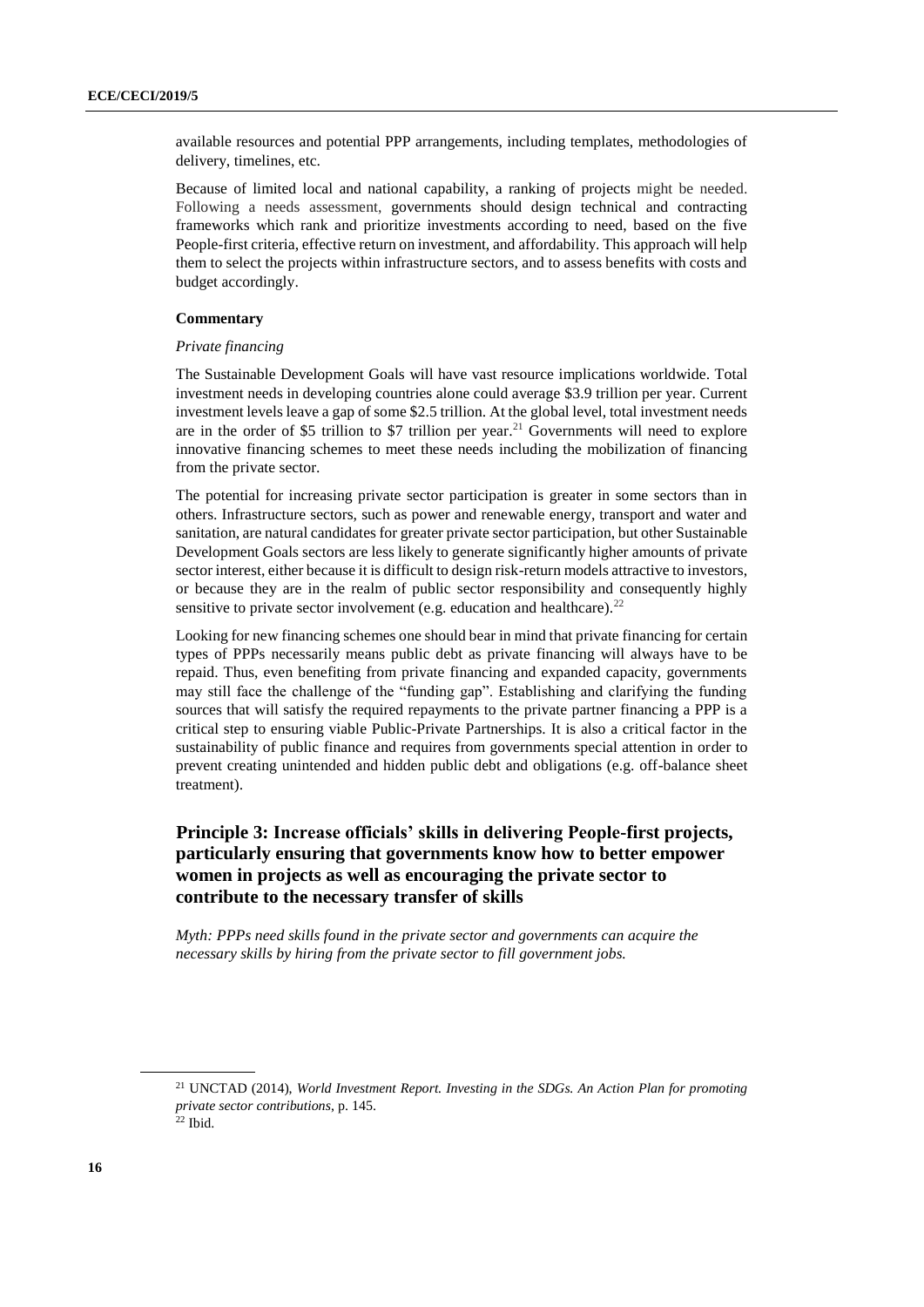*However, delivering People-first PPPs requires multiple skills, in negotiating contracts, undertaking project finance arrangements etc., but must be grounded first and foremost in protecting the public interest and achieving the Sustainable Development Goals. This must be done by full time public sector officials grounded in the public-sector ethos.*

## **Challenge 3.1 – Lack of capacity within governments**

**Insufficient capacity to deliver People-first PPPs is probably the single most important barrier that needs to be overcome to deliver the necessary pipeline of projects.** A step change is needed for the delivery of People-first projects. While a huge number of projects will be needed to meet the Sustainable Development Goals, not just quantitatively but also qualitatively as well, governments have generally no real track record of delivering the pipelines of projects on the scale needed.

The real barrier arguably to achieving the Sustainable Development Goals and overcoming the infrastructure gap is not simply the lack of funds or finance; it is also the governments' need for skills in identifying and delivering the right projects and ability to attract those investments. Of course, the situation is not the same for all countries and many have been improving in recent years, but the lack of delivery capability is a concern, especially in most low-income countries.

## *Recommendation*

Not enough support is given by the international community to PPP capacity building nor by the international finance institutions. The international finance institutions have until now played an important role in PPP capacity building, but resources spent have simply not provided as much support as would be needed to properly meet developing country needs. Good capacity building does not come cheap, thus there is a need for new approaches to ensure effective capacity building for delivery on the various fronts related to the Sustainable Development Goals.

There is a growing consensus that of all the things needed in countries for a PPP capacity building programme to be successful, the following basic requirements need to be met in advance:<sup>23</sup>

- First, there needs to be a PPP Unit with overall responsibility for building PPP capacity and implementing PPP policy, programmes, and projects; and
- Second, there needs to be high-level political will and long-term, consistent not *ad hoc-* support to undertake PPP.

In order to implement People-first PPPs, additional resources and training should be allocated to the PPP Units so they stay operational and contribute more effectively to achieve the Sustainable Development Goals through the implementation of better projects.

### **Challenge 3.2 – Standardization**

**When governments start projects, their first goal is to accumulate all the necessary information and existing experiences around the world with similar projects** – a long and often expensive process. At a global level, there is far too much "reinventing of the wheel" and a waste of resources that could be saved for essential actual People-first project development.

<sup>23</sup> UNECE Guidebook on Promoting Good Governance in PPPs (2008); UNCTAD (2009) Best Practices in Investment for Development: How to Utilize FDI to Improve Transport Infrastructure – Roads, Lessons from Australia and Peru; UNCTAD (2014). Investment Policy Review: Guatemala.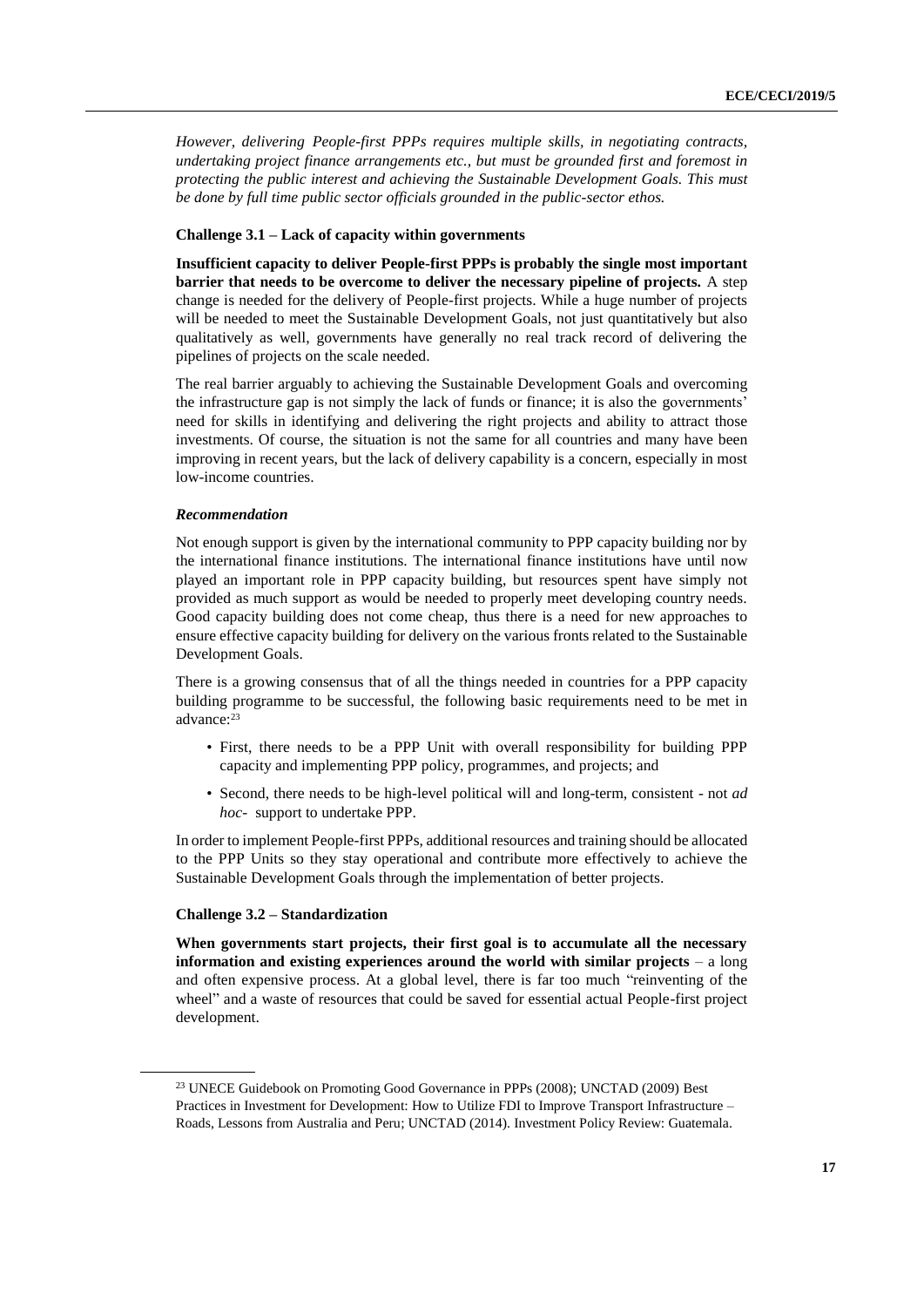## *Recommendation*

Huge savings and enhanced capacity development can be achieved by the development of national practices and standards often based on international People-first PPP standards. Governments should therefore develop standardized processes and procedures to implement People-first PPPs. There is ample evidence that those countries which standardize such processes, involving such things as common contract provisions, or the development of guidance for different government departments are much more likely to develop pipelines of projects.

To develop such procedures and to avoid new costs each time they legislate on PPPs, Governments should use international best practices and standards to further enhance their PPP initiatives. The UNECE has begun this process of developing international People-first PPP standards and recommendations to assist in this regard, including:

- International practices on People-first PPP policy, law and institutions; and
- International sectoral standards (water and sanitation, health, railways, roads, etc.).

The sectoral standards identify the steps and processes relative to the delivery of an actual PPP and rely on recent examples of such projects around the world. These are simple documents discussing the experiences and trends, the technology, the type of models used, the social and environmental impacts, the typical financing arrangements and the legal and contractual issues pertaining to the projects, all with an overlay of the Sustainable Development Goals and how certain models may best achieve Sustainable Development Goals' outcomes in the sector. They are designed as open-ended recommendations: the standards can in fact advise against the use of a certain model where the evidence suggests that it could have negative impacts or where the risks are too high.

These standards have helped governments access information without having to do the research themselves, thereby accelerating their development efforts while saving time and money.

#### **Challenge 3.3 – Training steps**

**Many countries are very new to all forms of PPPs, including People-first arrangements, and with such limited experience, getting started and moving forwards developing a pipeline of projects is immensely difficult.**

#### *Recommendation*

It is a mistake to think that it is a "mission impossible" for countries with very limited expertise to achieve a pipeline of projects. On the contrary, with focus and due intent, it can be achieved with success in a relatively short period of time and can directly lead to the delivery of actual projects.

Such capacity building has involved several basic steps:

- Initial readiness assessment;
- Institutional capacity building, involving the creation of an inter-ministerial infrastructure board and a PPP Unit;
- Training of policy makers and legislators in People-first PPP approaches, including revising legislation, if required;
- Training of key stakeholders, with a focus on the local business community capabilities and on citizens' groups;
- Training of the regions;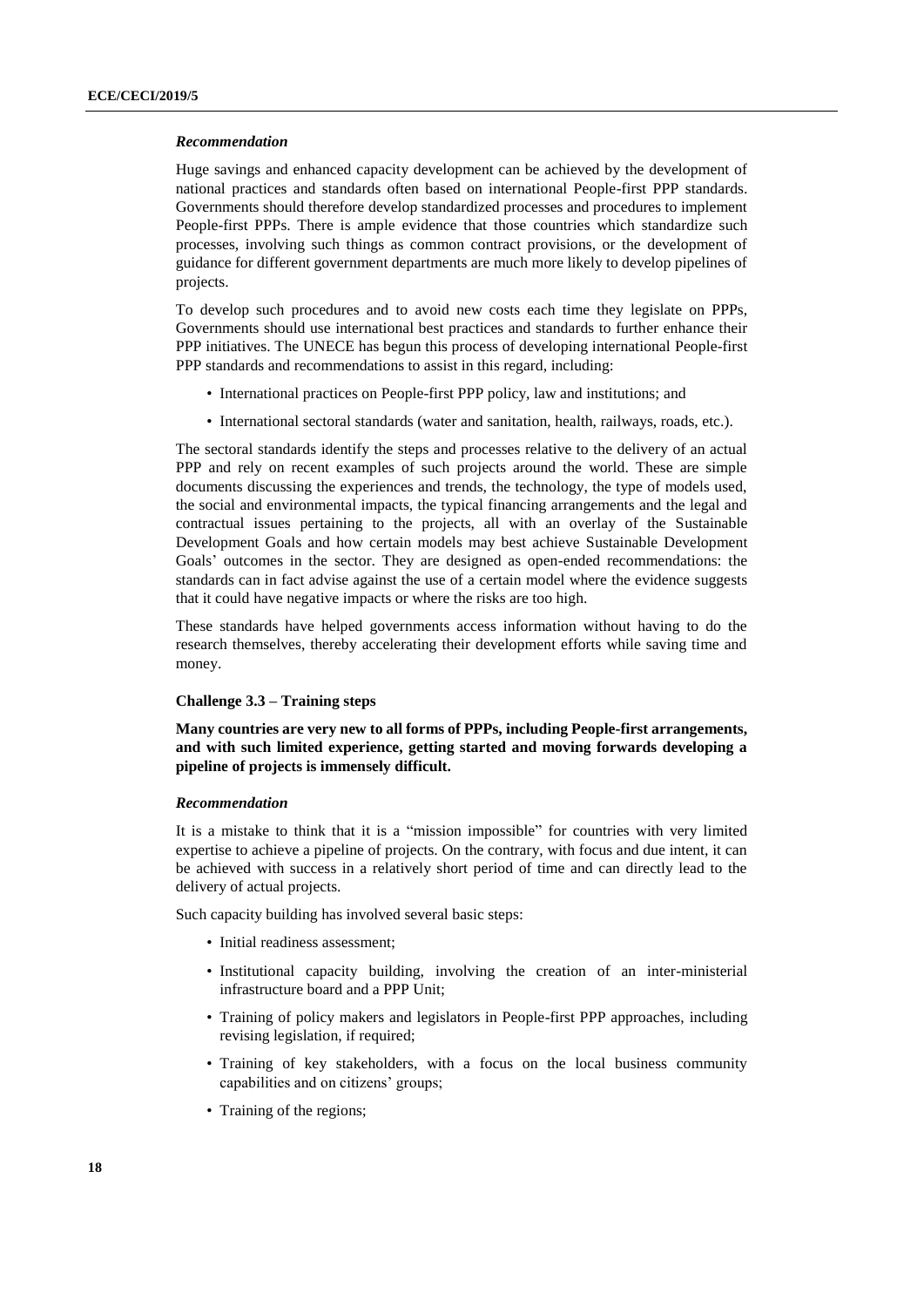- Project identification; and
- Project delivery.

At the end, the government, once these steps have been taken, is able to deliver a pipeline of effective People-first PPP projects.

# **Challenge 3.4 – Underrepresentation of women and lack of gender perspective**

**Women are poorly represented within the infrastructure industry and typically in the delivery of critical projects**. Their absence, as is increasingly proved by empirical research, has negative impacts on the quality and quantity of projects and on the lack of gender perspective on infrastructure design and delivery.

# *Recommendation*

Governments and the private sector can do much in the way of improving the participation of women in infrastructure and in People-first PPPs. Governments should provide more places to women in secondary and tertiary education: they should in cases, remove the legislative barriers to the involvement of women.

The private sector can and should also play a critical role in women's empowerment covering the following four points:

- (i). Improve the representation of women inside the companies undertaking PPPs and in the PPP projects themselves, ensuring their full participation with equal opportunities;
- (ii). Help women led companies in the supply chain compete in tenders for projects and eliminate gender discriminations in the award process;
- (iii). Make a difference in the communities where they do business help women, and train them to become the business leaders of the future, enhancing the use of new technologies to promote women's empowerment; and
- (iv). Help to design infrastructure projects mindful of the special challenges faced by women in their daily lives, evaluating the differentiated impacts of projects on women.

# **Commentary**

# **1. Improving the international support and cooperation for People-first PPP capacity building**

It is critically important that the United Nations system and the multilateral development banks work closer in capacity building when there are clear synergies. The United Nations system has a very clear appreciation of the importance of the Sustainable Development Goals and the need to adopt these in People-first projects, while the multilateral development banks and especially the World Bank through its multi-donor facility - the Public-Private Partnerships Infrastructure Advisory Facility – helps with low-income countries.

However, most international finance institutions do not play much of a role in systemic PPP capacity building and instead are more project focused. It is important to mobilize them to provide more support for comprehensive PPP capacity building, contributing to the skills development within Governments, thus having more projects to facilitate.

Looking forward, the PPP Infrastructure Advisory Facility and similar units in other international finance institutions could embrace a People-first approach for PPP and more aggressively promote the Sustainable Development Goals' agenda. In a spirit of inclusiveness, they could also broaden their best practice of promoting value for money and take on the concept of value for people and consider the interests of the beneficiaries and civil society and bodies such as the United Nations.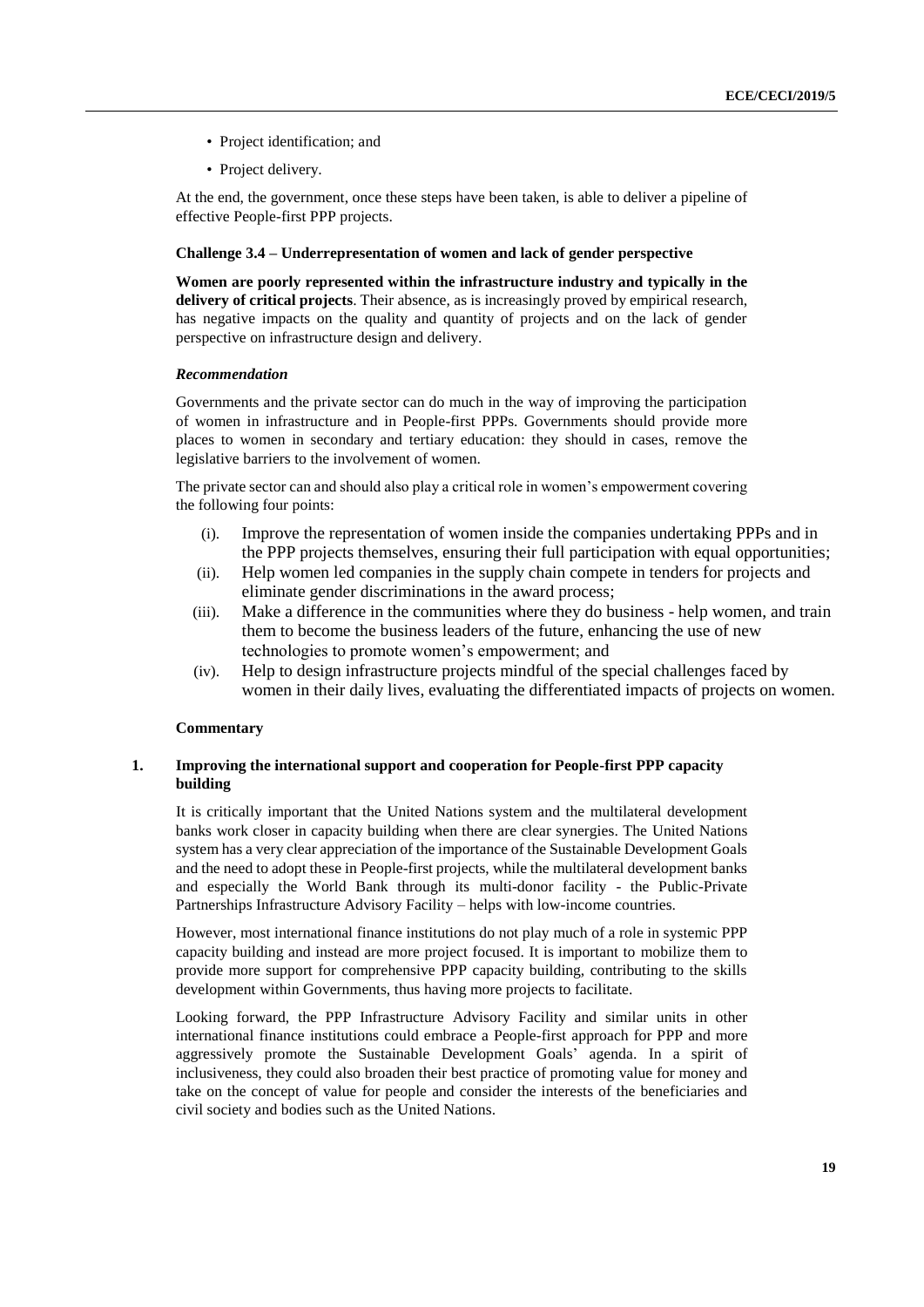# **2. UNECE International PPP Centre of Excellence**

The absence of concentrated knowledge and expertise on PPP inside the United Nations system as referred above requires greater efforts and cooperation amongst existing United Nations agencies. For several years, in this regard, it has been recommended that the five United Nations Regional Commissions should cooperate more in PPP. This has led to the creation in 2012 of the International PPP Centre of Excellence<sup>24</sup> that was created as an outcome of a cooperation in PPP capacity building between the Economic Commission for Africa (ECA), the Economic and Social Commission for Asia and the Pacific (ESCAP), and the UNECE.

The Centre should be broadened to include all the United Nations Regional Commissions wishing to work together on PPP infrastructure and service projects, and on sharing tools and instruments for PPP capacity building such as the UNECE PPP Business Advisory Board.

This body should work with other United Nations agencies to ensure the overall impact of PPP work is increased, notably the following:

- The United Nations Conference on Trade and Development (UNCTAD);
- The United Nations Industrial Development Organization (UNIDO);
- United Nations Department of Economic and Social Affairs (UN DESA);
- The United Nations Development Programme (UNDP); and
- The United Nations Commission on International Trade Law (UNCITRAL)

The UNECE International PPP Centre of Excellence has established seven international specialist centres under its umbrella. Their mission is to provide high-quality policy advisory services, namely in drafting project specific tender documents and marketing along with training in their respective areas, namely:

- Policy, Law and Institutions (France);
- Smart Cities (Spain);
- Water and Sanitation (Portugal);
- Resilience (United States);
- Local Government (Japan);
- Public Transport Logistics (China); and
- <span id="page-19-0"></span>• Ports (Lebanon).

<sup>&</sup>lt;sup>24</sup> The International PPP Centre of Excellence is based at the UNECE in Geneva.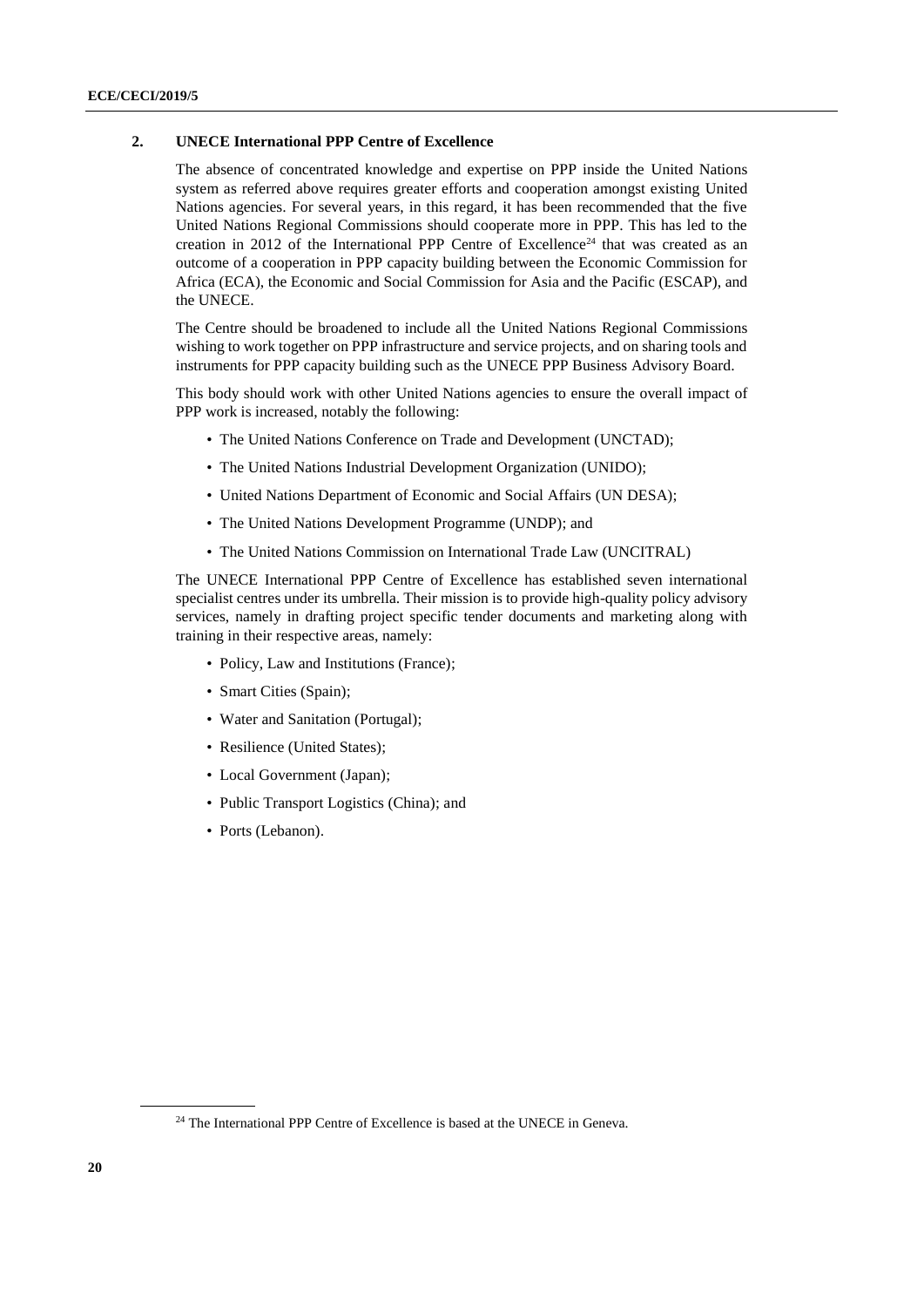# **Principle 4: Make more inclusive policy and legal frameworks that allow for active engagement of communities and focus as well on a zerotolerance approach to corruption**

*Myth: Projects can be based on a secure contract and ring-fenced from government and other external challenges.* 

*However, People-first require a robust policy and legal framework that not only give private sector adequate protection and reassurances on the safety of their investments but also protects and safeguards the people's interests.*

## **Challenge 4.1 – Prioritizing policy and legislation for People-first PPPs**

**The challenge here is to ensure that the People-first approach is fully incorporated into the PPP policy and legal frameworks. How do governments – especially in low income countries – establish the required policy and legal frameworks, incorporating the five People-first outcomes, namely:**

- Increase access to essential services and lessen social inequality and injustice;
- Enhance resilience and responsibility towards environmental sustainability;
- Improve economic effectiveness and sustainability;
- Promote replicability and the development of further projects; and
- Fully involve all stakeholders in the projects.

Do governments know which aspects of policy and legislation to target? This task can in truth be a truly daunting challenge.

The design of PPP legal frameworks varies across countries depending on legal traditions and existing laws. A proper PPP legal framework should include:

- Provisions that make a PPP project possible and facilitate its functioning (e.g. the legal right to establish a PPP company, the terms and conditions under which public assets may be transferred to non-public entities, the power of the PPP company to choose sub-contractors on its own terms, etc.); and
- Provisions that enable governments to provide financing, where relevant (for example to provide subsidies or to make long-term commitments of public expenditure for the life of the PPP contract). 25

There is already considerable literature existing on guidance concerning legal frameworks on PPPs. However, many of these materials are out of date and no longer capture the reality. They should therefore be updated systematically, comprehensively and as quickly as possible to help governments design effective legal framework for their PPP programmes.

# *Recommendation*

Governments wishing to implement a PPP programme that puts people at its core need to consider early on in the programme development all relevant elements of the enabling environment including the policy and legal frameworks. To this effect, they need to integrate the People-first principles into the following vehicles and at different levels within the government:

 $25$  Source: EPEC PPP Guide – A Note on Legal Frameworks for PPPs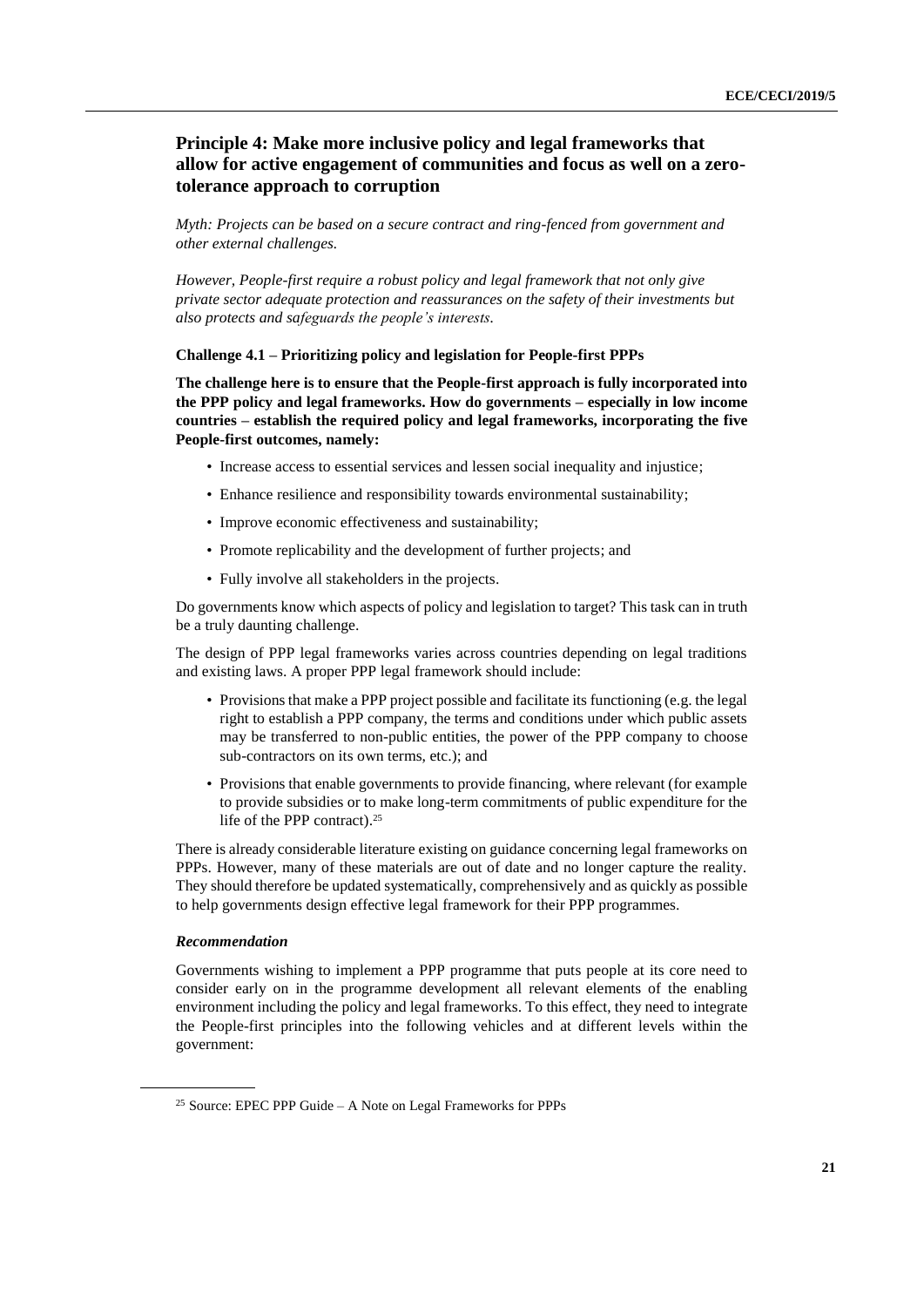## **1. National policy and legislation**

Governments should, inter alia:

- (i). Set up a clear People-first PPP policy before developing an actual pipeline of projects. This includes fixing clear economic objectives and strong social and environmental outcomes aligned with the Sustainable Development Goals, setting realistic targets and the means of achieving them, establishing clear procedures for consultation with stakeholders, and identifying the sectors and projects that are compliant with the People-first approach;
- (ii). Where applicable, include clear references to the Sustainable Development Goals and targets in all policy statements, sectoral strategies, national plans and programmes of action;
- (iii). Design a legal framework that will enable the effective development of PPPs, elaborating adequate legislation at all levels to achieve comprehensiveness, which is an absolute necessity for People-first. This legal framework should comply with the People-first principles as well as with international human rights standards, and should also include accountability mechanisms to ensure compliance of private companies with the People-first principles;
- (iv). Empower new groups of people, especially women in the infrastructure sector to promote and advance their economic development; and
- (v). Ensure economic effectiveness and fiscal rectitude.

# **2. Local government**

As part of the mixed bottom-up/top-down approach recommended for advancing sustainable development, the national policy and legislation frameworks should be reflected at local level in a way that enables local authorities to address the specific needs of their communities with regards to infrastructure and social services. Local governments should develop bottom-up approaches to ensure the delivery of People-first PPPs that will mostly benefit local communities, vulnerable groups, and those living in remote regions. <sup>26</sup> These approaches should be designed in coherence with the national framework to, *inter alia*:

- Increase access to essential services, create decent jobs and support local sustainable employment, especially in rural and remote areas;
- Consult local communities, ensure their participation at all stages of project delivery, and get their buy-in especially for projects affecting their lives and future (accessible and safe transport, healthy environment, high-quality education, etc.);
- Train local officials to enable replication of projects that proved to be successful; and
- Empower local business communities, economically marginalized communities, vulnerable groups, women entrepreneurs, etc.

 $26$  One example of a policy that is compliant with the People-first approach to PPP is the Welsh experience. The Welsh Government has incorporated the People-first PPP approach into its legislation through community and social programmes in the transport sector. Companies now must comply with a number of requirements, including the recruitment and training of unemployed and economically inactive people; the creation of apprenticeships and graduate placements; the delivery of educational initiatives and professional services; the delivery of community initiatives to support community engagement; the opening of opportunities for small organizations, etc.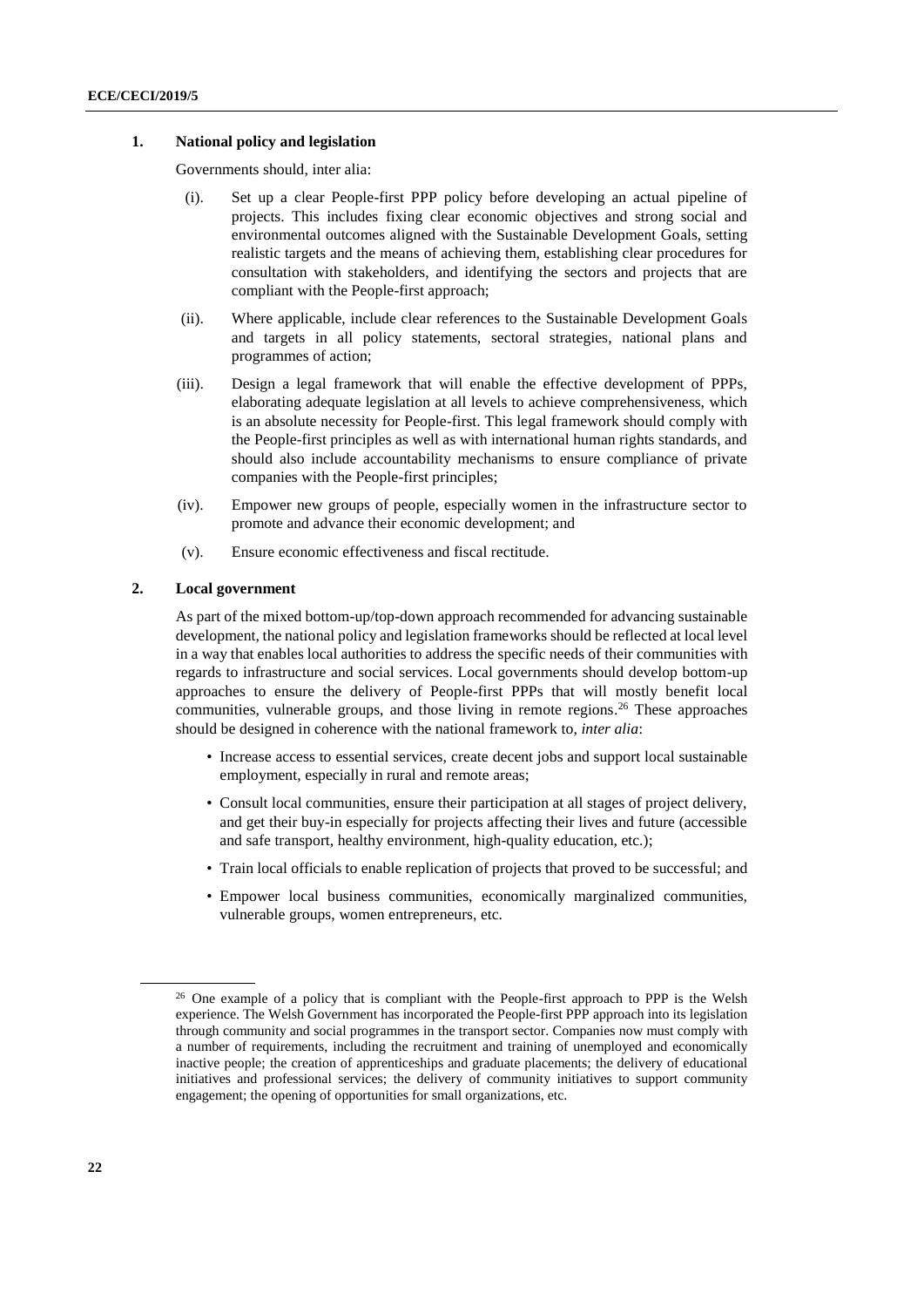# **3. Administrative guidelines for civil servants on implementing People-first into the PPP programmes**

Considerable guidance was already provided to civil servants on how to do traditional PPPs.<sup>27</sup> All these materials have to be revised to include the People-first approach, and civil servants need to be given this new guidance on how to integrate the People-first approach into projects.

In addition, new emphasis should be placed on certain aspects of laws and practices which are particularly relevant to the protection of ordinary citizens and socially and economically vulnerable members in societies. These specific laws and practices can vary but the following are particularly important to set out and enforce:

## *(i) A Zero Tolerance to Corruption approach*

Poor people suffer most from corruption. Corruption actually militates against people's interest. Indeed, when favours are given so that projects can start, the actual impact is that many projects have no economic justification nor effectiveness, resulting in the loss of vital resources for the people. None of the Sustainable Development Goals are achievable unless corruption is brought under control.

Governments should therefore implement the UNECE Standard on a Zero Tolerance approach to Corruption in PPP Procurement and map the provisions as close as possible into their own legislation, procedures and practices. Anti-corruption procedures are described under Principle 7.

Governments can also demonstrate their commitment to a zero tolerance to corruption approach in PPP procurement by sending an endorsement of their commitment to the UNECE, providing evidence of change in policy and procedures, and on where the risks take place and methods for addressing these. The latter information can be put into a typology of corruption risks in PPP, based on actual experiences, and used for the training of the government officials involved in procurement.

## *(ii) Level playing field and sustainable procurement*

Economic effectiveness requires open markets so that the people can get access to the best services, and the more open a procurement system, the more likely the best partner will be selected, the more likely it will be people-first.

UNCTAD's guidance on concessions goes in the same direction: wherever possible, concessions to private investors should aim to introduce competition so as not to replace a public monopoly with a private one. Placing natural monopolies under private concession should be limited to cases where it increases efficiency and the delivery of services.

Public procurement policies could also be weighted towards giving preference to the purchase of goods that have been produced in an environmentally and socially-friendly manner. Many cities are adopting procurement programmes that include the purchase of renewable power, the upgrading of mass transportation systems, green city buildings or recycling systems.<sup>28</sup>

<sup>27</sup> Examples: The Partnerships Victoria framework for implementing *PPPs,* Her Majesty's Treasury: Standardized contracts for PFI projects; etc.

<sup>28</sup> UNCTAD, 2010, *World Investment Report: Investing in a Low-Carbon Economy.*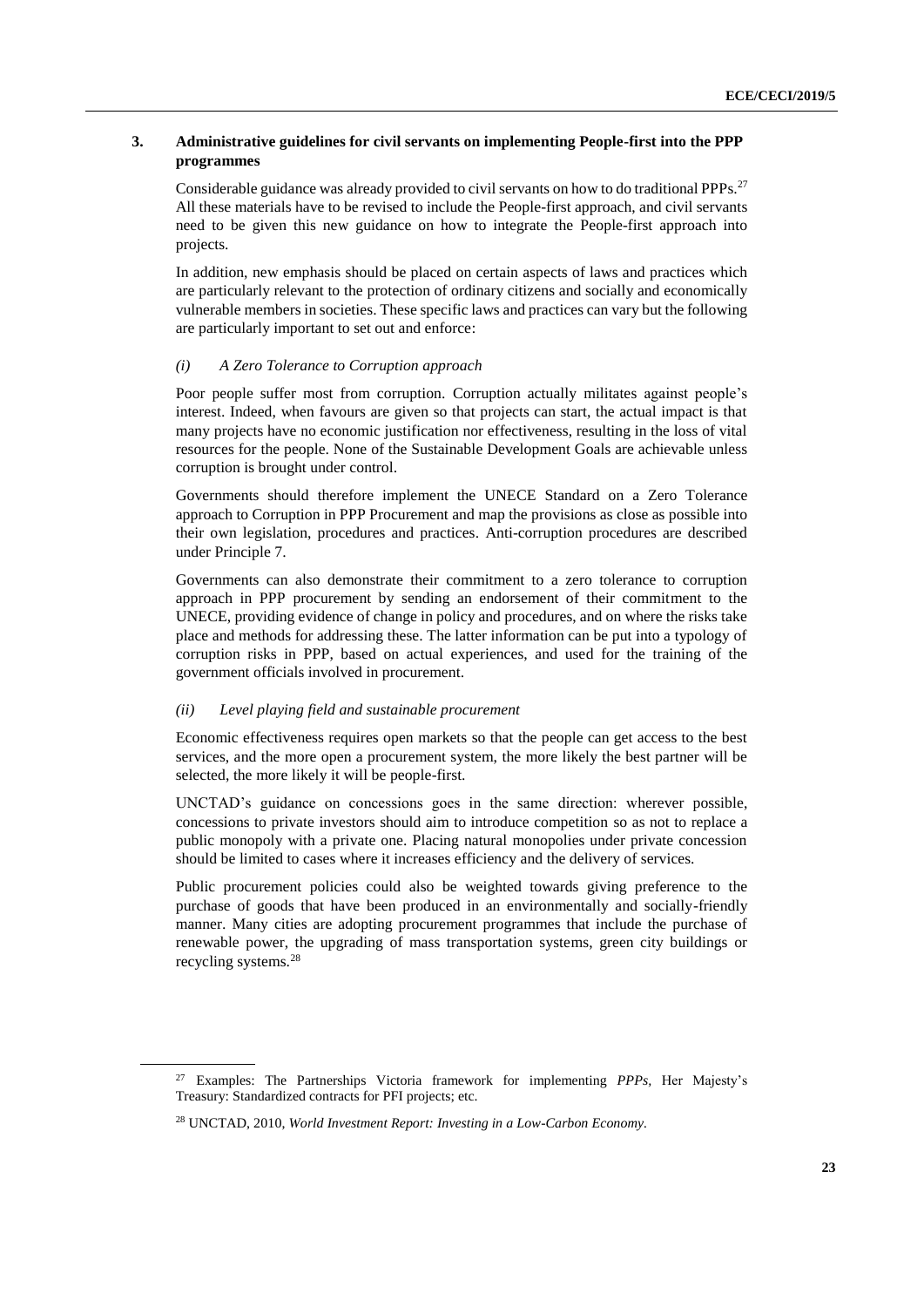#### *(*iii) *Repatriation* of profits

Guaranteeing the freedom to repatriate capital is vital to incentivize the private sector to invest in People-first PPP projects. One of the key challenges investors face is the ways and means governments use legislation to place restrictions on the repatriation of their profits and other payments. Good practice summarized by UNCTAD indicates that countries should guarantee the freedom to transfer and repatriate capital related to investments in productive assets, subject to reporting requirements (including to fight money laundering) and prior compliance with tax obligations, and subject to potential temporary restrictions due to balance of payment crises and in compliance with international law. Any controls that may be imposed should be periodically reviewed for efficacy. In addition, countries should guarantee the free convertibility of their currency for current account transactions, including investment related earnings and dividends, interests, royalties and others. Any restriction to convertibility for current account transactions should be in accordance with existing international obligations and flexibilities, in particular the International Monetary Fund Articles of Agreement.

# *(iv) Dispute resolution*

Courts need to protect the public interest and be available to intervene in dispute resolution to this effect. Indeed, the most vulnerable members of societies when projects are stooped because of a dispute arising between the public and private entities are the poor. Therefore, their interest for the continuation of the critical services despite the dispute should be of paramount importance.

UNCTAD's guidance on the treatment and protection of investments should help countries build solid legal frameworks that minimize the need of dispute resolution. Accordingly, all investors should be entitled to equal treatment in the enforcement of contracts. Mechanisms and proceedings for the enforcement of contracts should be transparent, objective, efficient and effective, and available to all investors. States should honour their obligations deriving from investment contracts with investors –unless they can invoke a fundamental change of circumstances or other legitimate reasons in accordance with the law.

## *(v) The people's right of redress and being heard*

People-first requires direct action by the people to protect their rights and interests. Therefore, the rule of law should be extended to those who do not have access to justice to protect their rights. One method of legal empowerment is to better inform the people of their rights to access good services and enable them to participate in decision-making, preferably while the project is still in the planning stage. Governments should create mechanisms for early public participation and build up the constituencies who will use them.

<span id="page-23-0"></span>For instance, the UNECE Aarhus Convention is a clear example of acknowledging public rights in decision-making processes made by governments. It stresses the need for citizens' participation in environmental issues and for access to information on the environment held by public authorities. As such, it is the most ambitious venture on environmental democracy so far undertaken under the auspices of the United Nations.<sup>29</sup>

<sup>&</sup>lt;sup>29</sup> Please see more information at https://www.unece.org/env/pp/introduction.html.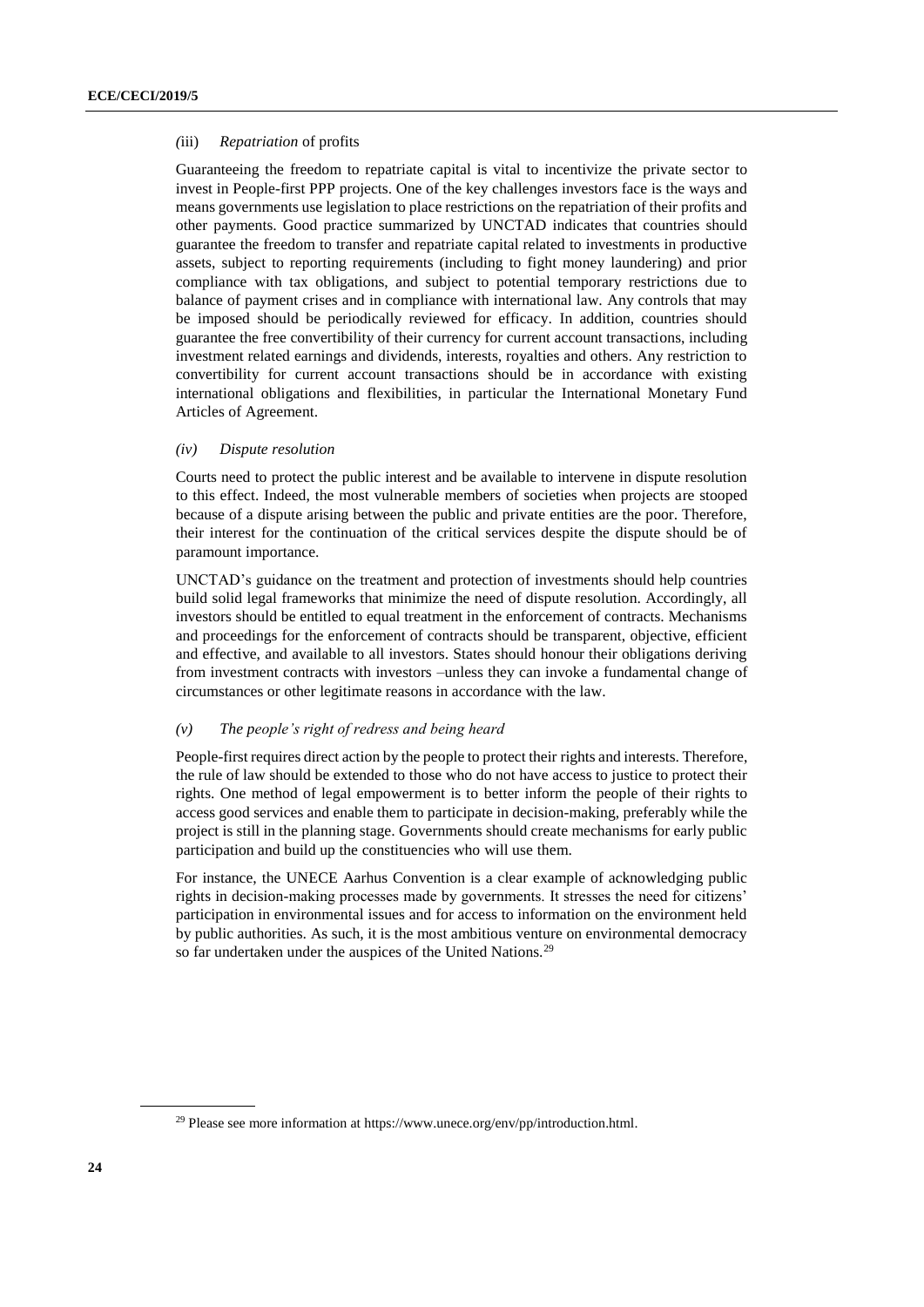# **Principle 5: Disclose more information<sup>30</sup> about projects to society especially on the commitments made to various partners in the project**

*Myth: PPPs are less transparent than other delivery models.*

*However, restrictions to information disclosure are common to all delivery models. Nonproprietary information on all PPP projects should be open to the maximum to citizens in a form that is understandable and usable.*

## **Challenge 5.1 – Information on project agreements**

**The implementation of PPPs has often been affected by opacity in contract provisions and insufficient accountability to the public.** PPPs are frequently kept too much under the veil of commercial secrecy and as a result, citizens remain ignorant of what the projects are supposed to do. Their ability to take decisions or make judgements is seriously impaired. Attempts to date to make information more available to the public have often failed because the information has not been put in a form that is readily understandable to the ordinary citizen.

General awareness about PPP projects remains very low, not to mention limited public involvement in the PPP life cycle, particularly in the project identification and performance monitoring stages. Apart from legislative requirements, accountability in PPPs are important for several other reasons, both in terms of "public concerns", as well as "private" ones.

## *Recommendation*

If People-first PPPs are to become a reality accountability at all stages of the PPP project life cycle are critical elements to achieve this goal.

Regular information should therefore be provided to all stakeholders, especially the socially and economically disadvantaged, on the selection, design, and impact of projects.

This includes for example providing details on the environmental impact and the amount of carbon emissions that a project will emit. Public and private partners can use the comments of stakeholders to make their projects more effective. Cooperation of this kind needs to be encouraged and governments should consider establishing requirements for the dissemination of information to the people as a legal right.

# **Challenge 5.2 – Enhancing investor confidence**

**There is a tendency by some to fail to see any correlation between disclosing information about projects and the mobilization of sufficient private finance to achieve the Sustainable Development Goals**. Indeed, the same thinking seems to prevail that the more information is disclosed to people, the less likely investors will place their monies into projects.

#### *Recommendation*

Improving transparency brings several benefits to private investors and consequently encourages them to invest. Ensuring that all potential private participants have access to the same information at the same time leads to the creation of a level playing field. For such a process to be effective, objective criteria (i.e. for eligibility, bid evaluation, etc.) must be disclosed publicly. This in turn will lead to greater predictability of the process and reassure potential investors in the fairness of the process.

<sup>&</sup>lt;sup>30</sup> Excluding proprietary information.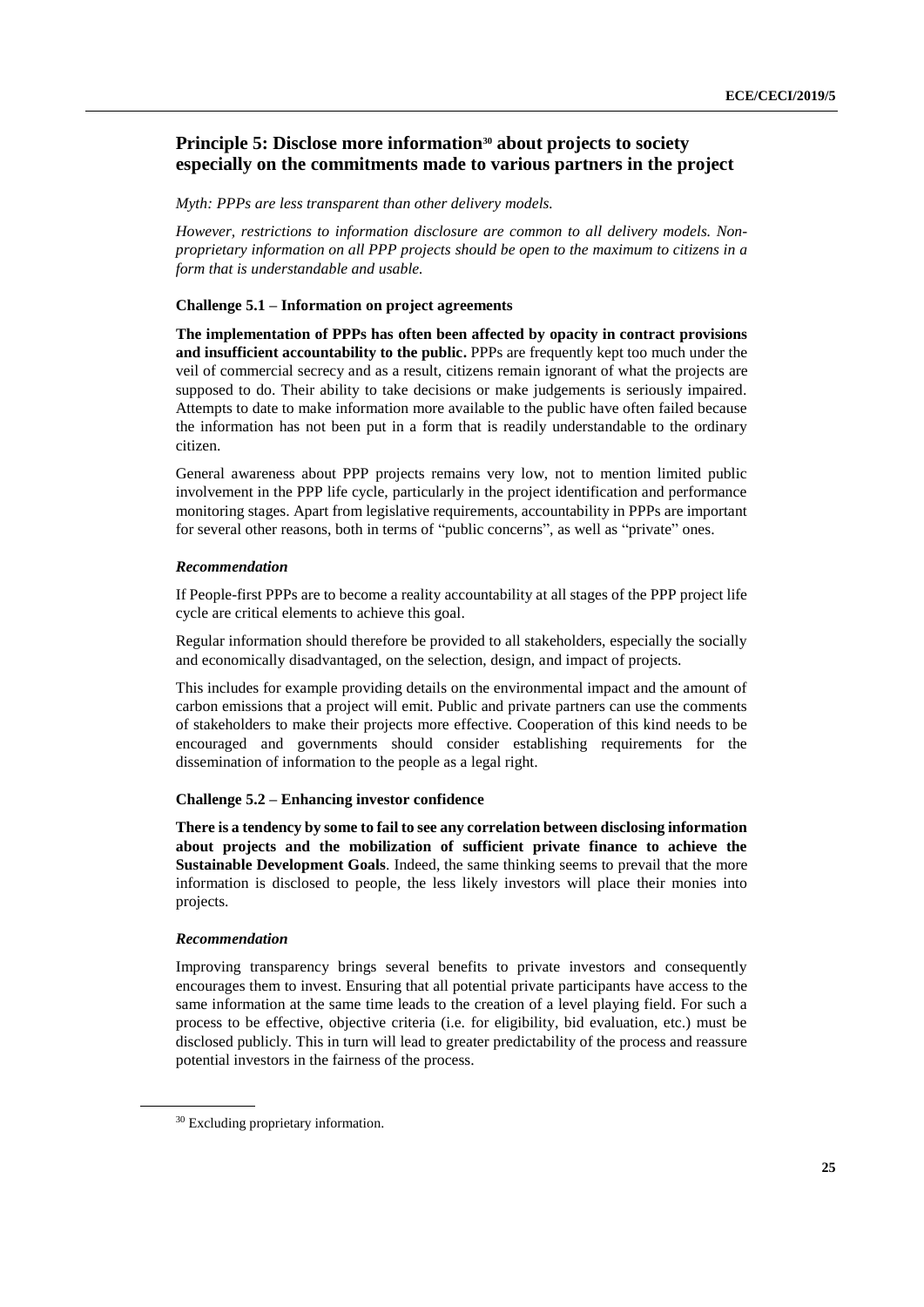In addition, more transparent tendering processes reduce the need for renegotiations at a later stage in the project life cycle. When potential investors have faith in the fairness and objectivity of the process, there is a greater likelihood for increased participation, which in turn allows the process to become more competitive. Working to achieve publicly declared performance indicators can also be highly beneficial for private entities to maintain standards and deliver on agreed outcomes.

The protection of trade and business secrets and intellectual property of the private partner is a legitimate reason to keep some information confidential. In some countries trade and business secrets as well as intellectual property are even protected by the constitution as elements of fundamental rights. However, this reason shall not serve as an excuse for a complete refusal of disclosure. Confidentiality shall not go further than legally required.

## **Challenge 5.3 – Check list for enhancing accountability**

# **People-first projects need to reassure that they are wholly accountable to and serve the citizens' interests.**

### *Recommendation*

PPP contracts can incorporate accountability directly into agreements, such as a People-first contract with accountability principles. A true social contract for People-first projects might contain, *inter alia*, the following commitments:

- (i). Engage with all relevant stakeholders in projects;
- (ii). Promote local job creation;
- (iii). Protect the interests of communities affected, by allowing them to voice their concerns;
- (iv). Minimize negative social and environmental impacts of projects;
- (v). Act with integrity and in an open and transparent manner;
- (vi). Use legitimate dispute resolution mechanisms; and
- (vii). Adhere to agreed transparency and disclosure guidelines.

## **Commentary**

The last three decades have seen a global surge in making government functioning and public expenditure more transparent and accountable. For example, there were just 13 countries with any kind of national access to information legislation in 1988. This has increased to 117 countries to date.<sup>31</sup> Most freedom of information legislations either directly or indirectly apply to PPPs, as PPPs typically commit public resources either directly or indirectly.

Improving transparency and accountability at all stages of the PPP life cycle could improve the general awareness and understanding about PPPs, especially in terms of differentiating it from regular procurement or contracting. For instance, transparency of information through the PPP life cycle can result in visible long-term benefits, such as greater accountability in expenditure, higher level of confidence in the fairness of the process, better quality of bids, and the potential for the formulation of improved policies on PPPs.<sup>32</sup>

Proactive disclosure of relevant information in a timely manner can help immensely in public expectations, especially in terms of project identification and performance monitoring. In

<sup>31</sup> World Bank 2013, Financial Management Information Systems and Open Budget Data, p.46.

<sup>32</sup> World Bank, http://pubdocs.worldbank.org/en/773541448296707678/Disclosure-in-PPPs-Framework.pdf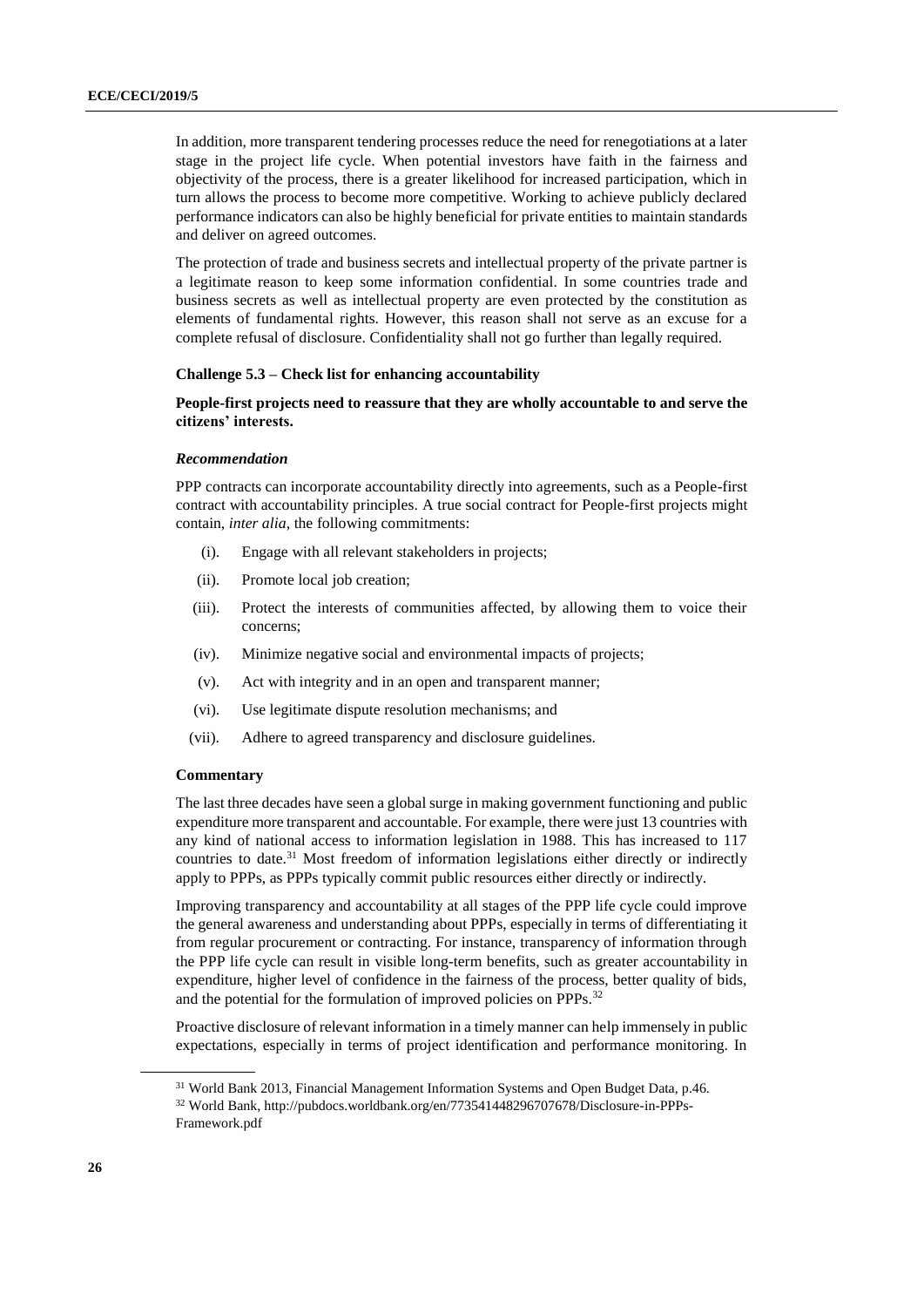addition, being transparent about the rationale for choosing the PPP route (especially with respect to value for money assessments) also improves public trust in PPPs and allows projects to deliver on their promises more effectively and substantially.

Further, the relationship between improved transparency and reduction in corruption is wellknown. The more transparent, predictable and objective the procurement process is, the less likely is the process prone to be captured by vested interests. In addition, this may also lead to reduced litigation when all relevant information is consistently made public at each stage of the PPP project life cycle. Because litigation can slow down the whole process (i.e. may lead to unnecessary delays, and possibly even result in making the project unfeasible), improving access to information also improves the efficiency of project implementation.

Finally, improving transparency and accountability of PPPs has a particularly positive impact in terms of improving PPP performance. If key performance indicators, performance reports and financial audits are consistently made public throughout the life of the project, governments and end-users can hold the PPP entity and/or the contracting authority to account.

# <span id="page-26-0"></span>**Principle 6: De-risk projects by providing more predictability in the enabling environment**

*Myth: PPPs are projects where governments receive infrastructure assets at no cost and can transfer all the risks to the private partners.* 

*However, governments must play a role and share costs and risks with the private sector.*

### **Challenge 6.1 – Balanced sharing of risks**

**Generally, PPP theory states that project risks should be borne by the party best able to manage them**. <sup>33</sup> However, the risk profile of projects can substantially change over the project life cycle. Consequently, governments and private sector typically find themselves in negotiations to transfer as much risk as possible to the other party. When the private sector is given too many risks to bear, it can become increasingly unwilling to assume them for certain projects and pass them on to the government or act opportunistic by taking too much risk even though they cannot handle it. In consequence, governments may end up dealing with project failures and facing huge risk exposure, as they are in the end responsible for providing public infrastructure and public services in compliance with international human rights standards. Ultimately, the end beneficiaries may also be affected by having to pay a higher price for services.

### *Recommendation*

Governments should expect to bear some degree of risk and cost for the project and achieve some balance in terms of risk and cost sharing in all forms of PPPs: overall, commercial risks

<sup>&</sup>lt;sup>33</sup> Although risk allocation strategies in the real world may vary from project to project and from country to country, in general risks that are related to the overall environment within which the project is implemented are borne by governments. These include political risk (change in Government policy etc.); financial risk (inflation and currency risk, etc.) and legal or regulatory (changes in law, inefficient legal processes and slow bureaucratic procedures). On the other hand, project specific risks (e.g. project design, construction, operation and performance risks) that are directly related to the project are in theory allocated to the private sector. Some risks that are beyond the control of both the private and public partners (demand and supply risks) should be shared by both parties. Regardless of these typical lines of risk demarcation, appropriate, fair, and balanced risk apportionment will always remain critical to having PPP projects that can stand the test of time and changing conditions.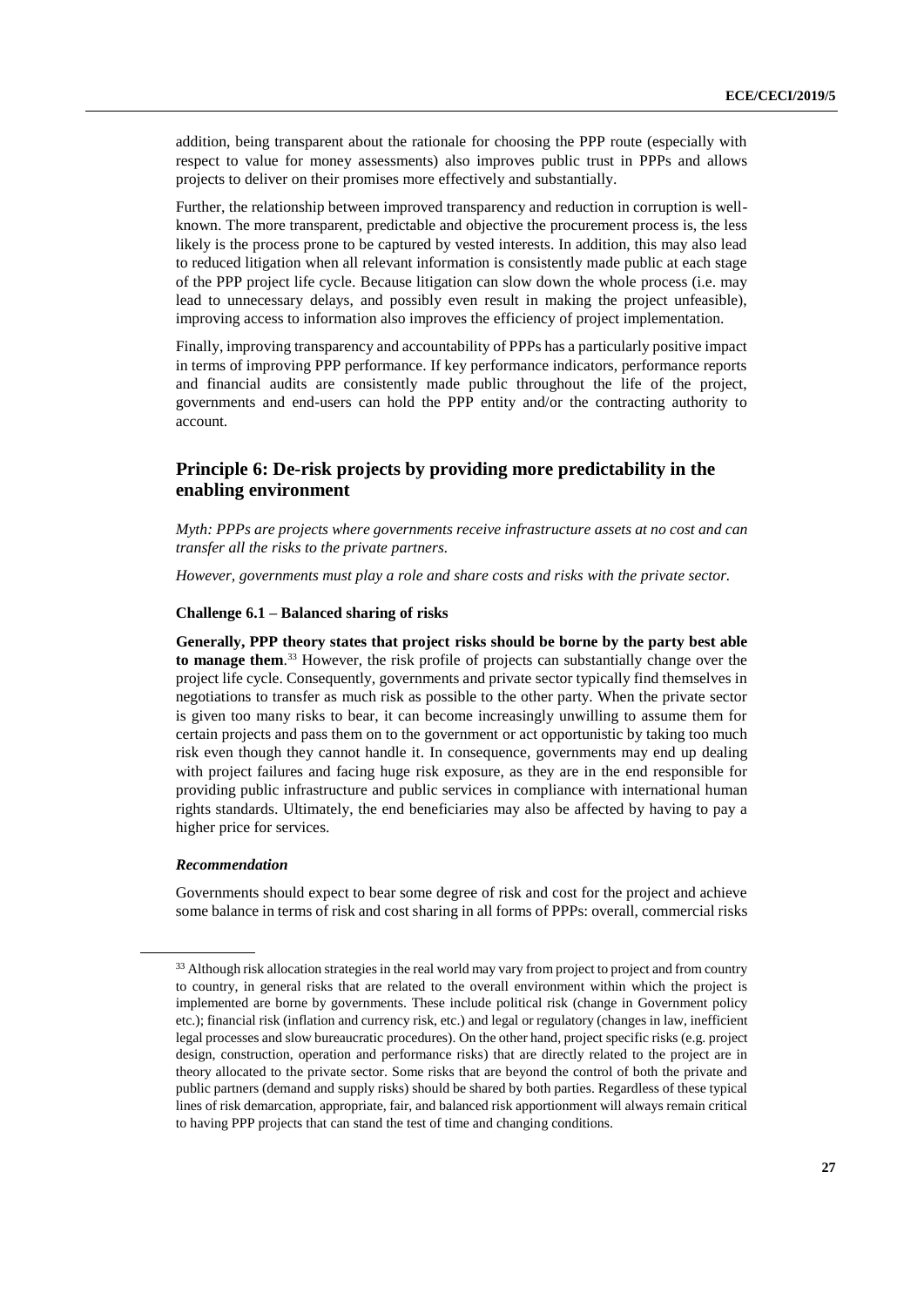in projects are taken by private sector and political risks (changes in legislation, event approval procedures, etc.) are borne by the public sector. Problems occur when one or both parties have too high expectations on the rewards to achieve: overall, there needs to be more realistic expectations on both sides in terms of the allocation of risks and rewards in projects.

Governments will also need to provide some types of guarantee and support especially those which shield the private sector from risks that it cannot anticipate or control. Indeed, some PPP contracts provide for minimum revenue guarantees that limit the private sector's exposure to demand risks. Care however must be taken in the provisions of such supports by the public sector. After all, one of the whole points of the PPP is to improve the performance of the project, which is done by using its risk to its investments as an incentive to the private sector to perform well.

In addition, governments, in taking on such a burden of support, may be at the same time taking on too many liabilities which have important fiscal implications (see principle 10 below) and may also affect their credit rating and their ability to borrow.

## **Challenge 6.2 – High risk countries**

**Where companies must enter high risk, low income countries, they often require higher expected rewards in compensation**. But this cost would be passed on to the end customer or tax payer and these higher prices will generally be unaffordable for poor customers in low income countries and/or those afflicted by conflict. These markets are less attractive to the private sector because the country and its government typically do not have the experience and knowledge to deal with complicated and complex PPP projects. In some particularly fragile and conflict-affected regions, the private sector entities typically do not enter these markets at all.

### *Recommendations*

1. Governments might try and simply persuade the private company to accept a different risk-reward ratio and keep their rewards at similar levels to those in industrialized economies. They can argue that the companies might adopt a longer-term perspective in investing, looking to future returns only after several years. Companies may think also that being present in the market can, if not making large returns, be strategically important, and thereby justify their investment for the "long haul".

2. Governments faced with the challenge of attracting private finance have sometimes attempted to put projects into "special zones" or even more to *ring fence* them so that they are somewhat insulated from the risk or other negative consequences of prevailing business conditions. Some of these initiatives have worked. However, ring fencing is not sustainable though, as inevitably, when the general business conditions (e.g. affecting the transport of components supply, borders and custom clearance, etc.) will eventually intrude and damage the project.

3. A new term for a more radical approach by Governments is emerging – known as "derisking" – which conveys what may be needed to occur for the private sector to partner in projects. Namely, it consists of de-risking the country overall and its PPP programme. They want to see governments demonstrating commitments to reform, establishing sound institutions, promoting and supporting the rule of law, implementing a more open, "for business", economy etc.

4. Governments also *in extremis* may wish to consider other types of partnerships to deliver essential services, especially in the healthcare sector. Such projects might involve partnerships with Non-Governmental Organizations (NGO) to set up critical healthcare for those who have been affected by war or for special vulnerable groups. Often, these schemes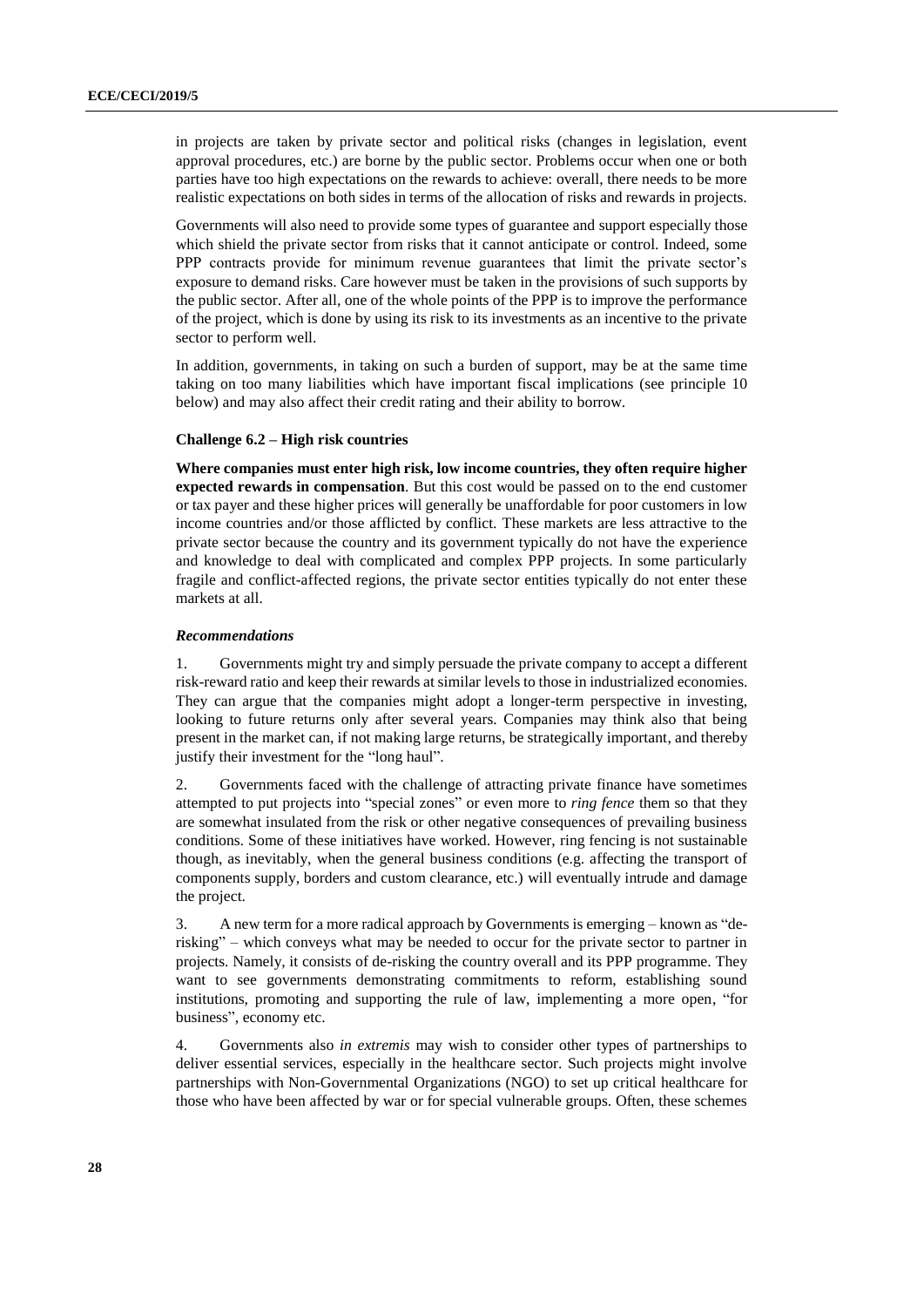will be funded by international charities or religious or national country foundations. These public-NGO partnerships may overtime give way to more typical PPPs.

5. Beyond properly balanced risks between partners, de-risking and other strategies, it is important to understand that some Sustainable Development Goals' sectors may be particularly risk sensitive. In addition to PPPs, there are other risk sharing tools that could be used to promote investment in the Sustainable Development Goals. Typical instruments will vary depending on specific project requirements across sectors. Although not necessarily part of a PPP arrangement, they can contribute to diminishing risk-aversion in certain type of projects.

# <span id="page-28-0"></span>**Principle 7: Set out clearly the projects' selection criteria to promote "Value for People" so that the best People-first projects can be selected**

*Myth: A PPP solution should only focus on the lowest possible price.*

*However, People-first PPPs require a wider set of outcomes that go beyond the lowest price.*

# **Challenge 7.1 – Adding features to the selection criteria**

**Often countries when selecting the PPP option, focus too much on achieving the lowest possible price, which can overshadow the project's actual purpose including the achievement of the Sustainable Development Goals.** Different methodologies and metrics are used to ensure that the value for money criteria are genuinely and accurately assessed. It also has been argued though that such methodologies contain some inherent biases and remains insufficient to be applied to projects that seek to help achieve the Sustainable Development Goals. However, the value for money concept can be consistent with the People-first approach. To this effect, a PPP should be considered a "value for money" transaction – relative to a traditionally procured public alternative – if it generates a net economic benefit for the public in terms of quantity, quality of the service or facility, cost and risk transfer over the project life, and achievement of the various Sustainable Development Goals. Hence, the "value for money" assessment of a PPP should be based on traditional notions of "value for money" in PPPs, but also outcome-based performance that brings the greatest benefit to the people the project aims to serve. The People-first PPP approach shall ensure that the traditional "value for money" rationale integrates the factor of an effective and efficient achievement of the Sustainable Development Goals in a more extensive way.

### *Recommendation*

Governments should introduce People-first criteria in organizing their competitive tenders. Irrespective of the intended delivery form, tenders should be organized so that the "winners" are those that demonstrate their ability to successfully meet procurement evaluation specifications like:

- Improve access to services;
- Overcome social inequalities;
- Deliver "Fit for purpose" design and services;  $34$

<sup>&</sup>lt;sup>34</sup> Fit for purpose means that services and projects should contribute to make progress towards the Sustainable Development Goals and be compliant with the People-first PPP outcomes. Please see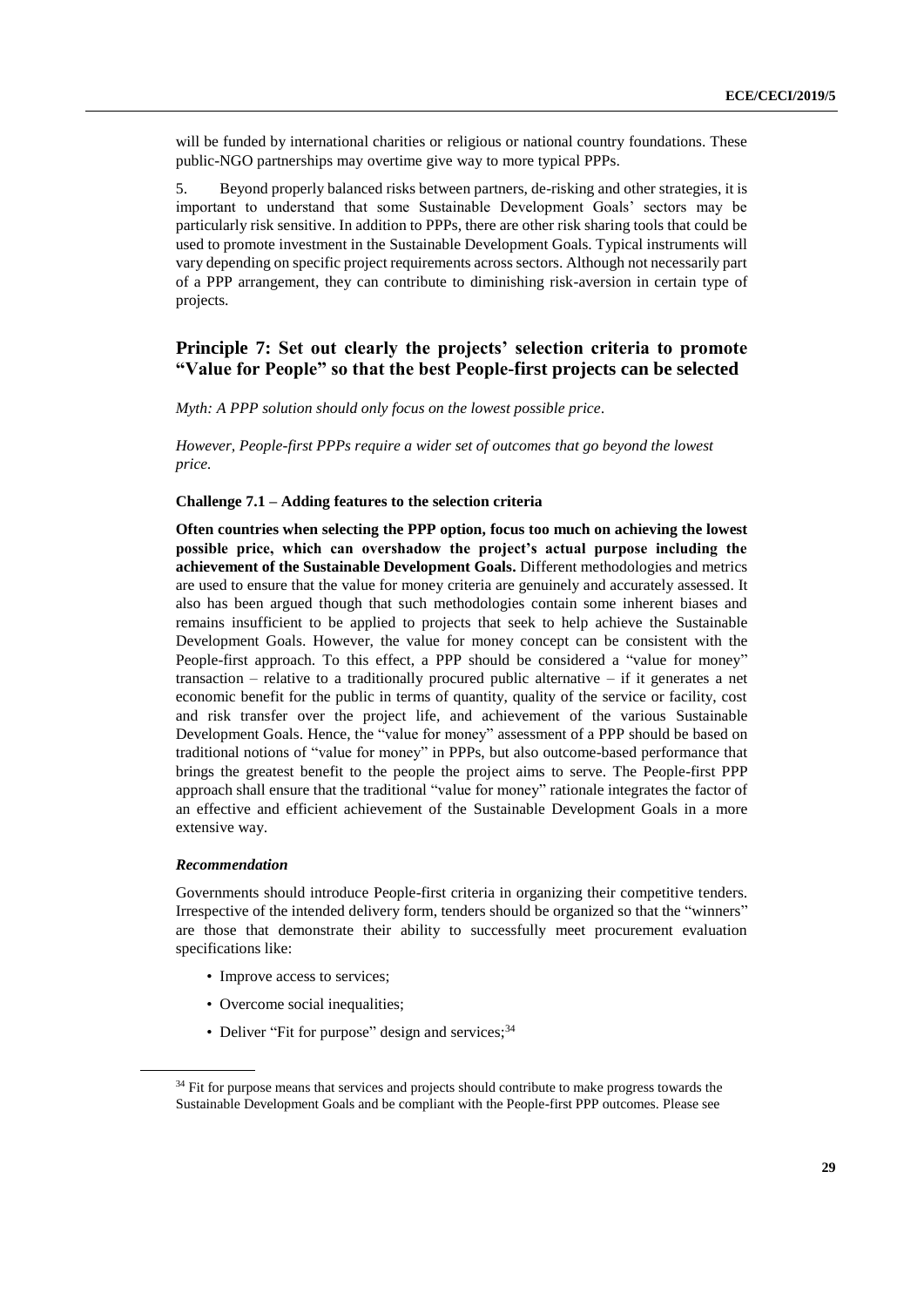- Foster economic transformation;
- Build facilities resilient against climate change threats;
- Contribute to cutting carbon emissions;
- Improve operational efficiency and reduce costs;
- Increase the quality of service;
- Advance women's economic empowerment fostering the position of women as entrepreneurs in society and promoting women's full and equal participation in the labour market;
- Provide training to local workforces for the transfer of skills; and
- Support local decent and sustainable employment.

A final value for money assessment based on the received bids should be carried out to determine if the intended delivery form is the most effective and efficient way to meet these specifications. Only in that case, the initial choice, e.g. the realization as PPP, should be implemented.

#### **Challenge 7.2 – Costs of competitive tenders**

Tenders can be expensive for companies to compete for and this high cost can discriminate against the smaller companies which have fewer resources.

#### *Recommendation*

Governments should endeavour in setting up procurement systems to keep down the costs for entering tenders as far as possible: overall, achieving People-first PPPs and having corresponding People-first tenders should not be at the expense of creating over-complicated procedures or excessively high bidding costs. Procurement must be efficiently designed to create sufficient competition. For instance, an "interactive tendering process"<sup>35</sup> conducted with integrity and the goal of maintaining a competitive environment can reduce uncertainty and lead to significant savings in cost and long term operational success.

The contractual model and stakeholder engagement for PPP procurement are both important components to project success and should be carefully considered. Good governance and transparent pre-qualification, bid negotiation and partner selection processes should also be implemented, to mitigate transaction costs.

# **Challenge 7.3 – Output specifications**

**For all types of PPPs, it is critical that the specifications in projects should be focused on achieving "outputs" not "inputs" as in traditional procurement.** Inputs set out specific tasks and contract requirements on how to build infrastructure assets and services, which are put in place and simply expected to be delivered at the desired level of public assets or services. However, input-based specifications that do not leave the responsibility with the

more information on UN fit for purpose governance recommendations at:

https://sustainabledevelopment.un.org/content/documents/2101Fit\_for\_whose\_purpose\_online.pdf <sup>35</sup> Some countries in the European Union, Australia and New Zealand use the dialogue or interactive tender process. First, the request for quotation is issued, with the intention to pre-select a short list of qualified bidders. Basic business terms and project structure is customary. Then, dialogue or interaction takes place in conjunction with the request for proposal process. Retrieved from: https://ppp-certification.com/ppp-certification-guide/2-main-types-ppp-tender-processes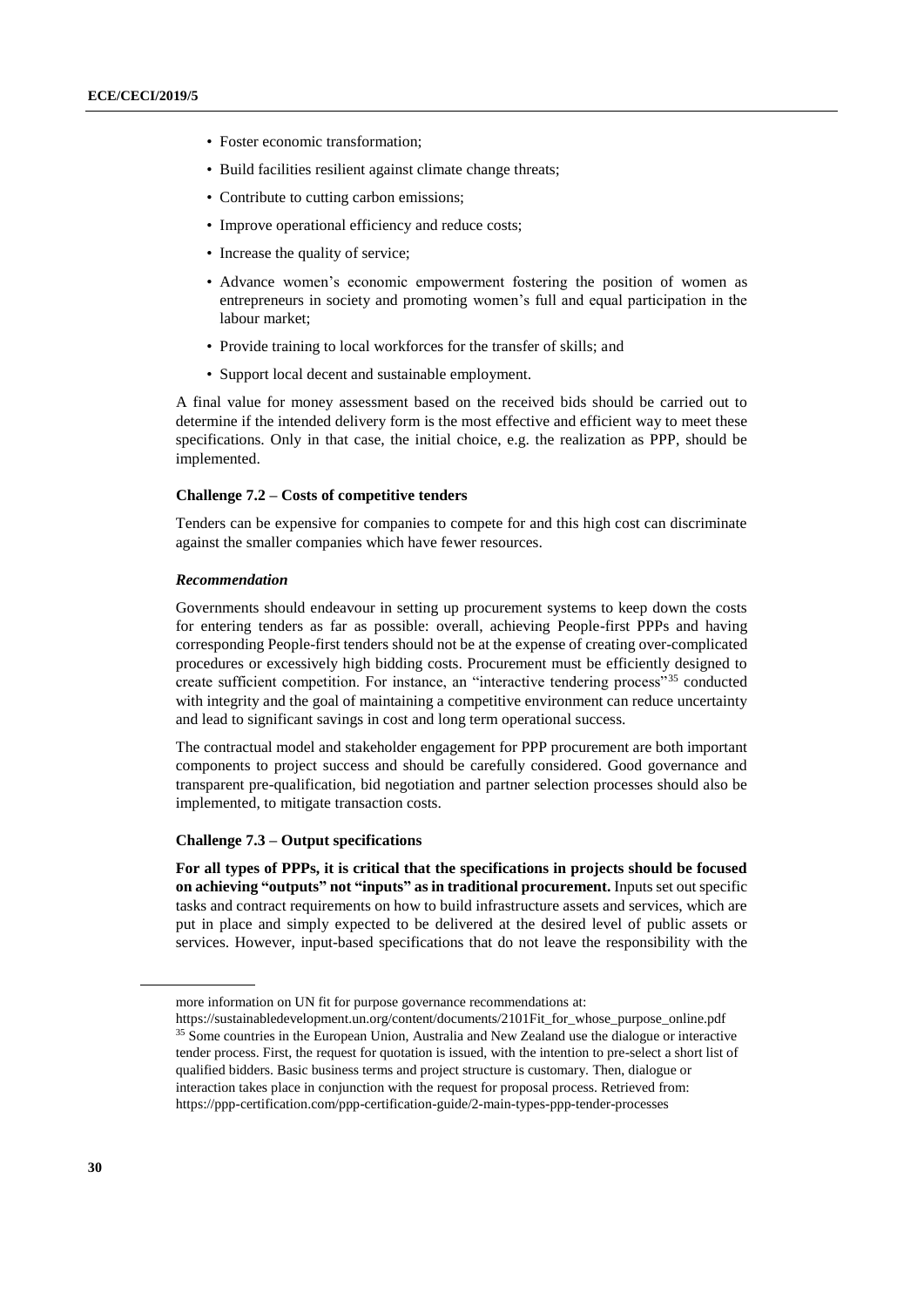service provider on what should be done to achieve a project and cause the desired outputs can result in procurement and performance inefficiencies.<sup>36</sup>

# *Recommendation*

Instead of specifying inputs in a PPP contract, the public authority should specify its requirements in terms of "outputs", or even further, in terms of "outcomes", since for Peoplefirst PPPs outputs by themselves do not mean much if they do not lead to the desirable outcomes. Hence, the People-first PPP contracts should specify measurable outcomes (i.e. while not specifying the pipes and pumps and treatment systems to be used in a water supply project, the contract would specify the outputs in terms of the quality of potable water delivered at the tap of a consumer along with other technical requirements).

In this reformulation of contract outcomes and outputs, governments must incorporate the sustainable development criteria in their key performance indicators to make their PPPs truly People-first and compliant with the Sustainable Development Goals and international human rights standards. The achievement of outcomes in PPPs can be dependent on conditions beyond the project boundaries and governments should be aware of this at the time of negotiating incentives and penalties. Thus, while non-achievement of outputs can be penalized, achievement of outcomes can be better accounted for as incentive payments in a contract.<sup>37</sup>

## **Challenge 7.4 – Technological changes during the contractual term**

**PPP contracts can be lasting for 30 years and infrastructure, unlike most commercial products, is intended to last many decades.** Because of its long-term nature, forming a contract that accommodates such a long life is a considerable challenge for governments. In the case of some assets (e.g. hospitals), the external environment will likely change during their service life, which may require that the government writes new legislation and regulation.

### *Recommendation*

Contractual PPPs of all types, including People-first PPPs, need to support changes without having to go through contract re-negotiation. PPP arrangements should not bind details of a project beyond a reasonable horizon of certainty. Governments should therefore test the PPP scope and contract design for the known level of certainty and otherwise build flexibility for the project to adapt to changes.

# **Challenge 7.5 – Involving the stakeholders**

**Procurement is about open competitive selection and that challenge is to include as many stakeholders as decision takers in this process, to** ensure **"ownership" by the people, more chances to have projects which achieve "value for people", and of course, zero tolerance to corruption in PPP procurement.** 

<sup>&</sup>lt;sup>36</sup> For instance, in an electricity project, instead of specifying the type and number of lights, the lux levels required to be achieved for the facility could be specified instead, leaving the choice of inputs to the service provider. This means that performance and quality should be met with the best possible input delivered by the service provider.

<sup>&</sup>lt;sup>37</sup> In some cases, outcomes can best be monitored by the Governments at the time of defining the sector development plan strategies.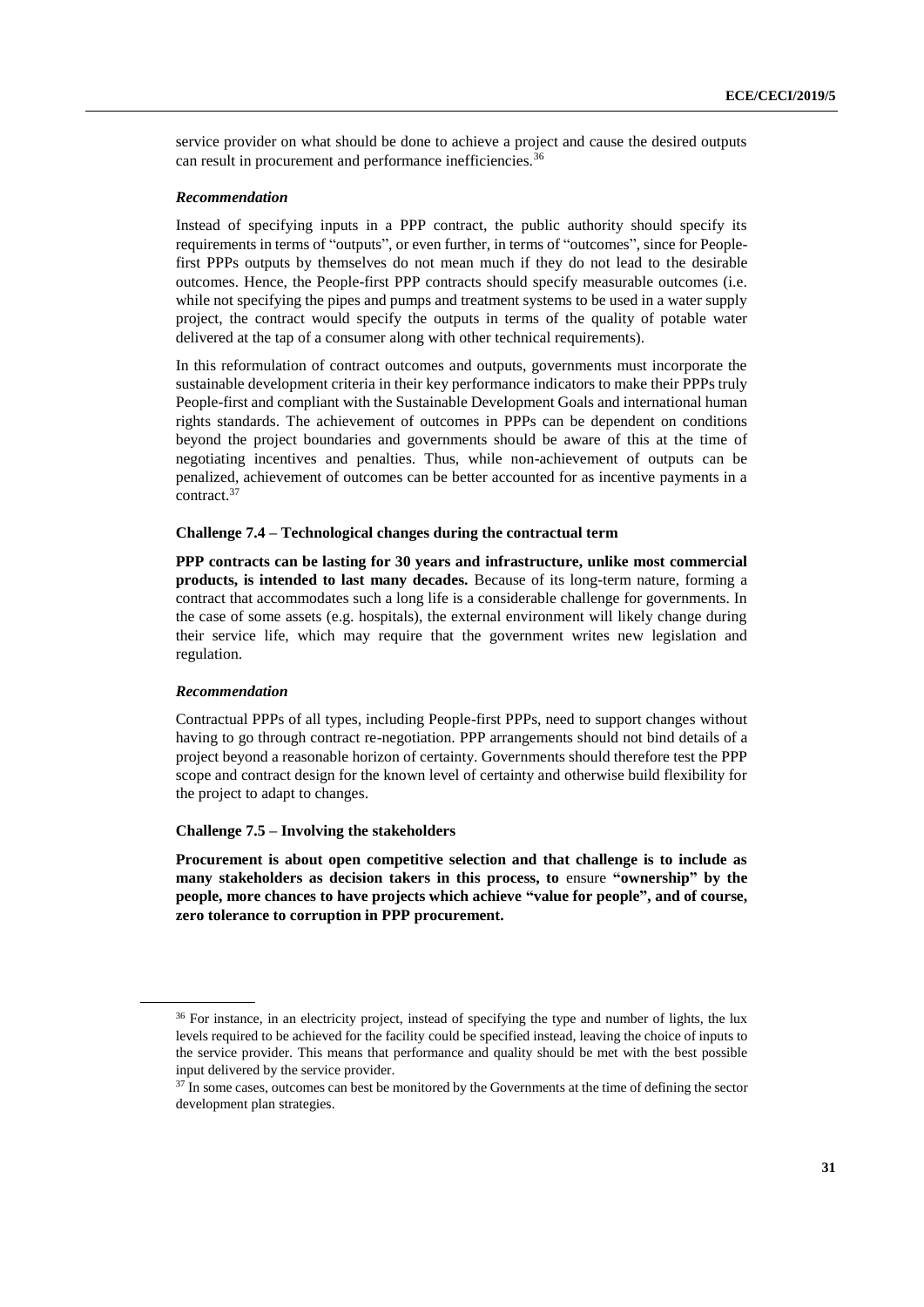#### *Recommendation*

Governments can achieve the above-mentioned challenge by fostering greater trust by citizens in the procurement by the following actions:

- Stakeholder organizations should have a seat at the selecting table. They indeed are playing an increasing role in procurement with good results. For instance, by engaging key stakeholders (i.e. project beneficiaries), it is easier to demonstrate whether value is achieved or not, and procurement processes are improved, including less costs and public acceptance of solutions and services.38 These trends should be reinforced. Such roles for the stakeholders can also involve monitoring the performance of the PPP after implementation and once operational;
- Legal tools may be needed to promote consultation with community stakeholders. In Switzerland, referenda are used to consult citizens on large-scale infrastructure projects like sports stadiums or transport projects. There are many other methods, which can be used to increase trust; and
- Governments take actions to show that open and transparent procedures are in place and projects have been won on clear, fair criteria. Otherwise, citizens may think that that there has been a cover up or some other deceitful action in procurement when they are not provided with clear information.

## **Challenge 7.6 – Anti corruption procedures**

Corruption as mentioned above is one of the biggest challenges to the achievement of Peoplefirst PPPs and the challenge for governments is that they must put procedures and processes in place to lower the risk of corruption taking place.

#### *Recommendation*

Governments have increasingly more information and experiences open to them when designing their anti-corruption practices and the following checklist of good practice measures could be undertaken based on the UNECE experiences:

- *Oversight:* when the contract is awarded to a project partner, a governance and quality review system should be established and adhered to, ensuring that the contract performance was managed effectively and meeting with the pre-determined investment criteria. An oversight committee involving independent private sectors and accounting bodies can help to ensure adherence to proper tender procedures, contract requirements, and fund disbursements.
- *Payment:* payment can be made only after due diligence has been done satisfactorily. An independent audit office can work to ensure that the public receives value for money and value for people.
- *Whistle blower:* governments should establish effective complaints mechanism, including whistle blower practices. Everyone should have the right of redress if they feel that the process has in any way been unfair.
- *Digitalisation:* digitalization and electronic payment systems aid substantially to reduce corruption. All files should be available as public records on the Internet. Furthermore, digitalization does not only support governance, but also, monitoring the impact of projects.

<sup>&</sup>lt;sup>38</sup> Examples of stakeholder engagement of hospitals in the UK can be accessed at:

http://www.commonwealthgovernance.org/assets/uploads/2014/03/14-stakeholder-engagement-John-Seed.pdf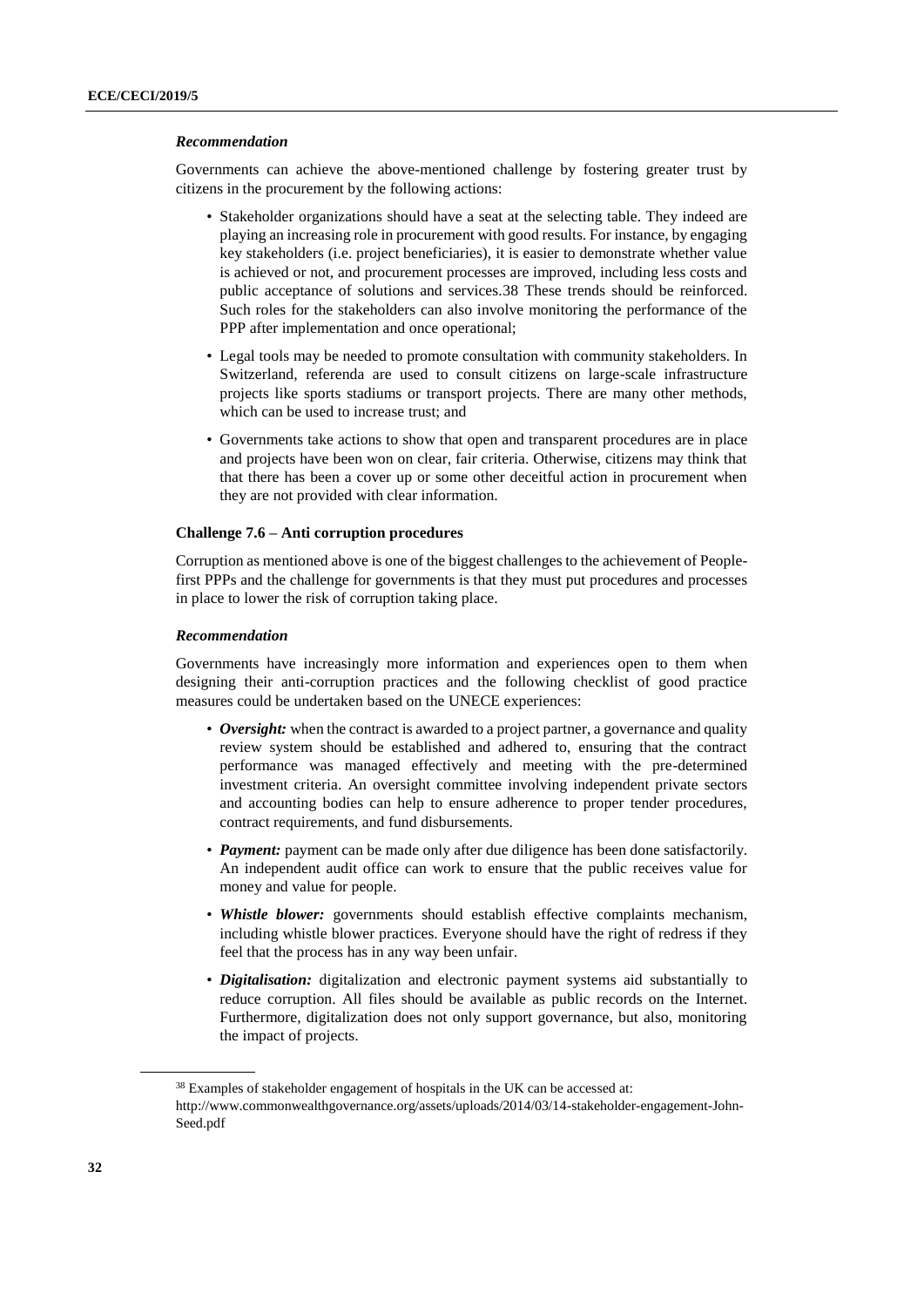• *No to corruption:* there should be a zero-tolerance approach to corruption. In this regard, governments can map their process and procedures against the recommendations of the UNECE Standard, along with fully participating in the suggested mechanisms for implementation which include the declaration governments may make in furtherance of the zero-tolerance to corruption approach. Overall, for PPP procurement to have far reaching benefits, the public entities involved must take a zero-tolerance approach to corruption and build systems and a culture of integrity to support their PPP initiatives.

# <span id="page-32-0"></span>**Principle 8: Make environmental sustainability a key component of evaluating, awarding and implementing People-first PPP projects**

*Myth: Environmental objectives in PPPs will always be achieved at the expense of economic benefits.* 

*However, People-first PPPs should achieve both economic benefits as well as social and environmental goals.*

# **Challenge 8.1 – Environmental sustainability**

**Environmental sustainability need to become a key component of evaluating, scoring, awarding and implementing PPP projects, based,** *inter alia***, on full life cycle impact assessments.** To date, in some projects, environmental sustainability is treated as almost an optional add-on, based on concerns that understanding the necessary measures to ensure projects are environmentally sustainable may add to the costs of the project.

## *Recommendation*

Governments should integrate the principles of environmental sustainability into PPP projects by reflecting environmental considerations in the objectives of the project, setting specifications and awarding projects to those bidders who fully match the green criteria.

Before making the decision to undertake a project or programme, the public authorities need to evaluate and consider the environmental and health factors. In some cases, at the project level, they will undertake Environmental Impact Assessments (EIAs) as part of the preparation of plans, programmes and legislation that are likely to have significant environmental effects.

As the contracting authority, the burden for ensuring compliance of PPPs with green criteria rests with the governments which must fix clear objectives and specifications in contracts. They should identify some environmental factors as the key performance indicators, as well as environmental risks and the party that should manage them.

# **Challenge 8.2 – "Value for people"**

**It is a major challenge for governments to resist the temptation of selecting projects on a cheapest-bid-win scenario**. The challenge is essentially to see investment in the projects not in terms of just getting the project started but rather in making the country environmentally sustainable as well as the future of the planet secure.

## *Recommendation*

Governments must insist on interpretations of "value for people" in selecting projects are based on whole life costing, and whether the project itself is sustainable. For example, home working may be a more cost effective, environmentally preferable and socially beneficial alternative to building a large office in a prime inner-city location. Also, exploring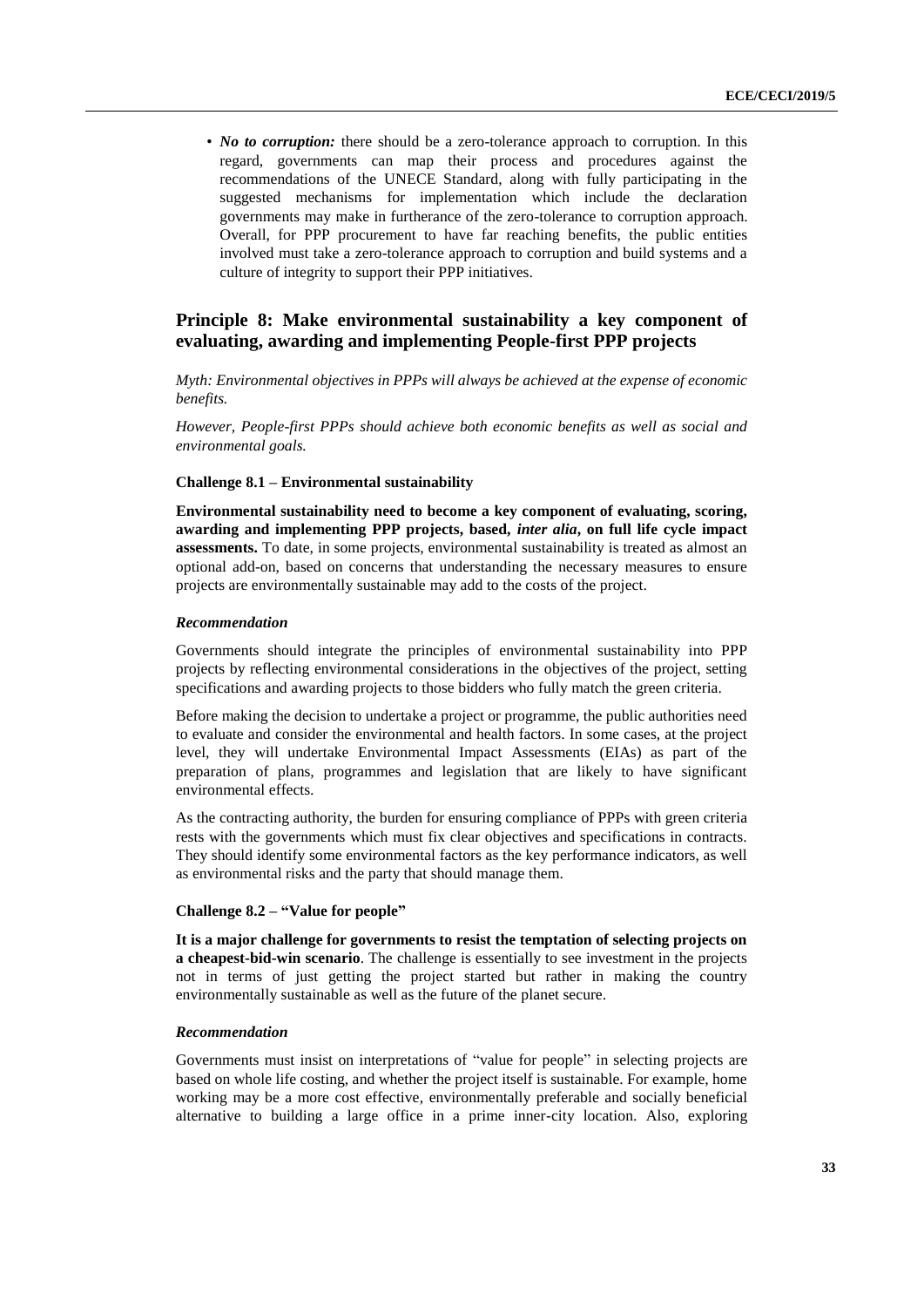opportunities to reduce unused space and maximize the use of brownfield land across the public sector's land could be a solution for some projects. If new buildings or relocations are planned, preference should be given to sites which are already well served by public transport to reduce car emissions.

Governments can build into contracts environmentally preferable products, such as avoiding ozone depleting chemicals, choosing low maintenance materials with low embodied energy and made from recycled materials when possible. They should also specify types of buildings, which can be designed from the outset for disassembly and recycling. They can also favour use of brownfield as opposed to greenfield sites that minimize car dependency.

Furthermore, initiatives to maximize impacts of sustainable-development investments often are conducted in one place through the creation of special economic zones (SEZs) or industrial parks, often managed through PPPs arrangements. Efforts could be increased to accelerate the conversion of existing ones into sustainability-focused entities, with a positive impact arising from: cluster and networks of closely associated firms and activities supporting the development of inclusive spill-overs and linkages; incubator facilities and processes designed into zones' sustainable development support services and infrastructure to nurture local business and social firms/entrepreneurs; and zones acting as mechanisms to disseminate responsible investment, including in terms of labour practices, environmental sustainability, health and safety, and good governance.

## **Challenge 8.3 – Assessing environmental impact**

## **Ensuring the environmental sustainability of projects will be critical for delivering effective People-first Public-Private Partnerships**.

#### *Recommendation*

Governments will need to set up adequate environmental authorities to facilitate the implementation of environmental impact assessments, which should be transparent, nondiscriminatory vis-à-vis foreign investors, predictable and stable; and that environmental licensing procedures are conducted without undue delays and in full technical objectivity.

# **Commentary**

PPPs can offer enhanced solutions that address some of the challenges of environmental sustainability:

- First, technological innovation is required to make the significant shift to a low carbon economy and to bring about the necessary technological breakthrough. PPPs can be used to mobilize the necessary resources in an effective way and to share risk efficiently in a situation where significant financial outlays under uncertain conditions are required.
- Secondly, the actual PPP projects themselves can directly contribute to climate change adaptation and mitigation. For example, in the waste to energy sector, disposing of waste in some countries is still often done on dumpsites or landfill - the decomposition process leading to the emission of methane which has a major effect on global warming. PPP waste-to-energy projects capture this gas and turn it into electricity using the private sector's access to latest technologies. Such projects are becoming standard in European Union countries because of specific legislation.
- Thirdly, integrating PPP approaches into public procurement through the life-cycle approach can further contribute to climate change mitigation. By combining the various elements of the project such as design and construction into a single integrated project, the PPP model adopts a whole life-cycle approach and this assists in selecting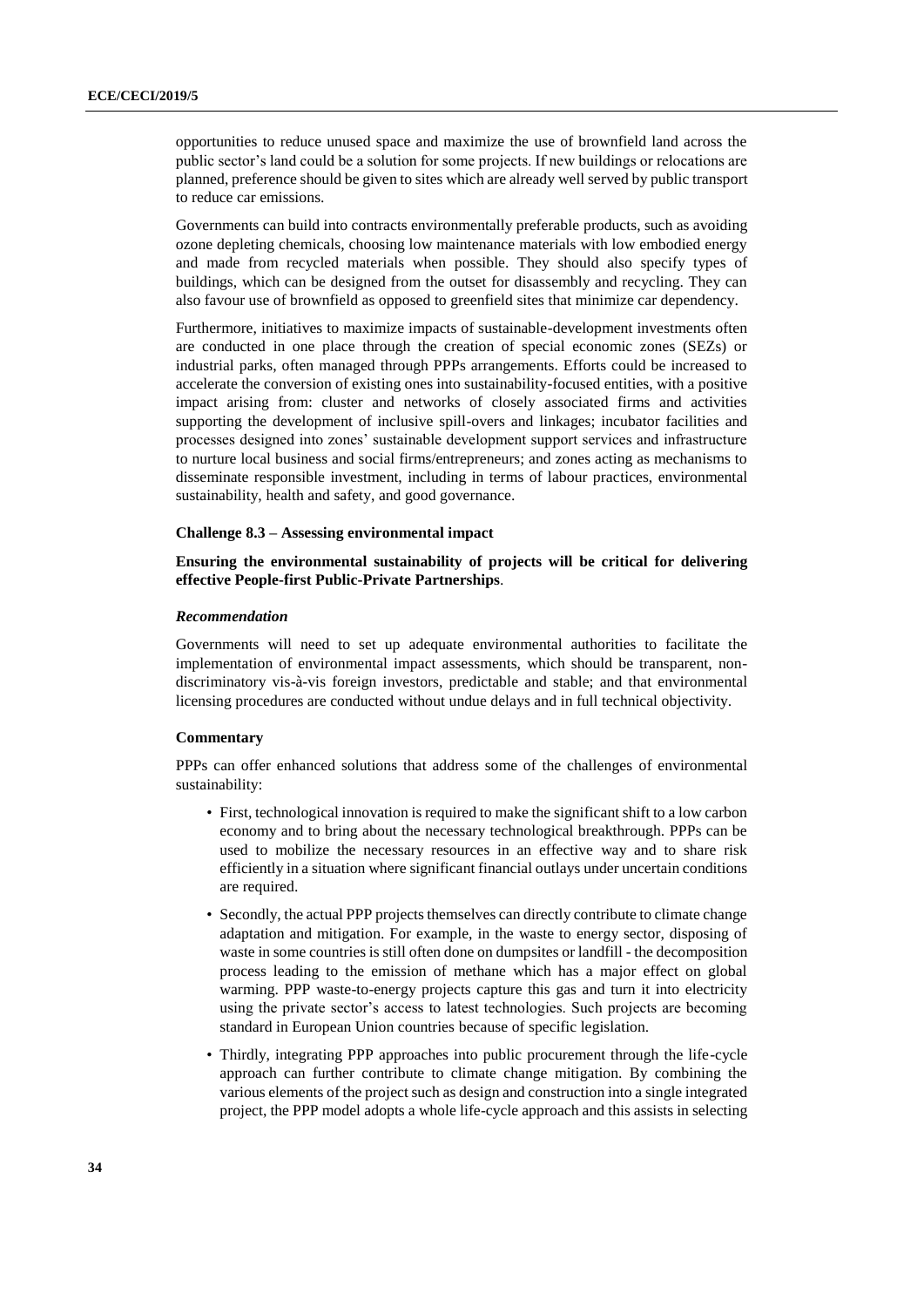the most efficient and sustainable solution for the long term rather than the cheapest solution in the short term.

# <span id="page-34-0"></span>**Principle 9: Ensure that blended financing catalyses private partners to invest in People-first projects**

# *Myth: PPPs put profit before people.*

*However, Innovating financing mechanisms are key to achieve the Sustainable Development Goals and blended finance is a form of financing that can play a significant role in promoting People-first PPPs.*

# **Challenge 9.1 – Blended finance**

**The idea is not to put blended financing into projects where the private sector would have gone already but precisely when the blending of public or philanthropic capital with private capital can become truly catalytic and/or when it is programmed in such a way as to catalyse private investors to invest their capital in something they otherwise would not do.**

### *Recommendation*

Governments can work to ensure that blended finance<sup>39</sup> can be truly catalytic and does not subsidize projects that would have already taken place.

## **Challenge 9.2 – Scaling up**

**The scale of the finance needed to meet the Sustainable Development Goals – trillions not billions of US dollars – demonstrate the importance of scaling up blended financing instruments and funds.**

## *Recommendation*

Public and philanthropic funds are needed to "crowd in" significantly more private capital for every dollar to fund the Sustainable Development Goals. Accordingly, there should be a focus on achieving scale by increasing the public to private leverage.

# **Challenge 9.3 – Focusing impact on development**

**To date, the blended finance/impact investing industry has huge potential and it is growing prodigiously. The challenge is to encourage even faster growth especially with a focus on low income countries** (with infrastructure identified as a priority). For example, financing a road in a developed country may have a marginal impact on commuting times, but rather little material effect on the livelihoods of the poor: but building a road in a developing country can have major impacts for many villages that are previously cut off from the national and regional economy, and are now empowered. They can now, for example, sell their farm produce and their manufactured goods to the capital city and beyond.

#### *Recommendation*

The blended finance industry could receive a boost by integrating the five People-first outcomes into the metrics for projects. This could conceivably allow investors based in

<sup>39</sup> Blended finance is mentioned in Para 48 of the Addis Ababa Action Agenda (2015). Blended finance is defined as a mechanism which combines concessional public finance with non-concessional private finance.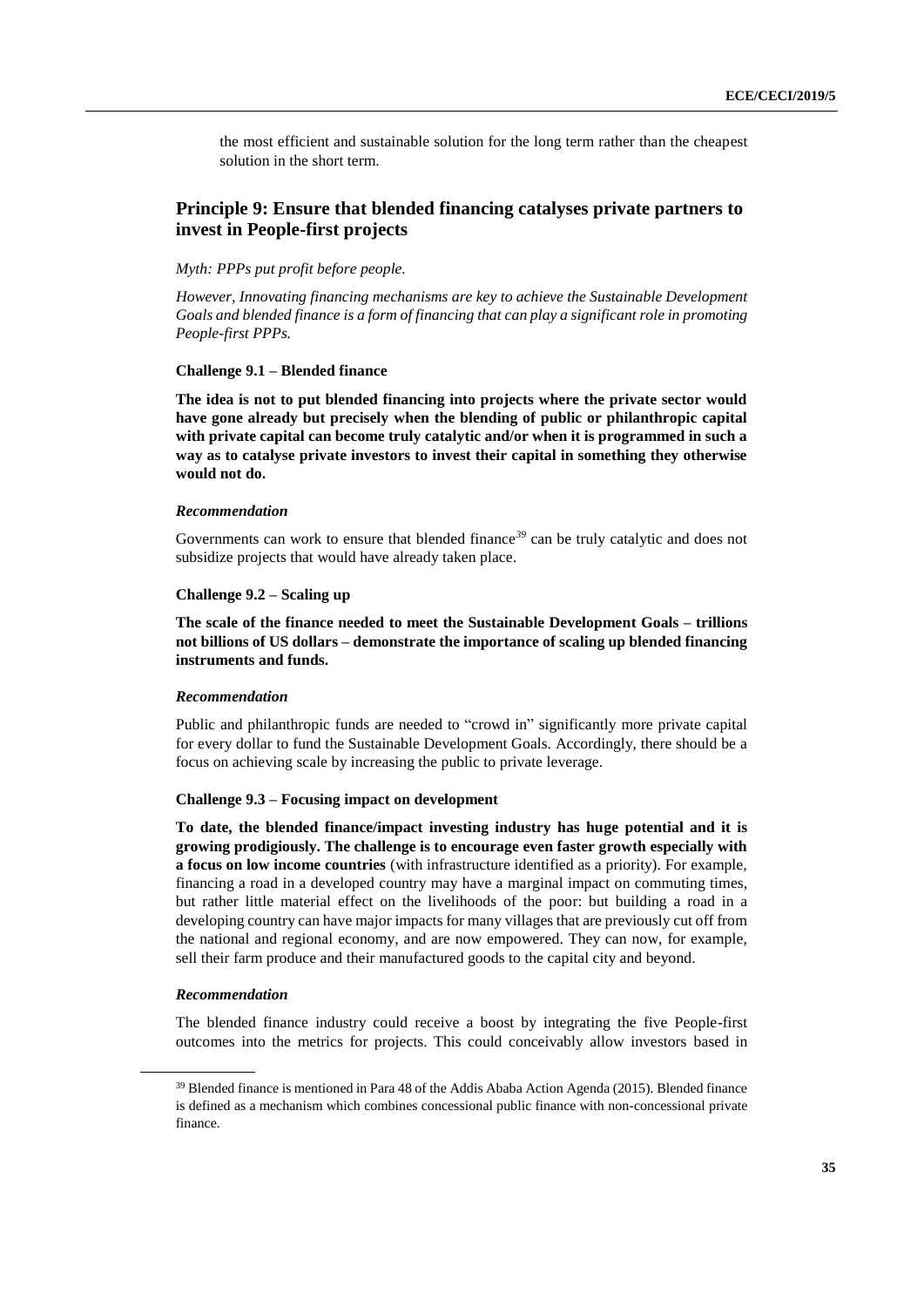financial capitals, like New York City, United States of America, to make investments into projects with appropriate metrics without having to visit the project onsite and do due diligence. Such People-first metrics offer the scalability to increase the blended finance industry and increase even more the positive impact it has already having. The Project impact Investment Tool can be put at the disposal of the blended finance industry to measure impact of projects.

# **Commentary**

Mobilizing private finance in an unprecedented scale is the critical *sine qua non* of the Sustainable Development Goals' era. This finance is needed to ensure that the infrastructure gap can be closed. In the above discussion on risk, it has been noted that countries where there are high risks for private investment, one option is simply to encourage the private sector to adopt a different risk-reward ratio. The key challenge remains to persuade investors to accept limited rewards while the markets are being developed, with the prospect that as these economies grow, they will be able to receive higher returns later.

A more immediate mechanism which has the potential to overcome the high risks associated with investing in middle and low-income countries is so-called "blended finance" mechanisms. This involves the strategic use of development finance including philanthropic sources to mobilize private capital flows to middle and low-income countries. Development sources already provide supporting mechanisms in projects in countries to attract and support private sector investors by managing their risks and reducing the project's transaction costs.

Thus, blended finance can overcome the various barriers existing in such countries that significantly add to risks and can achieve real development impact. It can provide parties engaged in promoting development with significant benefits:

- Leverage: Use of development finance and philanthropic funds to attract private capital;
- Impact: Increase the number of investments that drive social, environmental and economic progress; and
- Returns: for private investors in line with market expectations based on perceived risk.

Impact investing reflects investor's desire to generate new values (i.e. social, environmental, cultural) as well as achieve financial return. Impact investment can be a valuable funding source to finance the needs of low and middle-income countries or for products and services aimed at vulnerable communities. So-called impact investment financial instruments which raise funds for investment in social or environmental programmes are proliferating (e.g. Social Impact Bonds, Green Bonds). They target investors that are worried about integrating social and environmental concerns into their investment decisions. While they ensure a safe return to investors (many are backed by donors or multilateral banks), they can also help investors identify sustainable projects or products.

The fact that impact investing is growing and has the potential of becoming a new industry bears witness to the fact that not just governments and philanthropic organizations should contribute to solving to global challenges, but also the private sector and private individuals have a role to play. To date, specific sectors are benefiting, such as for example affordable housing, education services, and sustainable energy. As a source of capital, the supply is destined to grow. <sup>40</sup> Considerable growth in funds around the world has occurred even in

<sup>40</sup> In the next 20 years, 460 billionaires will hand down \$2.1 trillion to their heirs - the size of India's GDP.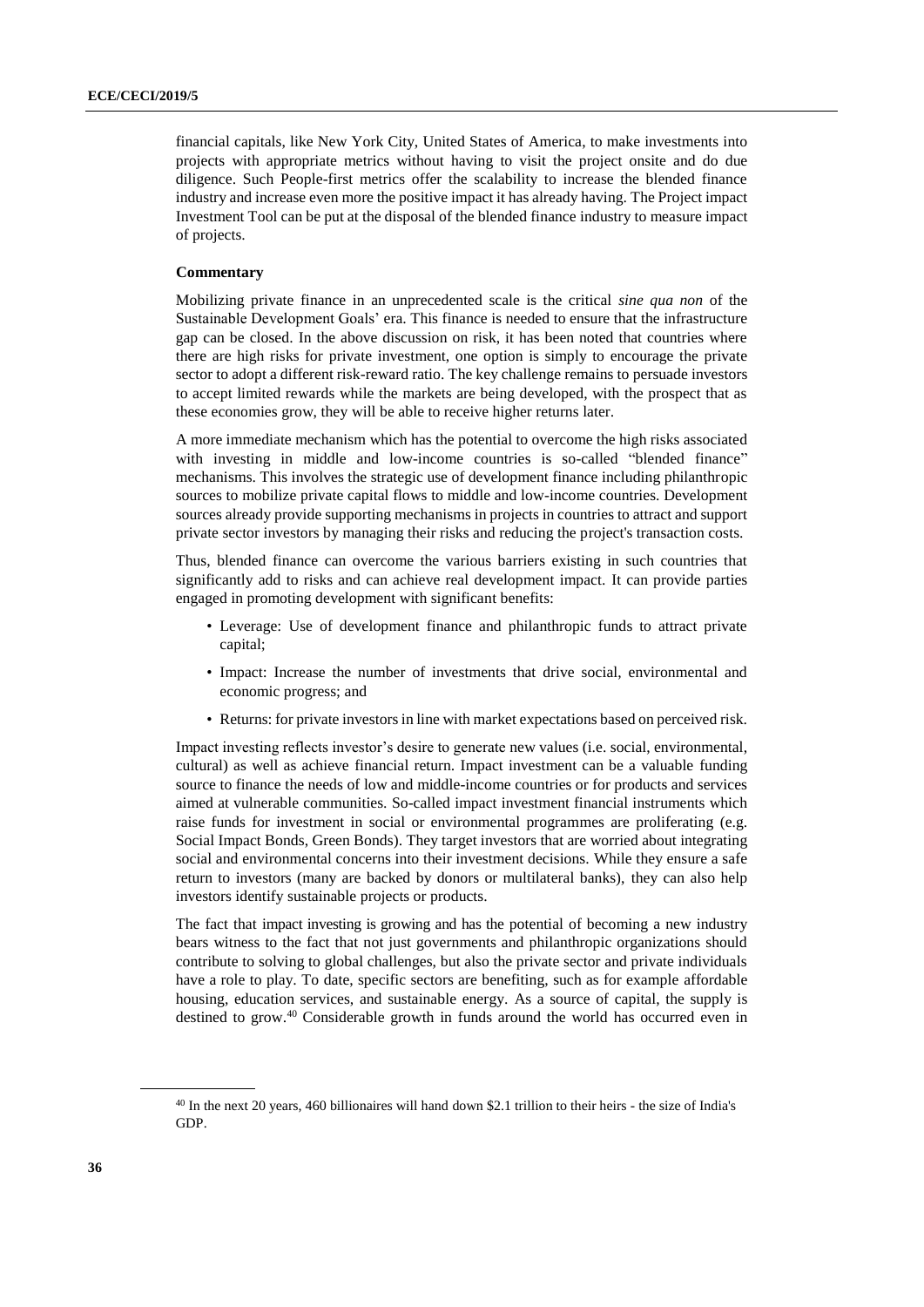traditional financial centres, fuelled by a desire by clients to use their investments to create sustainable development impact.

# <span id="page-36-0"></span>**Principle 10: Avoid dept traps by ensuring the fiscal sustainability of People-first projects and the transparency of fiscal policies**

# *Myth: PPPs lead to "debt traps" especially in low-income countries.*

*However, a prudent and informed use of the PPP model as well as transparent fiscal policies are the ways to avoid the undesirable consequences of long-term lending in projects.*

### **Challenge 10.1 – Lending to low income countries**

**Private financing necessarily means debt for the concerned government as such financing will always have to be repaid.** Thus, even benefiting from private financing, governments still face the challenge of the "funding gap". They still need to establish and clarify the funding and budgetary sources of the required repayments to the private partner financing a PPP. Mobilizing private financing for public infrastructure investments requires governments to give attention to the sustainability of their budgets. This is to prevent creating unintended and hidden public debt (off-balance sheet).

If the funding and/or financing of the projects involves a subsidy from the state, the size of the subsidy, support, and guarantees should be known to the citizens, prior to commercial close. PPP transactions create obligations of payment and contingent liabilities by a publicsector body over projects sums that are often significant, which considerably exceeds the duration of any political cycle. It can also involve the distribution and pledging of support of public funds, and the full faith and credit of the government to a private sector partner that can have a significant impact on not just the current generation but the future financial obligations of taxpayers.

Funding and financial transparency includes exposing the assumptions upon which project assessments are based upon and the level of certainty of those assumptions. This includes clearly stating the assumptions for demand and increases in user charges over the life of the project. Most importantly funding and financial transparency includes transparency for the contingency provisions and processes included for change and contract renegotiation.

# *Recommendation*

PPPs must therefore be structured in a way making sure that guarantees, subsidies, profits, contingent liabilities or payment obligations do not unduly overwhelm the sectoral or national budgets concerned;<sup>41</sup> and that they do not overburden public resources with excessive repayments over the life of the project(s). $42$ 

Since PPPs are contractual arrangements, contractual provisions that foster funding and financing responsibility and accountability can easily be incorporated into agreements and

<sup>&</sup>lt;sup>41</sup> Where for example one project is involved and which fails to cover a sufficient large percentage of the population with the services.

<sup>&</sup>lt;sup>42</sup> PPPs are unlike traditional public projects where the financial burden is typically spread across the overall budget and debt capacity of the government, instead PPPs are individualized obligations and recurrent for the duration of the project. Some argue "user pay" projects, where financing is based on revenues from usage, are a safer approach because the financial underpinning is based on those who use the project rather than taxpayers. However, it has to be kept in mind that if the business model of the private partner fails the public partner will have to bear the responsibility for the continuation of the service provision.